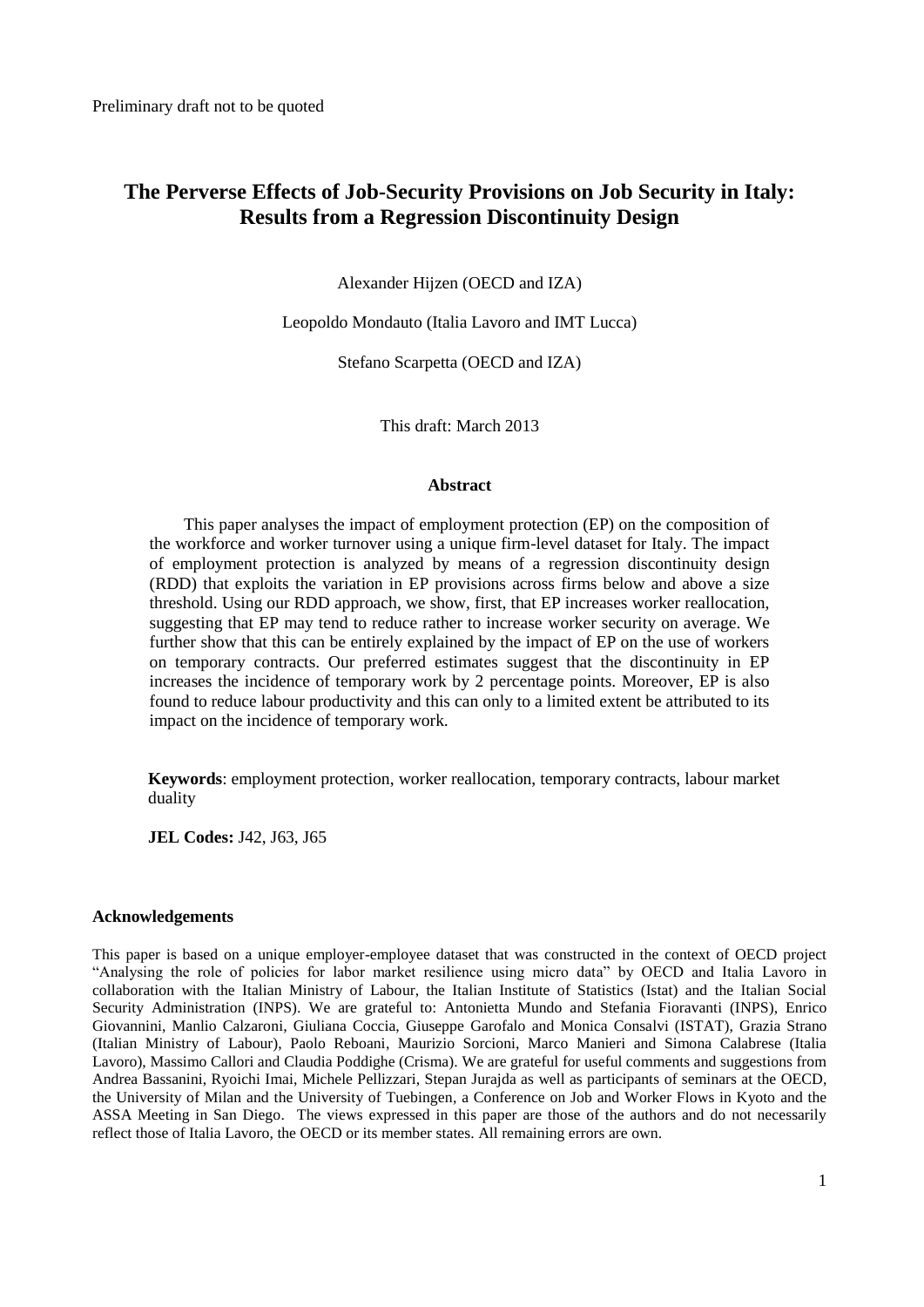### **1. Introduction**

Over the past two decades, the effects of employment protection (EP) legislation on labour market outcomes have attracted a lot of attention with a rapidly growing number of theoretical and empirical studies and often tense policy debates. EP is generally justified by the need to protect workers from unfair behaviour on the part of their employers and the fact that imperfections in financial markets limit their ability to insure themselves against the risk of dismissal (*e.g.* Pissarides, 2010). But by imposing implicit or explicit costs on the firm"s ability to accommodate its workforce to the evolution of demand and technological changes, EP may hinder efficient workforce adjustment, reducing job destruction but also discouraging job creation (*e.g.* Mortensen and Pissarides, 1994) with a potential dampening effect on labour reallocation and economic efficiency (for a review of the empirical evidence, see *e.g.* Martin and Scarpetta, 2012).

In the vast majority of countries, employment protection also varies depending on the type of labour contract, with the main divide applying between the panoply of fixed-term, atypical contracts on the one hand, and open-ended, permanent contracts on the other hand. Asymmetric liberalisation of temporary and other atypical contracts while leaving in place stringent regulations for permanent contracts – as observed in many, mainly European countries as well as Korea and Japan, over the past two decades (see *e.g.* Venn, 2009) – has encouraged firms to substitute temporary for regular workers. The long-run effects of this asymmetric liberalisation on overall employment may be small, (see *e.g.* Boeri and Garibaldi, 2007; Bentolila *et al.*, 2008). But a shift from regular to temporary employment may have a number of side effects. In particular, it may distort the optimal composition of employment and reduce workers" involvement in training and their commitment to work. This, in turn, could have a negative impact on dynamic efficiency and contribute to greater dualism in the labour market between those who are able to maintain a regular contract (often the insiders) and those employed on temporary contracts (often youths and other workers with limited skills or work experience ) will bear the brunt of employment adjustment (Saint Paul, 1996). This latter phenomenon has been very marked in the recent great recession, when a number of European countries and Japan, characterized by large shares of temporary workers in total employment, have seen job losses largely concentrated among these workers (see OECD, 2010).

Despite this significant attention, the jury is still out on the effects of EP on labour market outcomes and economic efficiency. One of the problems is that much of the evidence is based on cross-country time series data on the impact of EP on employment and unemployment rates (e.g. Bassanini and Duval, 2006; Blanchard and Wolfers, 2000; Baker *et al*. 2005, Fiori *et al.* 2012). Despite significant efforts, this evidence remains plagued by omitted variable and measurement problems. To overcome these problems, a recent literature has exploited within-country variation, over time, across sectors or types of firms. One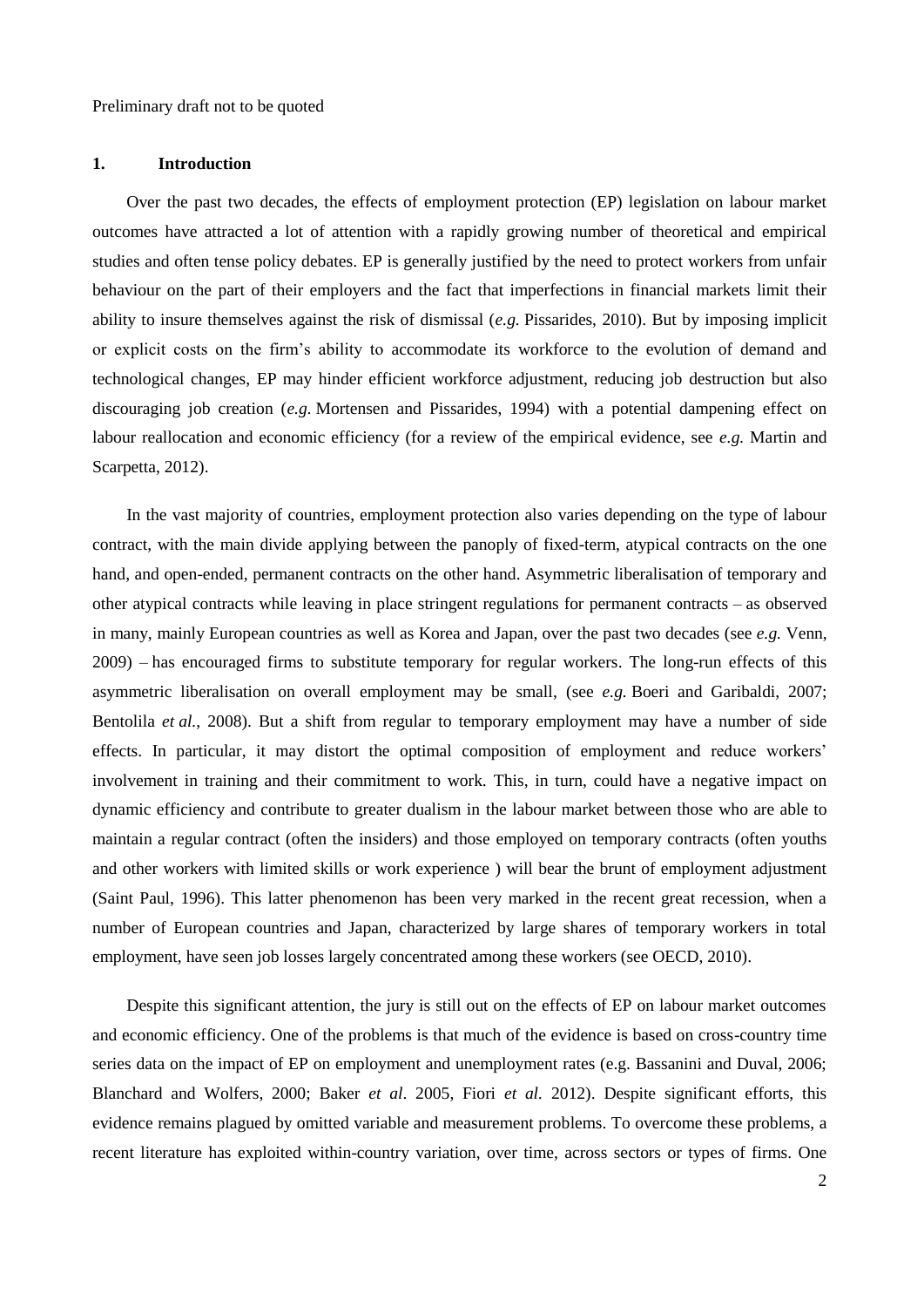strand of this literature has exploited within-country variations in the expected impact of EP across sectors characterised by differences in the propensity to adjust the workforce, using difference-in-difference econometric techniques (see Micco and Pages, 2007; Haltiwanger *et al.* 2006 and 2010; Bassanini *et al*., 2009; Cingano *et al*., 2010). Another strand exploits differences in regulatory treatment across regions, workers or firms. In particular, Autor *et al.* (2007) analyse the impact of the adoption of wrongfuldischarge protection norms by state courts in the United States on different indicators of firms' performance. Boeri and Jimeno (2005), Schivardi and Torrini (2008) and Kugler and Pica (2008) exploit specific clauses exonerating small Italian firms from certain job security provisions and find a significant negative impact of employment protection on job turnover and job destruction, while Venn (2010) finds similar results using a similar strategy to analyse the impact of EP on hiring in Turkey. Gal *et al.* (2012) provide an analysis of the role of firm-size exemptions in the context of EP for the adjustment behaviour of firms across a large number of OECD countries. Kugler *et al.* (2010) look at the effects of a reform in Spain in 1997, which lowered dismissal costs for older and younger workers, and find that it was associated with a relative increase in worker flows for these groups.

The present paper follows this latter line of investigation by analyzing the impact of employment protection (EP) on worker security using a unique firm-level dataset for Italy. The impact of employment protection is analyzed by means of a regression discontinuity design (RDD) that exploits the variation in EP provisions between small and large firms. In particular, the Italian legislation on EP imposes significantly higher costs in case of an unfair dismissal of an individual worker with a permanent contract for firms above a threshold of 15 employees compared with those below the threshold.<sup>1</sup> Considerable effort is made to show that the use of a RDD is appropriate in the present context by showing that the firmsize density is continuous around the threshold; that is to say, firms just below the threshold do not display an unusually low propensity to grow, and the available control variables are balanced around the threshold.

Using our RDD approach, we show, first, that EP increases worker reallocation, suggesting that EP may tend to reduce rather to increase worker security. We further show that this can be entirely explained by the impact of EP on the use of workers on temporary contracts. Our preferred estimates suggest that the discontinuity in EP on the incidence of temporary work is economically large, increasing the incidence of temporary work by 2 percentage points. Moreover, EP is found to reduce labour productivity and this can only to a limited extent be attributed to its impact on the incidence of temporary work.

<sup>1</sup> The previous literature on the effect of the discontinuous change in legislation In Italy focused on the propensity to grow below and above the threshold (see e.g. Garibaldi *et al.* 2004; and Schivardi and Torrini, 2008); that is to say on the potentially negative impact on employment growth in firms around the threshold. This literature generally finds a very small reduction in the propensity to grow for firms below the threshold.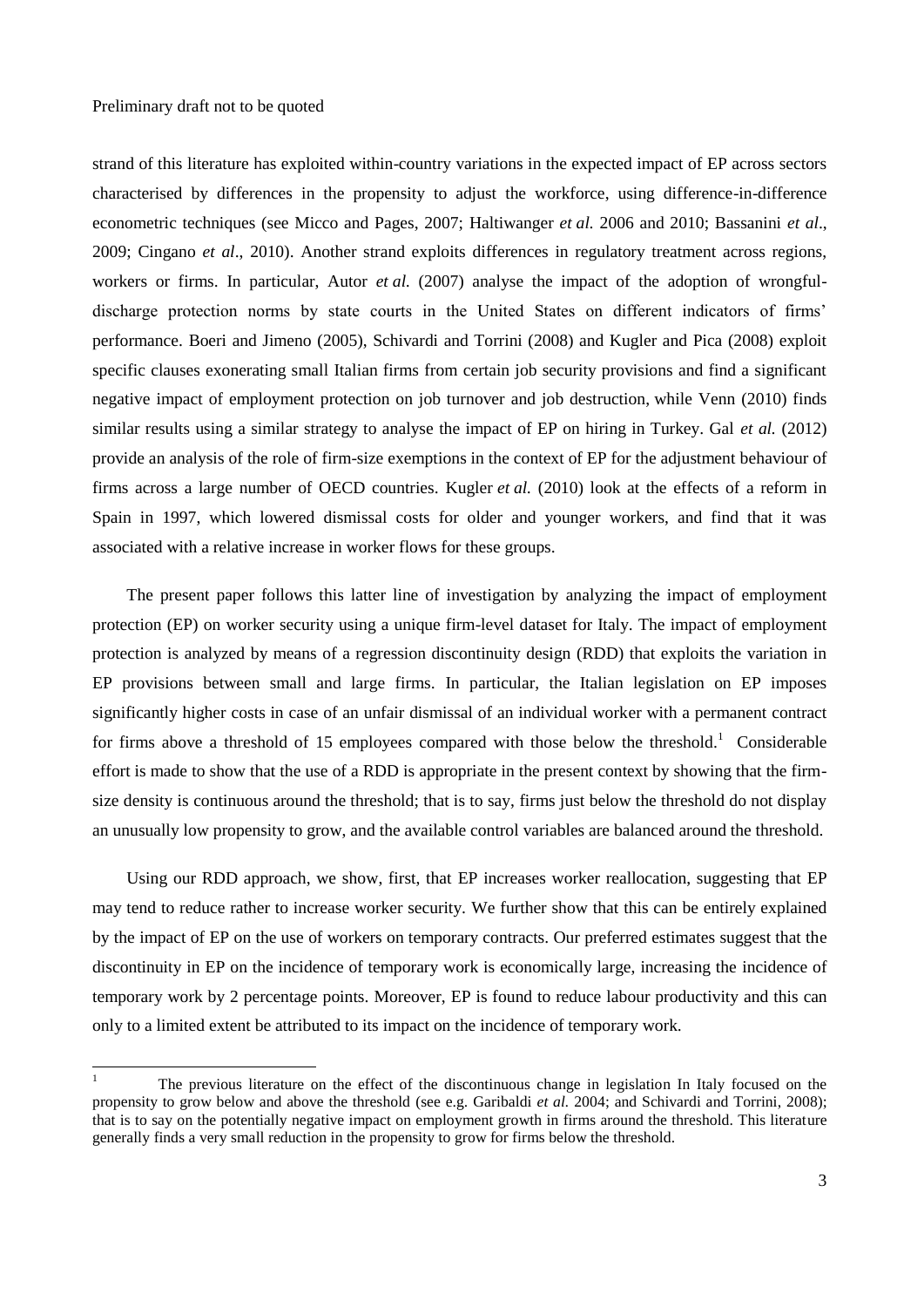The remainder of this paper is structured as follows. Section 2 provides the institutional background by discussing the history of employment protection, the legislation with respect to permanent and temporary contracts that was in place during the period of interest in the study and the recent reforms that took place in 2012. Section 3 discusses the various data sources used in this study, details the exact way the firm-size threshold is measured, as this is crucial for our identification strategy, and provides basic descriptive statistics on our data. Section 4 explains the regression discontinuity design and shows that this is an appropriate identification strategy in the present context. It also discusses how the regression discontinuity design can be complemented with a difference-in-difference strategy. Section 5 present our econometric results and discusses their robustness using a wide variety of different specification and robustness tests. Based on the micro-econometric estimates, Section 6 draws out the aggregate implications of employment protection on the incidence of temporary work and discusses the role of the recent reforms and the possible need for further reforms. Section 7 concludes.

# **2. Institutional background**

This section provides the institutional background by providing a detailed account of the regulation of permanent and temporary contracts up to 2012 as a brief discussion of the reforms that were implemented in 2012.

# *2.1 The legislation for permanent contracts until 2012*

Employment protection, including dismissal procedures, was first regulated in Italy in 1966 (Law No. 604). The law established that employers could dismiss workers with a permanent (open-ended) contract either for economic reasons (considered as fair "objective" motives, *giustificato motivo oggettivo*) or in case of misconduct (considered as fair "subjective" motives, *giusta causa* or *giustificato motivo soggettivo*). A dismissal is considered unfair in all other cases. However, a worker could take employers to court and have a judge determine if the dismissal was fair or unfair. If the dismissal was judged unfair, employers had the choice to either reinstate the worker or pay severance, which depended on tenure and firm size (more or less than 60 employees).<sup>2</sup> In the case of fair dismissals, including those for economic reasons, workers were not entitled to any form of compensation.

 $\frac{1}{2}$ Severance pay for unfair dismissal ranged between 5 and 12 months of the last salary, depending on the size of the firm, the tenure of the worker and the behaviour of the parties during the dispute. The maximum severance pay was reduced to 8 months in case of a worker with tenure of less than 30 months and extended to 14 months for a worker with tenure greater than 20 years. Firms with less than 60 employees had to pay half of the severance paid by firms with more than 60 employees.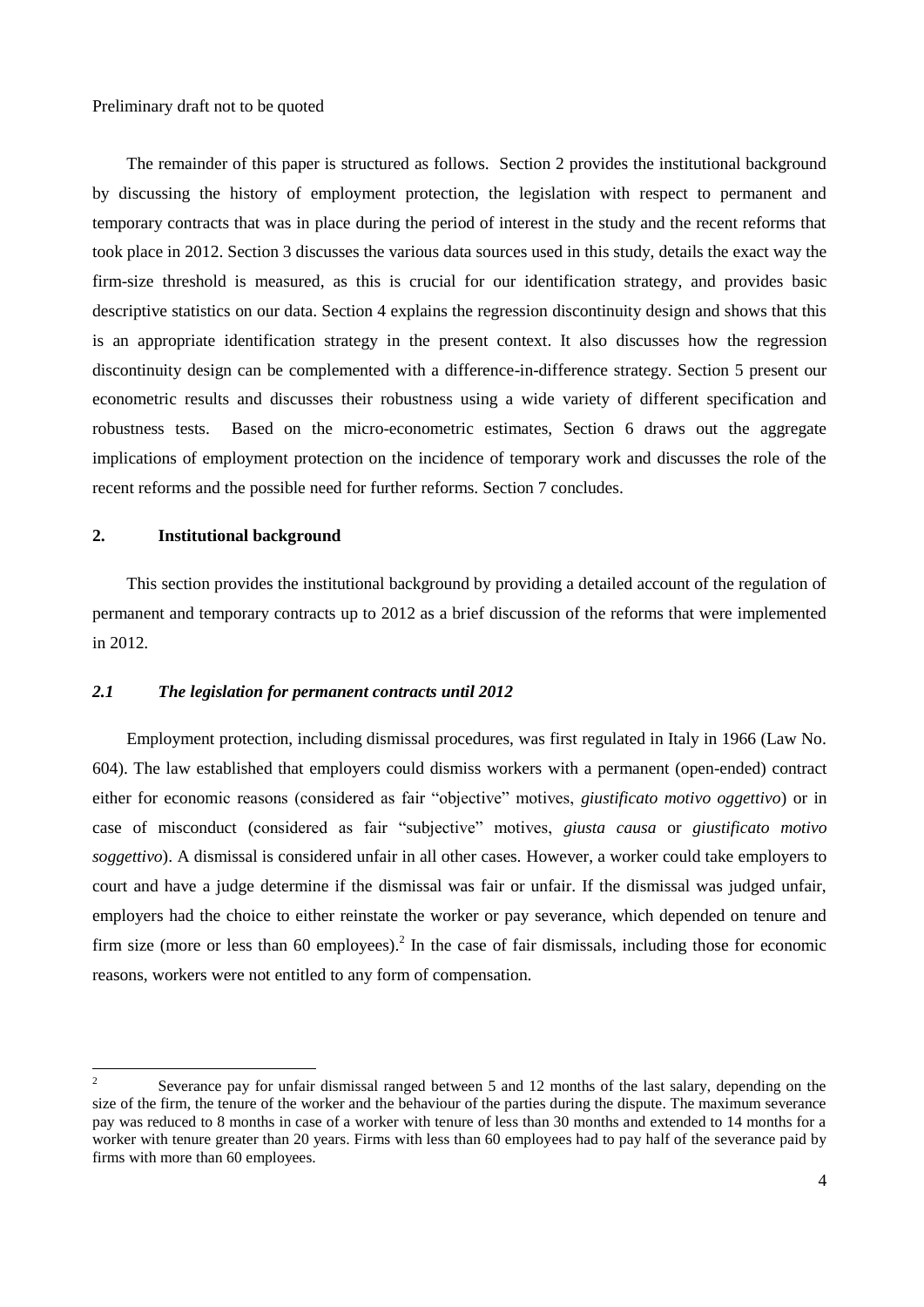In 1970, the *Statuto dei Lavoratori* (Law No. 300) introduced significant changes in dismissal procedures. In particular, the Article 18 of the *Statuto* effectively lowered the firm-size threshold that determines the entitlement of workers in the case of unfair dismissal from 60 to 15 employees and established the so-called "*tutela reale*" <u>for firms with more than 15 employees</u>.<sup>3</sup> In the case of unfair dismissal, the employer either has to reinstate the worker and pay for the foregone wages during the period between the dismissal and the sentence or instead may be required to make a severance payment worth 15 monthly salaries and to compensate the worker for the wages lost during the trial period. Importantly, in contrast to the situation before 1970, the choice between reinstatement and severance payments was moved entirely to the employee.<sup>4</sup> Firms with 15 employees or less the changes imposed by *Article 18* did not apply: the choice between reinstatement and severance pay in the case of unfair dismissals remained with employers and mandated severance pay was much lower. As before the change in the law, workers dismissed for fair reasons were not entitled to any form of compensation.

In 1990, the employer protection regime for firms with fewer than 15 employees was reformed through the introduction of the so-called "*tutela obbligatoria*" (Law No. 108), which is similar in spirit to the previous regime for small firms, but increased the cost of unfair dismissals. As before, the employer decides whether a worker is reinstated or a severance payment is provided in the case of an unfair dismissal. Severance pay ranges from a minimum of 2.5 to a maximum of 14 months of the last salary pay for workers with high seniority. Note that in the case of reinstatement, the worker is not eligible to compensation for wages lost during the period between the dismissal and the court"s ruling.

As a result of the threshold of 15 employees, the cost of unfair dismissal differs substantially above and below the threshold. In particular, for firms above the threshold the costs of an unfair dismissal are significantly higher than those of a firm below the threshold: i) they are generally forced to reinstate the dismissed workers and compensate them for the foregone wages over the, often lengthy, trial period;<sup>5</sup> ii) they are also called to pay a high penalty for the omitted social contributions to the Social Security Administration (INPS), which is proportional to the trial's duration; and iii) if workers opt for severance pay, this is up to six times higher than in small firms.

A key factor that increases *de facto* firing costs of dismissals for economic reasons for firms above the threshold is the absence of a stringent definition of fair dismissal and the limited flexibility on the part of judges to adjust the sanction to the severity of the fault. Unfair dismissals generally result in reinstatement

 $\overline{\mathbf{3}}$ <sup>3</sup> Discriminatory dismissals, such as for ethnic, religious or trade-union membership reasons are never allowed; in this case a worker always has the right to be reinstated in the job irrespective of firm"s size. 4

In practice, this meant that workers had to be reinstated in the case of unfair dismissal.

<sup>&</sup>lt;sup>5</sup><br>The average time required for the court ruling in Italy is very long, 23 months. Moreover, almost 60% of the labour cases are appealed, one of the highest in the OECD countries. See Venn, 2009, for further details.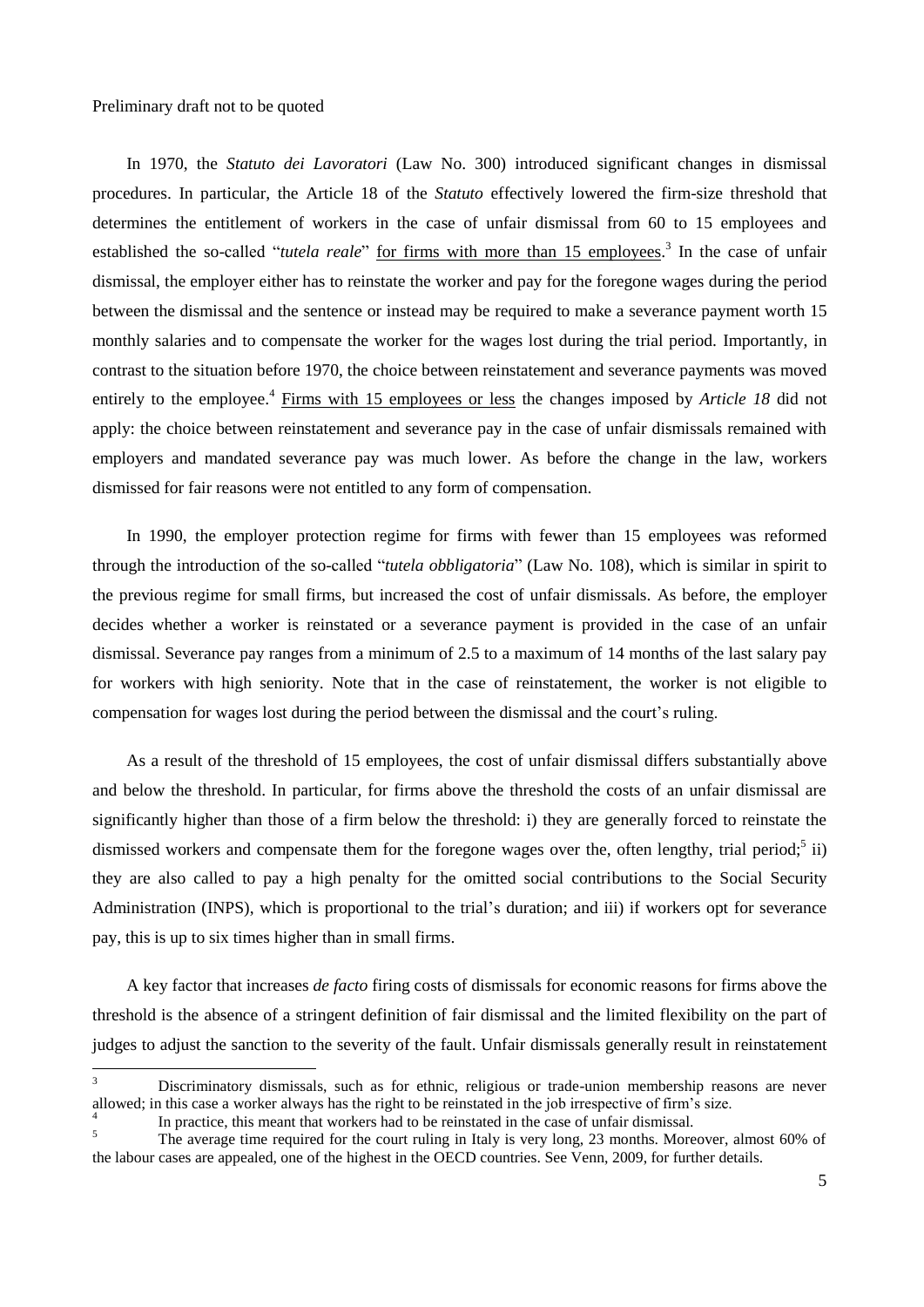$\overline{a}$ 

whereas in the case of fair dismissals workers do not receive any form of compensation even though workers may not be at fault (e.g. dismissal for economic reasons). The absence of a stringent dismissal of fair dismissal leaves room for various interpretations and in this sense the judge"s discretion assumes a relevant position. In practice, the absence of compensation for workers in the case of fair dismissals has induced judged to adopt a broad interpretation of unfair dismissal, considerably increasing the expected cost of dismissals for economic reasons, particularly in the context of depressed labour markets. Ichino *et al.* (2003) show that local labour market conditions influence the court's decisions. Judges in regions with high unemployment rates are more likely to rule in favour of the workers than judges in regions with low unemployment rates, introducing *de facto* a higher firing cost for firms operating in depressed areas. The high expected cost of firing for economic reasons and the uncertainty of trials' outcomes discourage large firms from initiating dismissal procedures (Ichino, 1996).

It should be noted that other relevant regulations apply to firms above a certain size threshold even if these thresholds are defined using different rules than those applying to the Article 18 discussed above. The threshold of 15 employees is also relevant for the establishment of the so-called "Rappresentanze Sindacali Aziendali" (RSA) a firm-level institution that has the right to call for general meetings, establish referendums, and post union-related posters within the establishment. Firms with more than 15 employees also have the right to a worker representative for safety-related issues. And since 1991, collective dismissals procedures are in place above the 15 employee threshold: for the dismissal of 5 or more workers, the legislation requires proof of the credible risk of bankruptcy<sup>6</sup> and implies additional and often lengthy negotiations with the representative unions even if it does not generate further direct firing costs. Finally, firms employing more than 10 workers are obliged to hire disadvantaged workers, which refer to registered long-term unemployed, and since 1999 firms employing more than 15 workers must employ a quota of disabled workers. These additional constraints applying to firms above the 15 employee threshold could potentially add some noise in our estimates. However, the (limited) empirical evidence on the impact of these other constraints on firms" behaviour does not lend support to the idea that they play a large role. $<sup>7</sup>$ </sup>

<sup>6</sup> Firms undergoing temporary crisis or in need of restructuring may access supplementation schemes (Cassa Integrazione Guadagni) instead of firing (part of) their workforce; see below for further details.

<sup>7</sup> In particular, Schivardi and Torrini (2008) using a survey of Metalworking Firm Organisation, show that the share of firms with an RSA and the share of firms with a firm-level contract, whilst generally increasing with firm size, do not show any kink at the 15 threshold. All in all, it seems fair to say that the discontinuity on RSA establishment should not affect in a sensible way the interpretation of our results.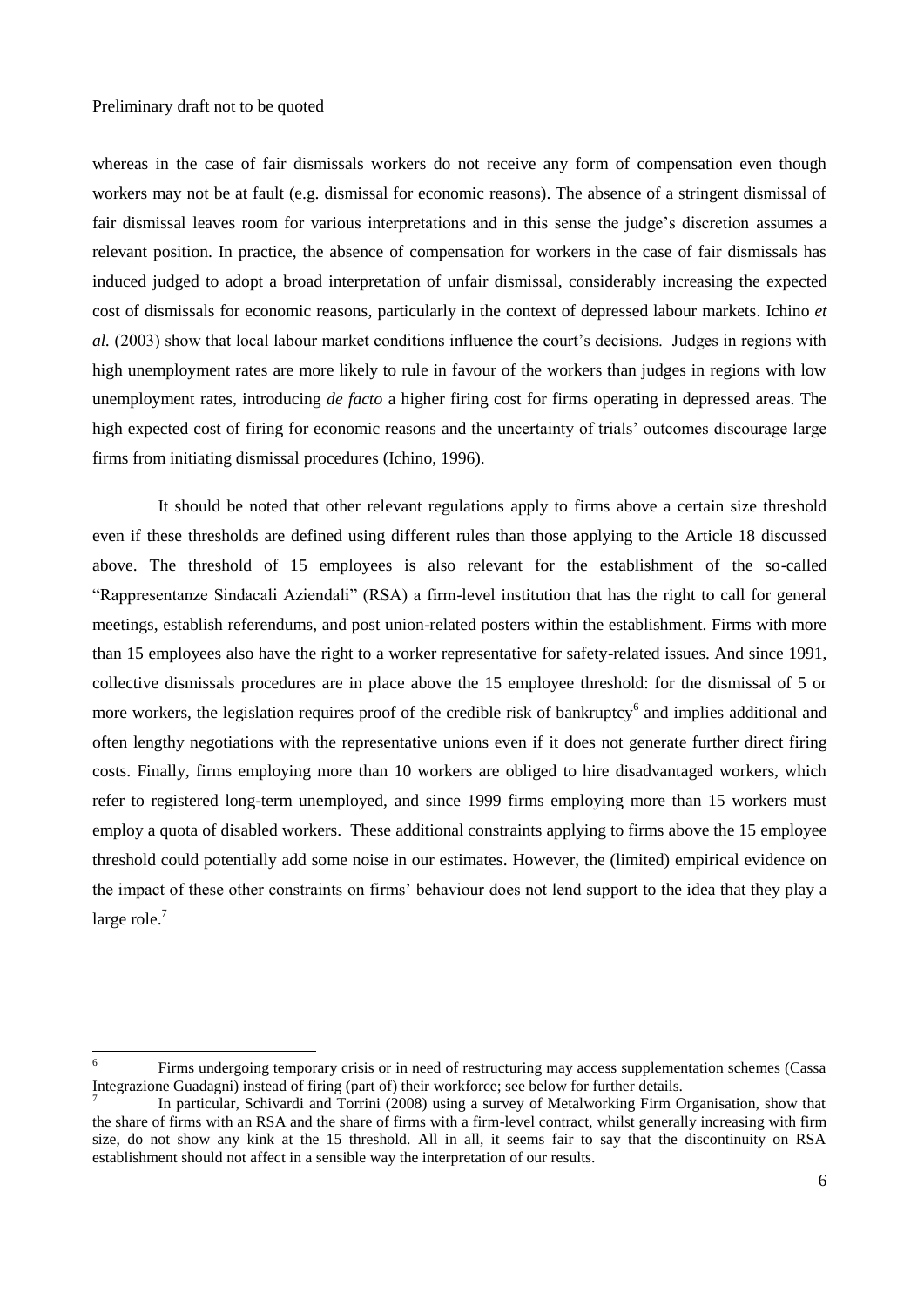# *2.2 The legislation for temporary contracts until 2012*

Art.1 of Law No.230 of 1962 established that the relationship between the employee and the employer should be on a permanent basis. In this way, the legislation assigned an extraordinary nature to temporary contracts. They were only justified in specific and very restrictive cases. However, the presence of high dismissal costs of permanent workers, the need for adequate flexibility for firms to adjust labour inputs according to production needs and the desire to curtail the development of informal working arrangements have motivated a series of reforms with respect to the regulation of temporary and other atypical labour contracts from the mid-1980s onwards.

Following the prolonged economic crisis in the early 1980s, the government started a reform process which eventually resulted in the adoption of Art.23 of Law No. 28 in 1987, which stipulated that employers could hire, in agreement with labour unions, a certain fraction of their workers on a temporary contract. Regarding the firing cost of a temporary worker, the legislation allows the dismissal only on a just cause basis (*giusta causa* or *giustificato motivo soggettivo*). Employers cannot fire a temporary worker for objective motives (*giustificato motivo oggettivo*). In the case of unfair dismissal, the worker has the right to receive a payment equal to the foregone wages between the firing date and the expected expiration of his temporary contract. Differently from permanent workers, the firing cost for unfair dismissal of temporary employees is the same for firms of all sizes.

Furthermore, the Treu reform in 1997 and the Biagi Law in 2003 promoted further flexibility in the Italian labour market, by liberalizing the use of temporary contracts. Both dealt with the regulation of temporary work agencies (TWAs), while the latter law also introduced new contractual forms of temporary nature (*i.e.* staff leasing, job on call, job sharing). Particularly, the Biagi Law replaced the existing consultant agreements (the so-called "*contratti di collaborazione coordinata e contitnuativa*") with project labour agreements (the so-called "*contratti a progetto*"). These are temporary contracts that can be considered as "semi-dependent" since they are midway between those of dependent employment and selfemployment. Although the two reforms introduced many novel elements to the regulation of the Italian labour market, they did not affect the employment protection level of permanent contracts.

In conclusion, the Italian labour market is characterized by a strong discontinuity in the employment protection of permanent contracts around the threshold of 15 employees, with significantly higher dismissal costs and greater uncertainty in the legal procedures for enterprises above this threshold. Conversely, the regulation for hires and separations of temporary contracts, in their various forms (*i.e.* dependent or semi-independent), is uniform for firms with less or more than 15 employees. Moreover, the strong protection for workers on permanent contracts in large firms and the increased scope for employing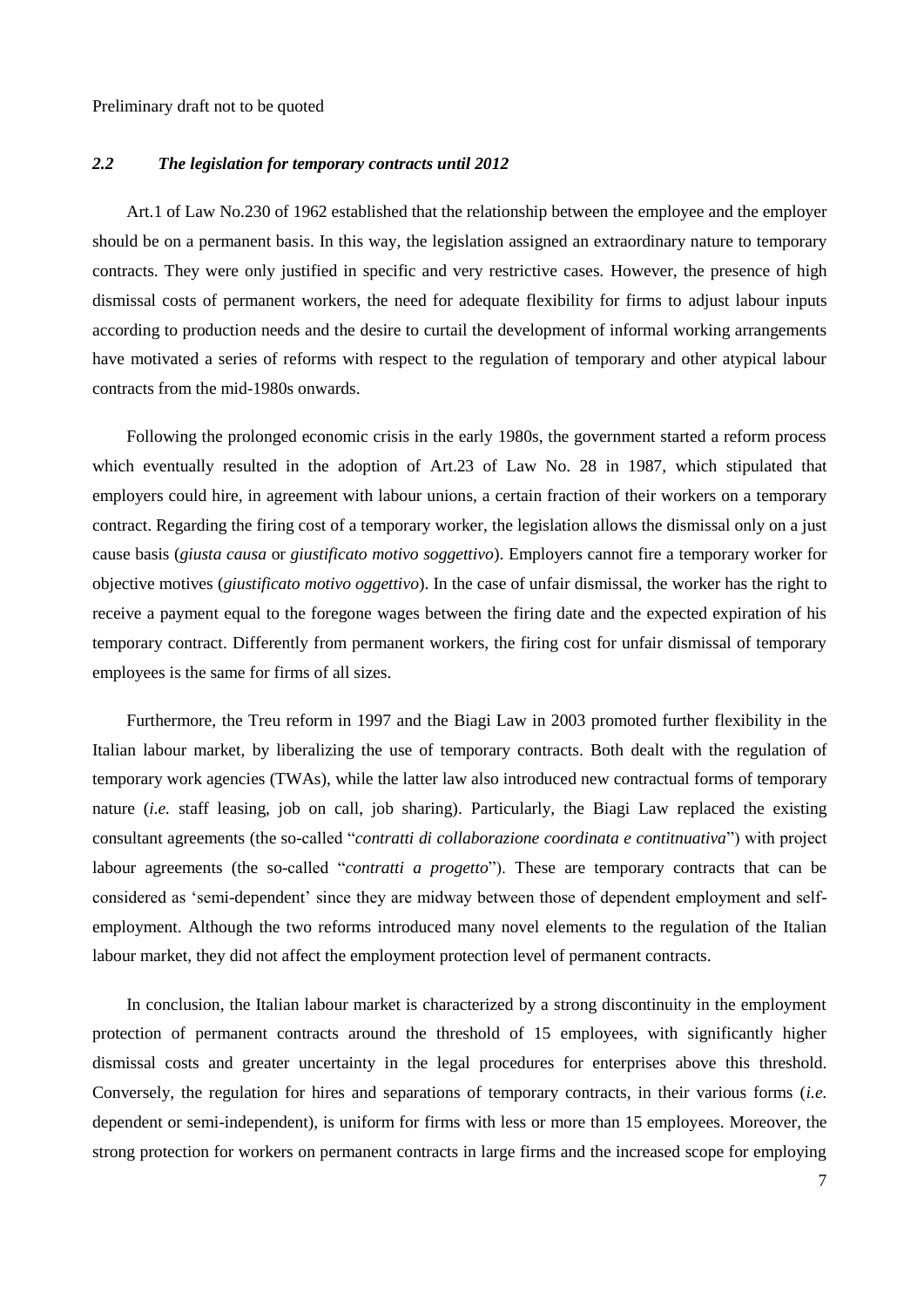workers on temporary contracts during the past 25 years may have provided incentives to employers to substitute permanent for temporary workers.

### *2.3 The 2012 Labour Reform*

A comprehensive labour market reform was introduced in Italy in June 2012. The reform covers rules for hiring, separation as well as apprenticeships and unemployment benefits.

Concerning the regulation of non-standard contracts, the reform introduced a series of norms aimed at combating abuses in the use of certain forms of atypical contracts and reducing the incentives to hiring workers on non-permanent contracts. In particular, the cooling-off period between two fixed-term contracts has been extended; social security contributions for fixed-term contracts were increased and more strict tests introduced to justify the use of independent contractors.

In addition, the 2012 reform introduced changes in the procedures for the dismissal of a worker with an open-ended contract and modifies the sanctions imposed on employers subject to Article 18, *i.e.* those with more than 15 employees, in case of unfair dismissal. More specifically, the reform made two major changes: i) the judge (and not the worker) decides whether reinstatement should be envisaged once a dismissal is ruled unfair; and ii) the judge is now allowed to graduate the sanction depending on the severity of the fault in the dismissal whereas before the reform the judge did not have any discretion once it was assessed that the dismissal was unfair and the employee had opted for reinstatement. Indeed, reinstatement can be ordered by the judge in the case of most severe violation of the law (*e.g.* in case of discriminatory reasons behind the dismissal) as in a number of other OECD countries. The second level of sanction also includes the reinstatement but limits the pay for foregone wages to a maximum of 12 months. The third and fourth levels relate to dismissals for economic reasons. They only allow for severance pay and not reinstatement. Third level sanctions provide for severance compensation ranging from 12 to 24 months of pay depending on the worker' tenure, firm size, and the behaviour of the parties during the trial, while for fourth level sanctions allow for compensation ranging from 6 to 12 months. Under the new regime, thus, the judge has the possibility of graduating the sanction, with the reinstatement envisaged only when the dismissal was manifestly groundless.<sup>8</sup>

<sup>&</sup>lt;sup>8</sup> In addition, the reform also requires employers to specify the motivation of dismissal when notifying it to the worker (previously, this was required only after seven days and if requested by a worker in the first 15 days since notification); simplifies the procedures for dispute resolution, through the introduction of a seven days mandatory conciliation process between the parties to assess whether a mutual agreement could be reached; and stipulates that all labour disputes be treated via a fast-track judicial procedure.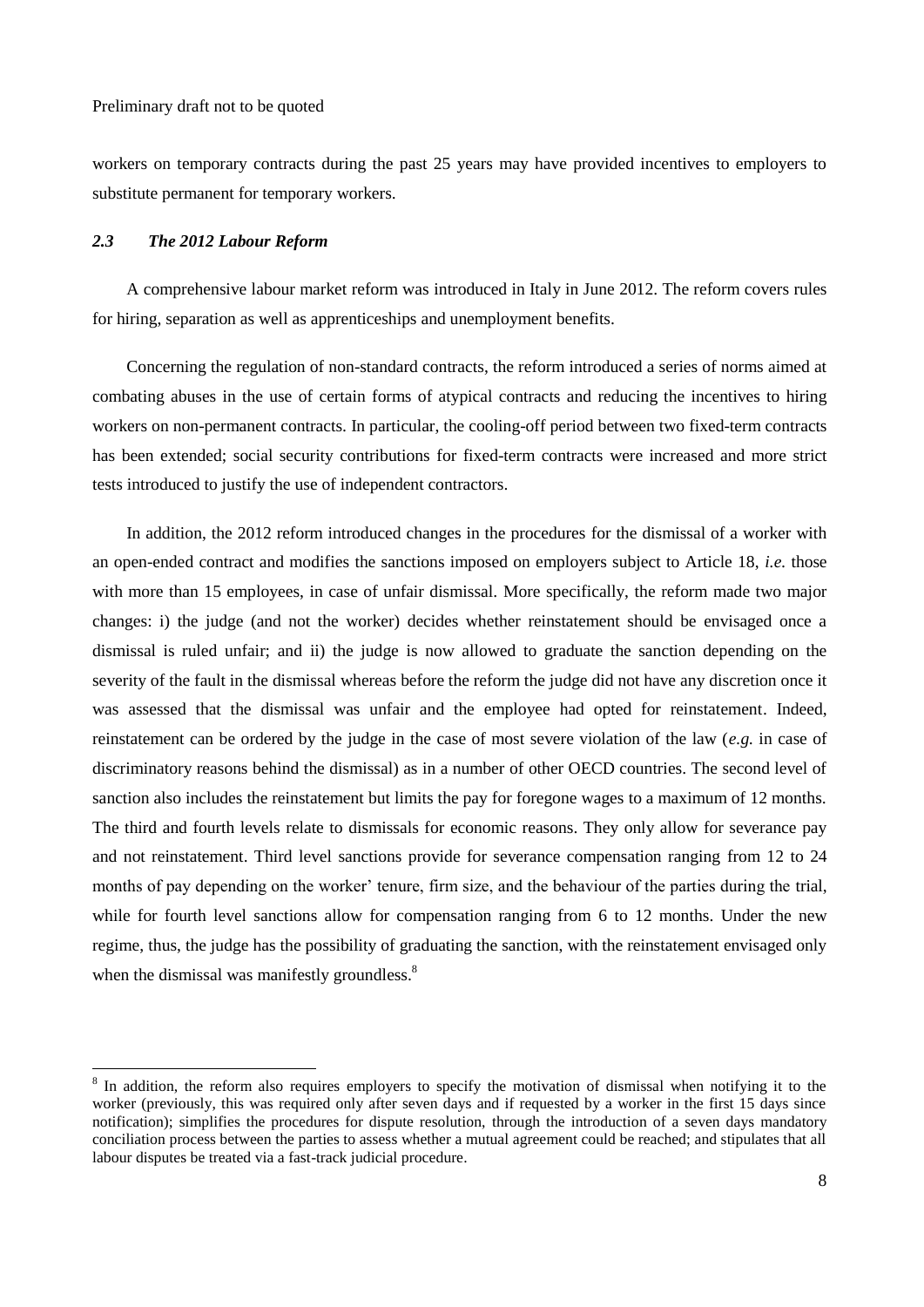All in all, these changes have the potential to reduce significantly the *de facto* dismissal costs for firms above 15 employees, by reducing the uncertainty and time involved in a dismissal procedure and the expected cost in case of unfair dismissals. However, the judges have a higher degree of direction and much will depend on the jurisprudence that will develop over time. In any event, these elements of the reform are likely to imply that the discontinuity at 15 has been significantly reduced.

# **3. Data description**

This section provides a detailed description of the various data sources used in our analysis. More specifically, the core of the dataset used for this paper is based on the collection of three different administrative data sources. The different archives are linked through the use of unique firm tax codes. The resulting dataset is nationally representative of all Italian private firms with at least one employee in 2006. A key feature of the dataset is that it provides information on all hires, separations and contract conversions and allows tracking worker transitions between firms within in our sample. Information about firms" utilization of the Italian short-time working (STW) schemes (the *Cassa Integrazione* ) is also available. Figure 1 provides a scheme of the key sources of our dataset.



**Figure 1.** Data sources

# *3.1 Data sources*

The first dataset consists of the Italian *Statistical Register of Active Enterprises* (ASIA), which is the most reliable source on the universe of the Italian firms. It includes firm-level data obtained by the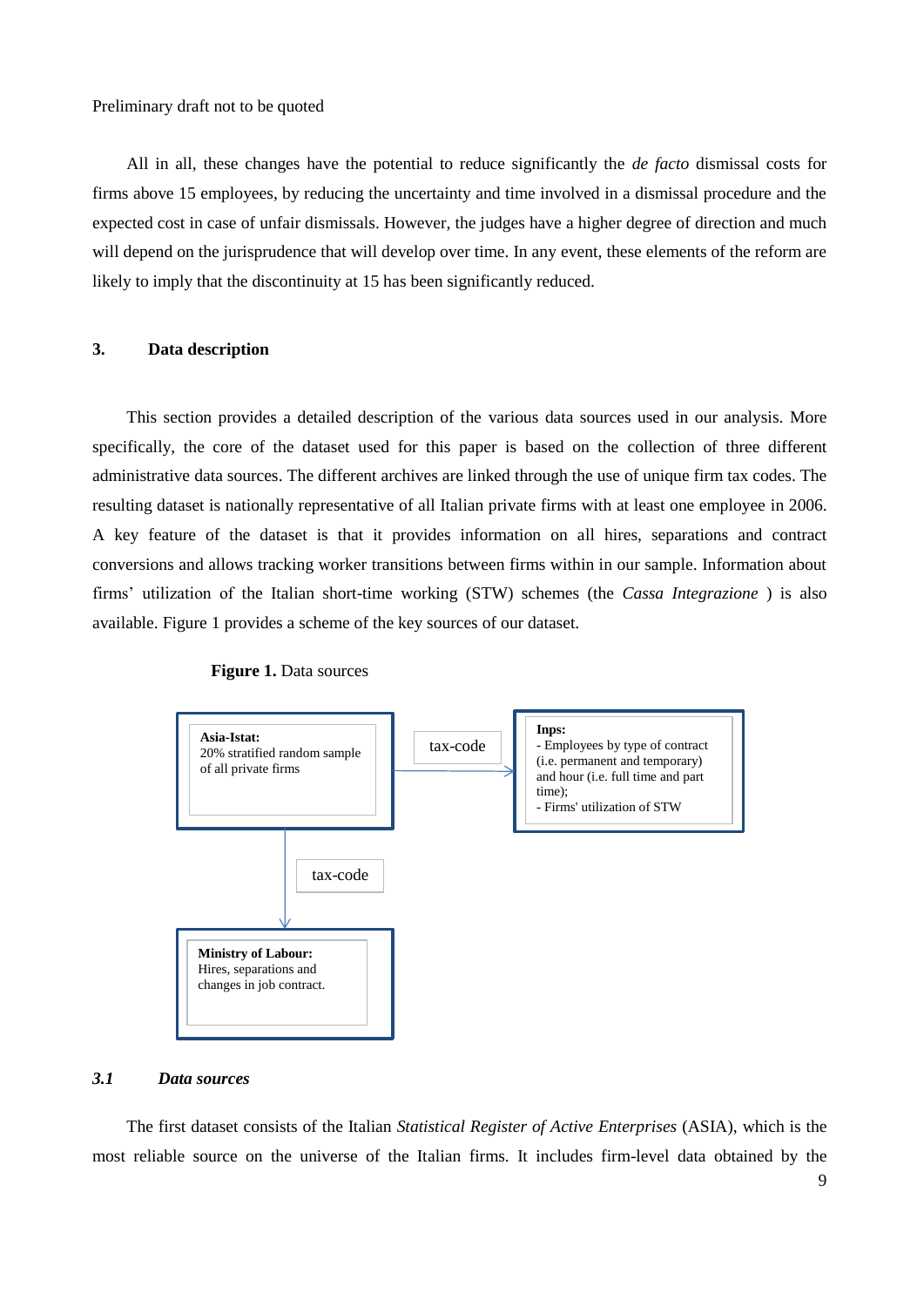integration of administrative sources, coming from public agencies and private companies, and statistical sources managed by the National Institute of Statistics (hereafter, ISTAT).<sup>9</sup> ASIA provides annual information on sales, employment and allows distinguishing between employees and independent-contract workers. See Consalvi *et al*. (2008) for more details.

The firm-level dataset used in this paper represents a 20% stratified random sample of all private firms active in 2006 with at least one employee.<sup>10</sup> These firms are followed during the period 2001-2009. The public sector and agriculture are excluded from the analysis. A stratified sample is used to ensure that the sample is representativeness in terms of firm size, economic activity  $(2 \text{ digits})$  and region.<sup>11</sup>

The second source comes from the *Italian Social Security Administration* (INPS), from which we obtain quarterly data on the level of employment for permanent and temporary employees as well as fulltime and part-time workers. This information is available for the period 2008Q1-2011Q1. Furthermore, it provides information on firms" utilization of *Cassa Integrazione* (in terms of the number of hours subsidized and the number of beneficiaries).

Data on changes in the firm"s workforce are collected from the New Informative System of *Compulsory Communications* (CC), managed by the Italian Ministry of Labour. The Ministerial Decree of October 30, 2007 obliges Italian firms to electronically notify all hires and separations, extensions or conversions of job contracts to the Ministry of Labour. Until then the notifications were transmitted on a paper basis. After a transitory phase during which firms could send notifications by paper mail, electronic notification became compulsory from March 2008. From this date, the Informative System records each workforce movement in private and public Italian firms. Moreover, for each worker movement, it provides information on the precise date of the event, the identity of the worker, the identity of the firm and a rich set of worker characteristics: *i.e.* age, gender, nationality, educational level, domicile and for foreigners the reason and the term of residence permission, as well as job characteristics (the type of contract, parttime/full-time, standard weekly hours). $^{12}$ 

 $\overline{a}$ 

<sup>9</sup> Information in this dataset is drawn from the Italian Social Security Administration, the Italian National Revenue Service (*i.e*. Agenzia delle Entrate) and demographic information comes from the Chamber of Commerce.

The sample size decreases by 15% between 2006 and 2009 due to the role of firm exit. As firm exit is higher among small firms and no new small firms enter our sample, the 2009 sample slightly underrepresents small firms. In principle, this bias could be corrected by reweighting the sample, but this is not done in the present paper.

While the random nature of our sample ensures that the data are representativeness this is not necessarily the case for sub-samples due to sampling variability. Stratification helps to alleviate concerns over representativeness related to sampling variability.

See the Annex for further details.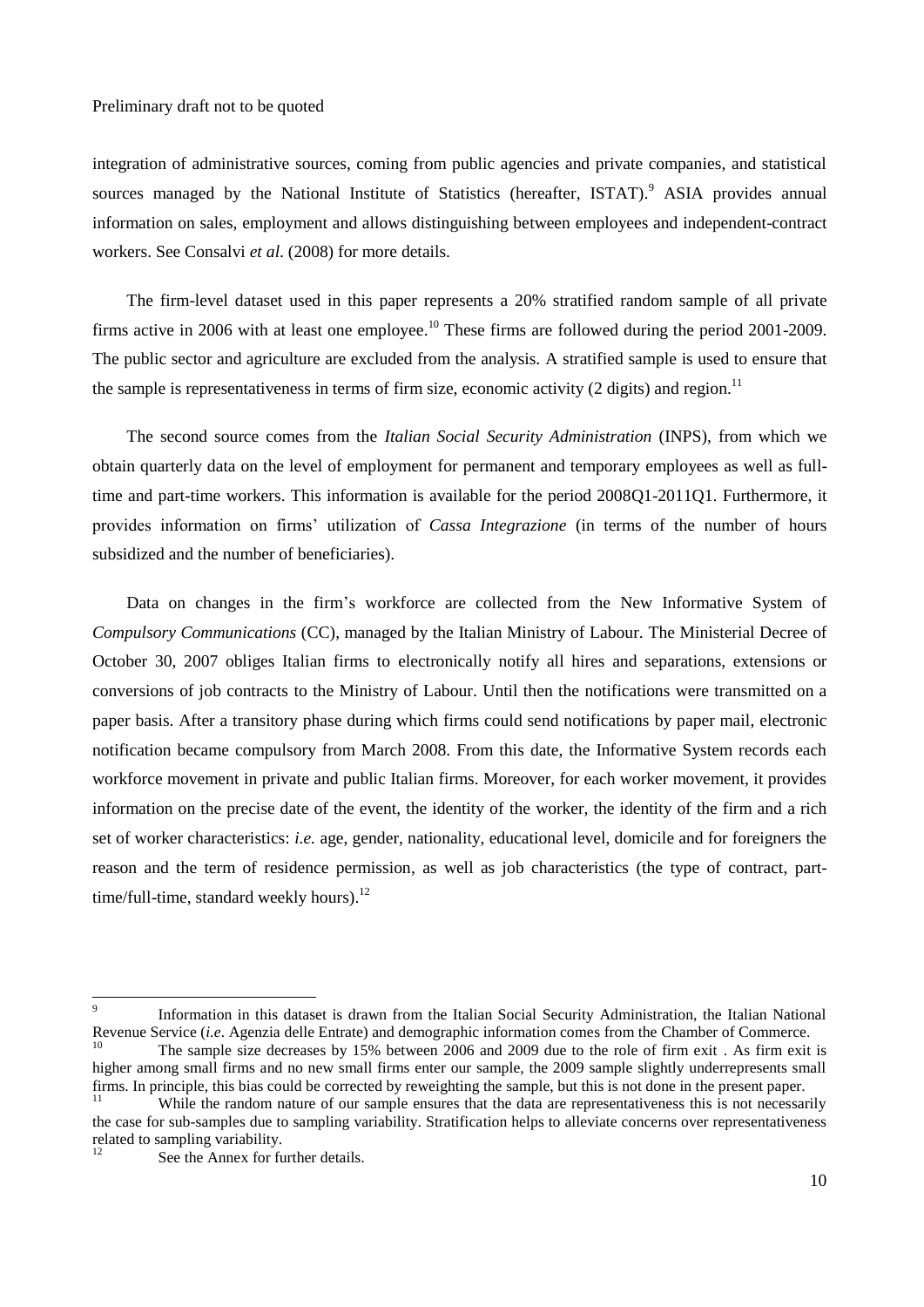## *3.2 Descriptive statistics*

The final dataset consists of 122,326 firms with complete information in 2008 and 2009 and at least one permanent employee. Since we focus exclusively on firms with 6 to 25 employees in the econometric part of this paper, it is interesting to explore the implications of this sample restriction for the size of the sample and its composition.

As can be seen in Table 1, 29% of our sample consists of firms with 6 to 25 employees. Micro-firms with less than 6 employees account for 64% of the sample, while firms with more than 25 employees account for just 7%. These data, thus, confirm the relative importance of micro and small firms in the Italian economy. Restricting our focus to firms with 6 to 25 employees results in a large loss of observations due to the exclusion of micro firms, while the resulting loss of observations associated with the exclusion of medium-sized and large firms is modest.

The focus on firms with 6 to 25 employees also has implications for the composition of our sample. In the last two columns of the table, we compare the average values of the main variables in our dataset across two different samples. The first compares small firms defined here as firms with 6-15 employees with larger firms defined as firms with 16-25 employees, while the second compares firms within our estimation sample *(i.e.* firms with 6-25 employees) with all other firms. A t-test for the difference in means is also presented. The descriptive statistics suggest that there are important differences in the characteristics of small and large firms, as well as between firms in our estimation sample and those that are not. Significant differences are also observable in the industry and geographical distribution. However, as expected these differences become less evident in the first case, when we take into account firms just above and below the 15 employee threshold.

Differences in the characteristics of small and large firms may be related due to the differential role of employment protection provisions above and below the 15 employee threshold, but also reflect the independent effect of firmsize or the endogenous of response of firms to employment protection. The main challenge of the econometric analysis is to accurately control for the independent effect of firm size and address the possibility that firms self-select into size groups.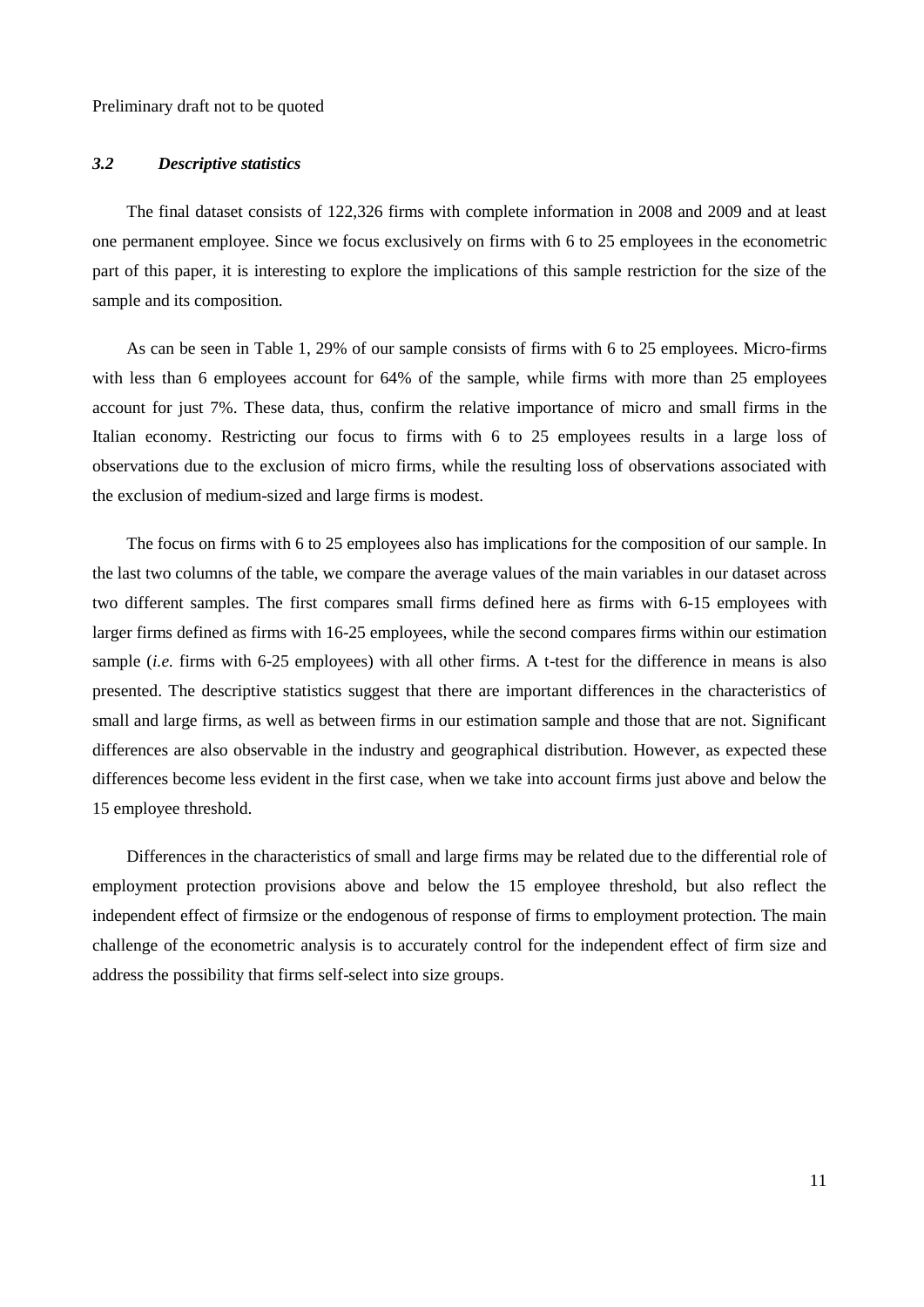|                                      |                |                |                 |                     |                   | t-test           | t-test                        |
|--------------------------------------|----------------|----------------|-----------------|---------------------|-------------------|------------------|-------------------------------|
|                                      |                |                |                 |                     |                   | groups:          | groups:                       |
| <b>Variable</b>                      | less 6         | $6 - 15$       | 16-25           | 26 over             | Total             | (16-25) - (6-15) | $(6-25) - (\leq 6$ and $>25)$ |
|                                      | 2,33           | 8,66           | 19,14           | 129,06              | 13,18             | 259,63 ***       | $-5.64$ ***                   |
| employees                            |                |                |                 |                     |                   |                  |                               |
| permanent employees                  | (1,18)<br>2,22 | (2,75)<br>8,00 | (2,86)<br>17,40 | (420, 32)<br>116,34 | (113,52)<br>12,01 | 224,13 ***       | $-5.97$ ***                   |
|                                      |                |                |                 |                     | (94, 40)          |                  |                               |
|                                      | (1,12)         | (2,73)         | (3,56)          | (346,98)            |                   |                  |                               |
| temporary employees                  | 0,11           | 0,65           | 1,74            | 12,72               | 1,17              | 55,82 ***        | $-1,43$                       |
|                                      | (0,31)         | (1,03)         | (2,39)          | (206, 97)           | (53,80)           |                  |                               |
| independent contractors              | 0,54           | 0,57           | 0,50            | 0,29                | 0,53              | $-4,81$ ***      | $8,02$ ***                    |
|                                      | (0, 81)        | (0,90)         | (0, 94)         | (1,00)              | (0, 86)           |                  |                               |
| intensity of stw beneficiaries       | 0,03           | 0,08           | 0,12            | 0,13                | 0,06              | $13,6$ ***       | 41,2 ***                      |
|                                      | (0,14)         | (0,20)         | (0,23)          | (0,24)              | (0,17)            |                  |                               |
| firms' age                           | 17,93          | 19,04          | 20,86           | 24,56               | 18,78             | $10,21$ ***      | $10.31$ ***                   |
|                                      | (11,06)        | (12,05)        | (12, 93)        | (15,37)             | (11,86)           |                  |                               |
|                                      |                |                |                 |                     |                   |                  |                               |
| workers' churning rate               | 0,56           | 0,54           | 0,51            | 0,50                | 0,55              | $-2.92$ ***      | $-2.92$ ***                   |
|                                      | (1,47)         | (0,69)         | (0,63)          | (1,49)              | (1,29)            |                  |                               |
| incidence of temporary employees     | 0,04           | 0,08           | 0,09            | 0,09                | 0,05              | $9.55***$        | 55,32 ***                     |
|                                      | (0,09)         | (0,11)         | (0,12)          | (0,12)              | (0,10)            |                  |                               |
| incidence of independent contractors | 0,15           | 0,06           | 0,02            | 0,01                | 0,11              | $-28,31$ ***     | $-75.08$ ***                  |
|                                      | (0,21)         | (0,09)         | (0,04)          | (0,02)              | (0,18)            |                  |                               |
| temp employees' churning rate (a)    | 4,04           | 3,02           | 2,71            | 2,89                | 3,33              | $-4,71$ ***      | $-14,3$ ***                   |
|                                      | (5,09)         | (3,72)         | (3,36)          | (7,20)              | (4,97)            |                  |                               |
| perm employees' churning rate        | 0,13           | 0,10           | 0,08            | 0,07                | 0,12              | $-6,67$ ***      | $-11,33$ ***                  |
|                                      | (0, 44)        | (0,24)         | (0,17)          | (0,20)              | (0, 38)           |                  |                               |
| ind contractors' churning rate (a)   | 0,02           | 0,08           | 0,24            | 0,43                | 0,06              | 15.51 ***        | $-2,62$ ***                   |
|                                      | (0,25)         | (0, 59)        | (1,36)          | (2,42)              | (0, 59)           |                  |                               |
|                                      |                |                |                 |                     |                   |                  |                               |
| permanent hiring rate                | 0,12           | 0,09           | 0,06            | 0,06                | 0,11              | $-9,1$ ***       | $-18,76$ ***                  |
|                                      | (0, 33)        | (0,18)         | (0,13)          | (0,14)              | (0, 28)           |                  |                               |
| temporary hiring rate (a)            | 3,03           | 2,32           | 2,03            | 1,97                | 2,48              | $-6.87$ ***      | $-14,06$ ***                  |
|                                      | (3,09)         | (2,39)         | (2,24)          | (4,01)              | (3,00)            |                  |                               |
| permanent separation rate            | 0,21           | 0,15           | 0,12            | 0,09                | 0,19              | $-9.55$ ***      | $-20.9$ ***                   |
|                                      | (0,48)         | (0,27)         | (0,20)          | (0,18)              | (0,42)            |                  |                               |
| temporary separation rate (a)        | 2,72           | 2,08           | 1,88            | 1,91                | 2,26              | $-4,62$ ***      | $-13.9$ ***                   |
|                                      | (3,11)         | (2,40)         | (2,31)          | (3,90)              | (2,98)            |                  |                               |
| log labour productivity              | 11,58          | 11,66          | 11,80           | 11,89               | 11,63             | $10,57$ ***      | 12,34 ***                     |
|                                      | (0,93)         | (0, 89)        | (0,93)          | (1,18)              | (0, 94)           |                  |                               |
|                                      |                |                |                 |                     |                   |                  |                               |
| <b>Industry</b>                      |                |                |                 |                     |                   |                  |                               |
| Construction                         | 0,18           | 0,18           | 0,14            | 0,08                | 0,17              | $-6.9$ ***       | 2,83 ***                      |
| Electricity, gas and                 | 0,00           | 0,00           | 0,00            | 0,01                | 0,00              | $1.9*$           | $-0,08$                       |
| Financial intermediat                | 0,02           | 0,01           | 0,01            | 0,03                | 0,02              | $-0,67$          | $-13.81$ ***                  |
| Hotels and restaurant                | 0,07           | 0,05           | 0,03            | 0,02                | 0,06              | $-5,83$ ***      | $-10,75$ ***                  |
| Manufacturing                        | 0,21           | 0,36           | 0,47            | 0,51                | 0,28              | $15,1$ ***       | 48,41 ***                     |
| Mining and quarrying                 | 0,00           | 0,01           | 0,01            | 0,01                | 0,00              | 0,44             | 9,81 ***                      |
| Real estate, renting                 | 0,17           | 0,11           | 0,09            | 0,13                | 0,15              | $-2,57$ **       | $-28,67$ ***                  |
| Transport, storage an                | 0,04           | 0,05           | 0,06            | 0,07                | 0,05              | 1,62             | 8,87 ***                      |
| Wholesale and retail                 | 0,30           | 0,23           | 0,18            | 0,14                | 0,27              | $-7.29$ ***      | $-23,57$ ***                  |
|                                      |                |                |                 |                     |                   |                  |                               |
| Geographic Area                      |                |                |                 |                     |                   |                  |                               |
| Centre                               | 0,20           | 0,20           | 0,19            | 0,18                | 0,20              | $-2.39$ ***      | 0,64                          |
| North-East                           | 0,22           | 0,25           | 0,28            | 0,29                | 0,24              | 4,72 ***         | $10,64$ ***                   |
| North-West                           | 0,30           | 0,32           | 0,33            | 0,36                | 0,31              | 0,09             | 5,27 ***                      |
| South                                | 0,27           | 0,22           | 0,20            | 0,16                | 0,25              | $-2.78$ ***      | $-16,75$ ***                  |
|                                      |                |                |                 |                     |                   |                  |                               |
| employment share                     | 11,37          | 16,04          | 6,63            | 65,96               | 100,00            |                  |                               |
| firm share                           | 64,30          | 24,40          | 4,56            | 6,73                | 100,00            |                  |                               |
|                                      |                |                |                 |                     |                   |                  |                               |
| <b>Observations</b>                  | 78.654         | 29.850         | 5.584           | 8.238               | 122.326           |                  |                               |
| $* 0.1$ ; ** 0.05; *** 0.01          |                |                |                 |                     |                   |                  |                               |
|                                      |                |                |                 |                     |                   |                  |                               |

**Table 1.** Mean values by firm size, 2009

(a) computed on a reduced number of observations

Note: Balanced Panel 2008-2009

*Source*: Ministry of Labour, INPS, ISTAT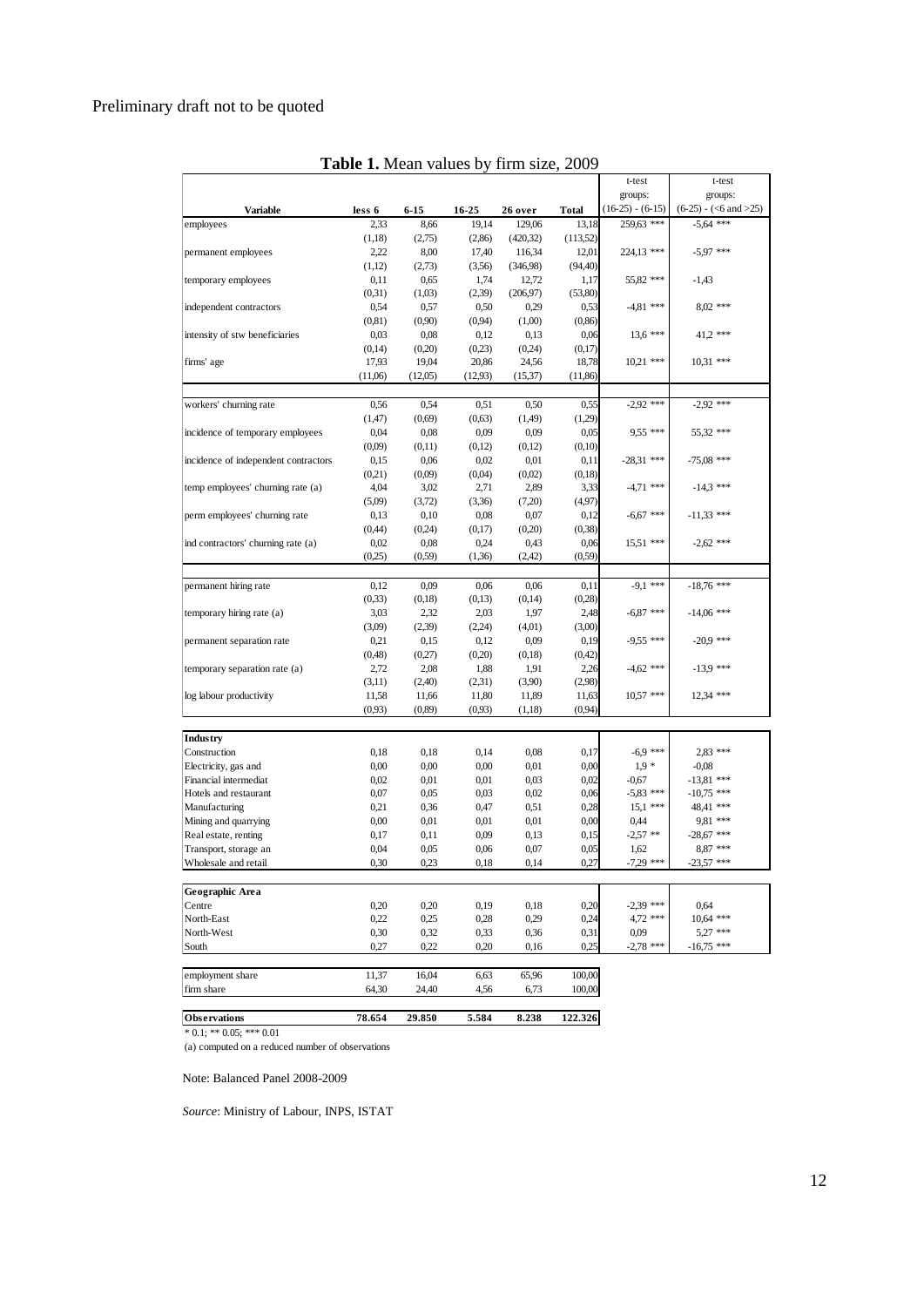## *3.3 Measuring the threshold*

Since the present paper uses the discontinuity of employment protection by firm size to identify its impact, the accurate measurement of the employment threshold is crucial. In the Labour Code, the threshold measure is defined in terms of full-time equivalent dependent employees. This means that all temporary and permanent employees need to be included in the computation of employment, while independent contractors and apprentices should be ignored. It also implies that all permanent and temporary employees should be counted by taking into account their usual working hours. The second column of Table 2 summarises how employment should be computed across different contract types and working time according to the law, while the last three columns summarise the way employment is measured in the present paper as well as in three previous studies (Leonardi *et al.*2010; Garibaldi *et al.*, 2004; Schivardi *et al.*, 2008).

In order to calculate the number of employees for the EP threshold, we combine the ISTAT and INPS archives. The ISTAT data are used to measure the average number of employees within each firm, while the INPS data are used to obtain the shares of permanent and temporary employees and those of full-time and part-time workers. Since in the case of part-time workers, details about the number of usual hours worked are not available, we assume that they work half time (50%). We do not have any information in our data to determine whether employees are apprentices or not. However, considering the relatively low incidence of apprenticeships in Italy, the resulting bias in our computation of the threshold is likely to be negligible. As shown in Table 2, the availability of detailed information on the composition of the workforce in our employer-employee dataset allows for a more precise definition of firm size than what was possible in previous studies.

|                         |                |                       | Garibaldi et al (2004) - |                     |
|-------------------------|----------------|-----------------------|--------------------------|---------------------|
| <b>Type of contract</b> | Law            | Leonardi et al (2010) | Schivardi et al (2008)   | Hijzen et al (2013) |
| Permanent full time     | Yes            | Yes                   | Yes                      | Yes                 |
| Temporary full time     | Yes            | N <sub>0</sub>        | Yes                      | Yes                 |
| Permanent part time     | $\%$           | N <sub>0</sub>        | As full time             | Part time at 50%    |
| Temporary part time     | $\frac{10}{6}$ | N <sub>0</sub>        | As full time             | Part time at 50%    |
| Apprentices             | N <sub>0</sub> | N <sub>0</sub>        | Yes                      | Yes                 |
| Independent contractors | N <sub>0</sub> | N <sub>0</sub>        | No                       | N <sub>o</sub>      |

**Table 2.** Job contracts relevant for the 15 employee threshold

To shed some light on the importance of these measurement issues for the classification of firms above and below threshold, Figure 2 compares measure of employment used in the present paper, the most refined measure of the threshold in the literature, with the most basic measure in the literature based on the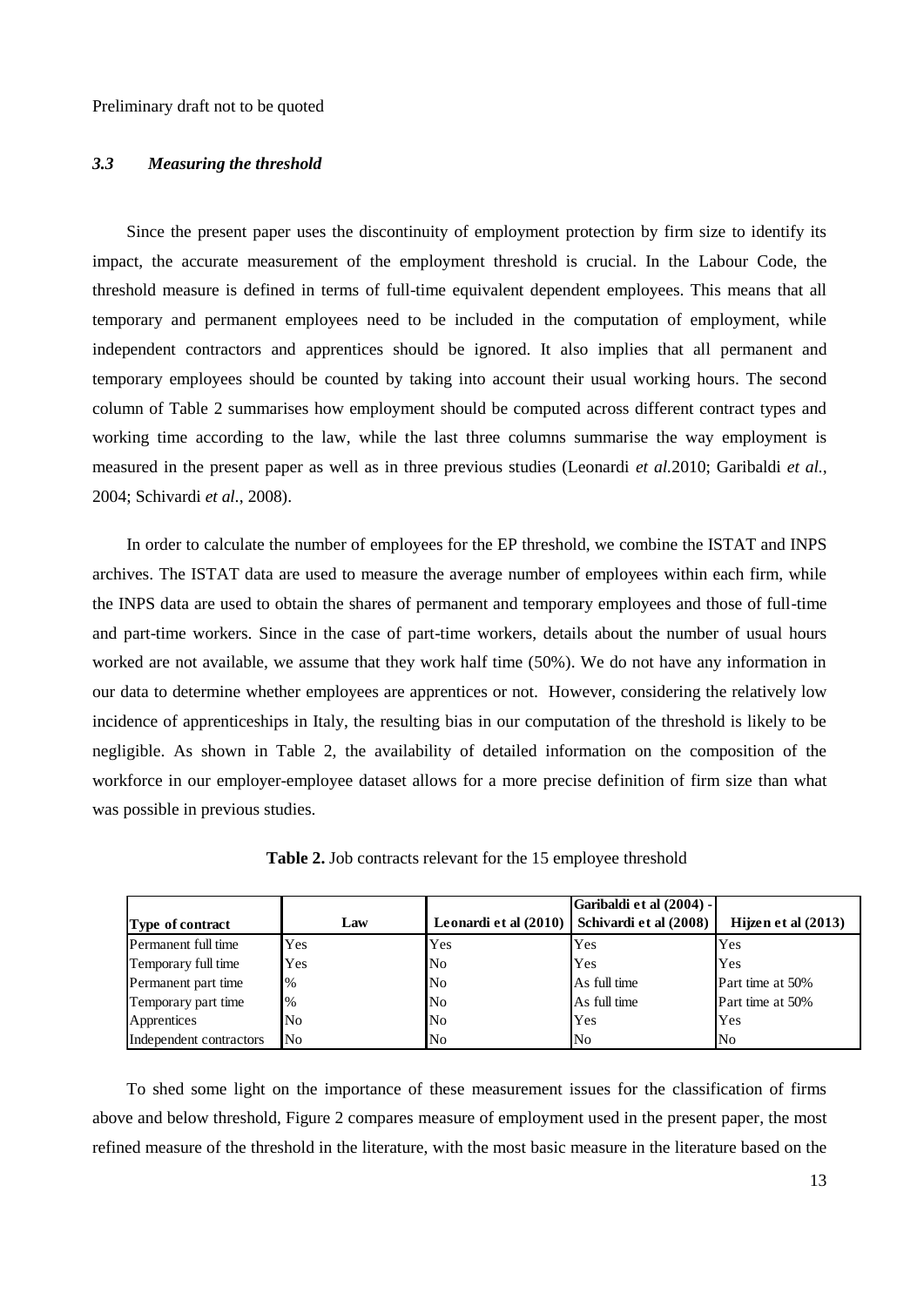number of full-time permanent employees. From the left to the right, the figure, respectively, gives the share of firms that are classified as above the threshold according to the basic measure and below the threshold in the present paper ("type I difference") and vice versa ("type 2 difference") for gradually declining bandwidth choices. The overall degree of inconsistency is given by the sum of the two bars. The figure suggests that problems of misclassification are relatively limited when using a large bandwidth (*e.g.* it is just 4% when using the largest bandwidth), while it increases rapidly the smaller the bandwidth (*e.g.* it is about 30% in the smallest bandwidth). The simulation provides a strong argument for using relatively large bandwidths, particularly in cases where doubts over the accurate measurement of the threshold exist.

### **Figure 2**. Classification differences arising from different threshold definitions



#### by bandwidth size, 2009

**Type I difference:** share of firms classified above the threshold when the threshold is defined in terms of the number of full-time permanent employees and below the threshold when the definition of the threshold takes account of temporary workers and working time; **Type II difference:** share of firms that is classified as below the threshold when the threshold is defined in terms of the number of full-time permanent employees and above the threshold when the definition of the threshold takes account of temporary workers and working time.

#### **4. Econometric methodology**

This section describes the regression discontinuity design used in this paper to assess the causal effects of employment protection on labour market outcomes. We use three formal tests to demonstrate that the regression discontinuity approach is appropriate in the present context. The section puts forward a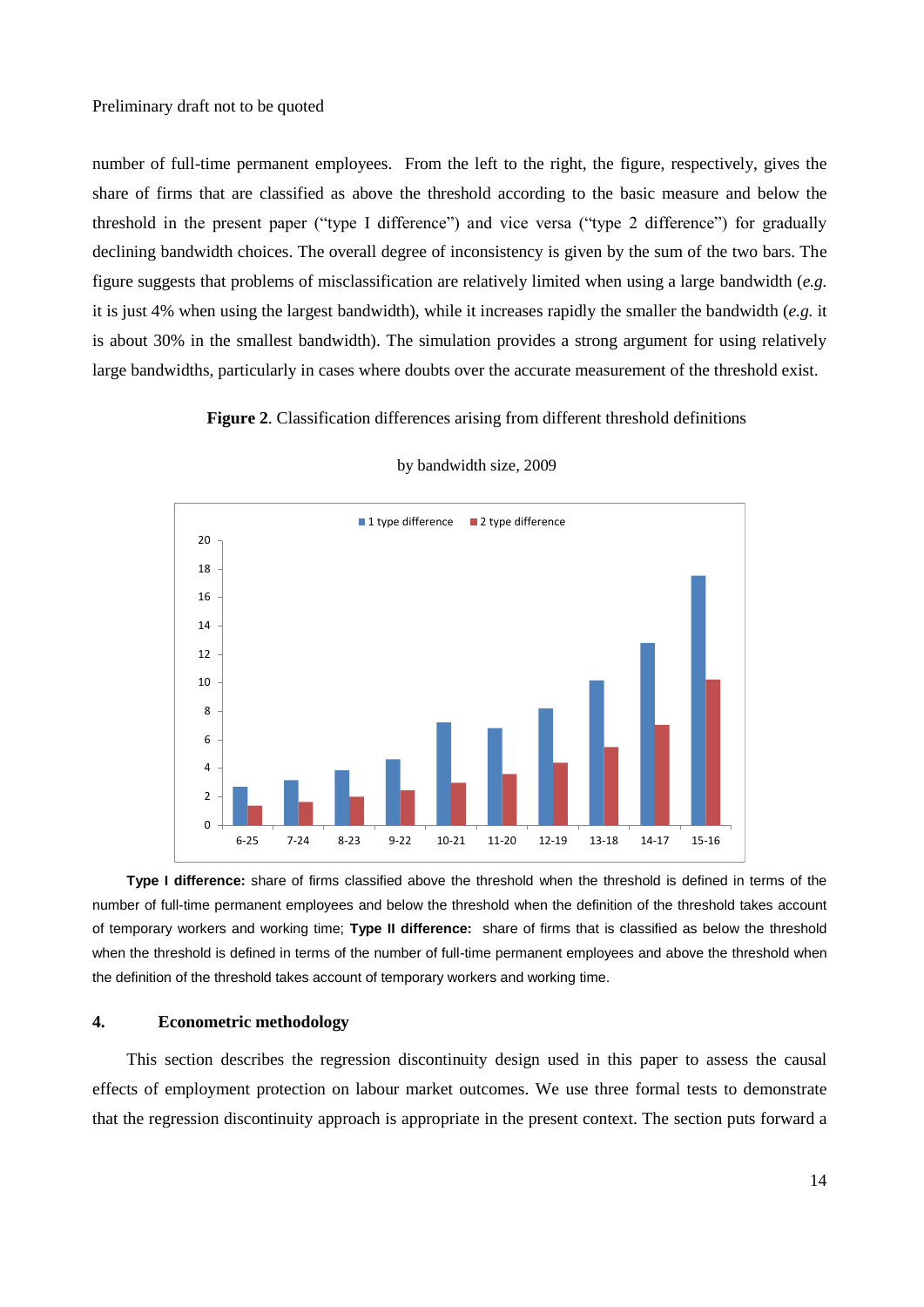more elaborate identification strategy that embeds the regression discontinuity approach in a difference-indifferences framework.

# *4.1 The regression discontinuity design (RDD)*

The econometric analysis in this paper exploits the fact that employment protection provisions in case of individual dismissal of a regular worker vary significantly according to firm size in Italy and thus provide a natural application for a regression discontinuity design (RDD). The main idea of RDD is that individuals (firms in this case) just below the threshold provide a good counterfactual for those just above the threshold (the "treated"). The main advantage of RDD in comparison with other non-experimental approaches is that it relies on relatively weak assumptions (Hahn, Todd and Van der Klaauw, 2001; Lee and Lemieux, 2010) and, consequently, may provide more credible results. Moreover, the assumptions are testable in a similar manner as in randomised experiments. $^{13}$ 

In order to estimate the causal impact of employment protection, we will present both graphical and regression-based results. The graphical analysis consists of plotting the local averages of the outcome of interest within narrow firm"s size intervals ("bins"). Bins in the present context are defined as intervals of 0.1 employees.<sup>14</sup> Covariates can be taken into account by first regressing the outcome variable of interest on the covariates and plotting the local averages of the residual. The regression analysis involves estimating the following general model using ordinary least squares (OLS):

$$
Y_i = \sum_{n=0}^{N} \alpha_{0n} (T - F_i)^n + D_i \sum_{n=0}^{N} (\alpha_{1n} - \alpha_{0n}) (F_i - T)^n + \sum_{x=1}^{X} \beta_{0x} X_i + \sum_{x=1}^{X} \beta_{1x} D_i X_i + \varepsilon_i
$$
  
(1)  

$$
D_i = 1[F_i > T]
$$
  

$$
T - h \le F_i \le T + h
$$

where *Y* refers to the outcome variable of interest in firm *i*; *F* refers to level of dependent employment and *T* the employment threshold set in the EP legislation (*i.e.* 15); *D* a treatment dummy that equals 1 if dependent employment is larger than the threshold and zero otherwise; *X* represents a vector of predetermined control variables, expressed in terms of the deviation from their sample means among large firms, to reduce the sampling variability of our RDD estimator. The alpha"s represent the key parameters to

 $13$ In particular, the conditional independence assumption is trivially satisfied in an RD design, whereas it is generally considered to be a strong assumption in other non-experimental contexts (Lee and Lemieux, 2010).

<sup>14</sup> It is appropriate to define bins of less than employee in the present case because employment is measured in full-time equivalents and thus represents a continuous variable.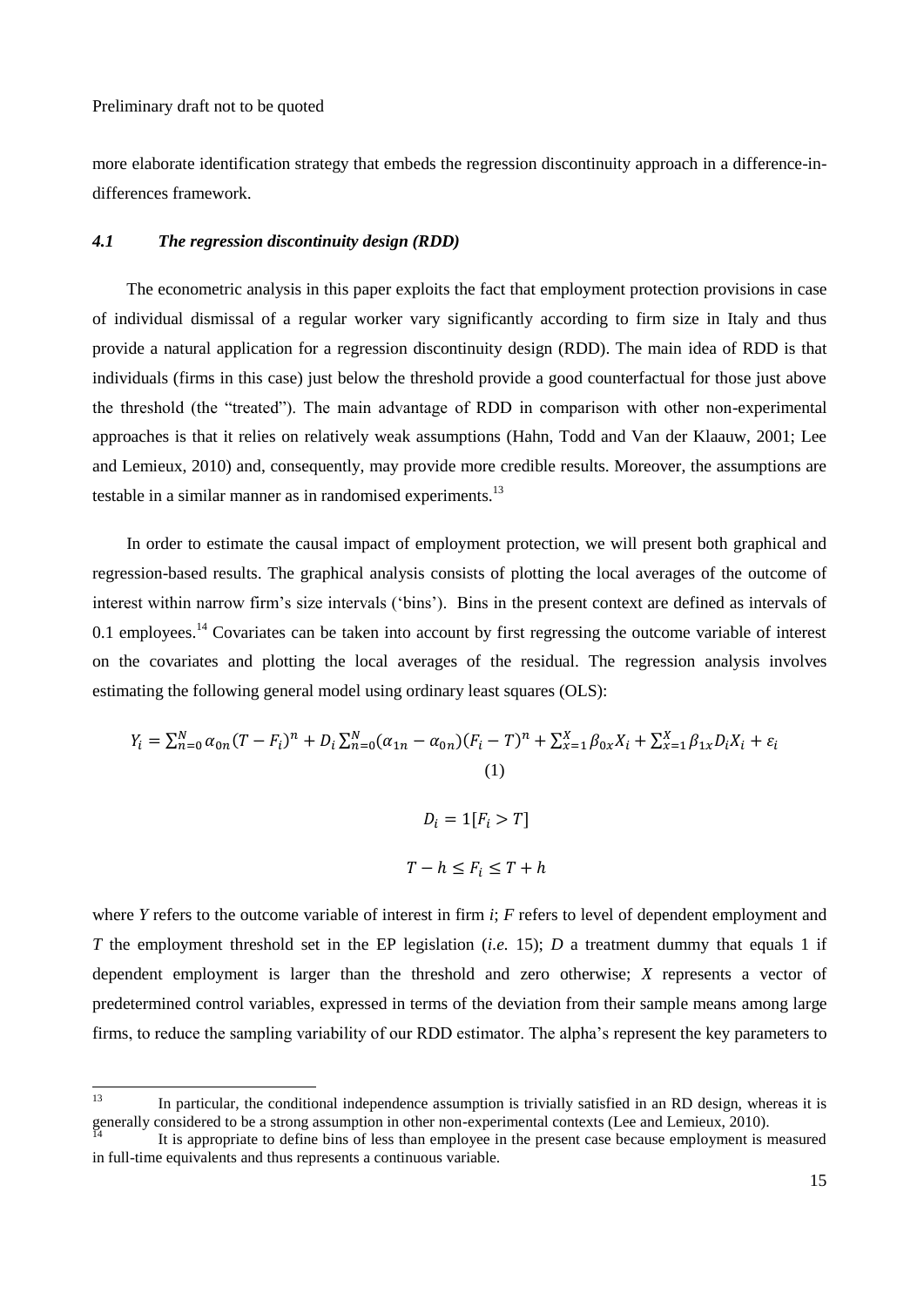be estimated with the first subscript indicating whether it refers to untreated (0) or treated (1) observations and the second the value of  $n$ .  $\varepsilon_i$  represents a white noise error term.

Equation (1) encompasses a wide variety of different specifications. If N=0, equation (1) reduces to a non-parametric comparison of the means around the threshold:  $Y_i = \alpha_{0n} + (\alpha_{1n} - \alpha_{0n})D_i + \varepsilon_i$ ; if N=1, it reduces to a local linear specification and if  $N>1$  it represents a parametric specification with a polynomial of order N ( $N_{\text{max}}$ =3). Restricting the slopes to be the same of each side of the threshold is tantamount to equating  $\alpha_{1n}$  to  $\alpha_{0n}$  for  $n \ge 1$  although this is not done in the present paper. *h* refers to the window around the threshold (or bandwidth) and may take the value of 10, 8 or  $6<sup>15</sup>$ 

Equation (1) yields unbiased estimates as long as the behavioural assumption that firms do not "precisely" manipulate the assignment variable around the threshold is valid. Using the definition of "not precise" given in Lee and Lemieux (2010), this is the case when the density of the assignment variable is continuous conditional on all other observable and unobservable characteristics of firms that affect the outcome variable of interest. Importantly, this assumption yields the prediction that treatment is locally randomised. Whether or not this assumption is valid can be empirically verified using a variety of different tests. This is done in the next sub-section.

### *4.2 Assessing the validity of the RDD in the present context*

In order to assess the validity of the RDD approach in the present context, we conducted three different tests. We first performed the standard test in the RDD literature of the assumption that the firmsize density is continuous around the EP threshold, as proposed by McCrary (2008). Since this test has low power if selection takes place on each side of the threshold, we also assess whether firms just below and above the threshold differ in the propensity to grow, as was done in Schivardi and Torrini (2008). Third, we conduct a series of balancing tests to assess to what extent firms just above and below the threshold differ in terms of their observable characteristics.

The key behavioural assumption of our RDD is that firms do not manipulate the assignment variable, in our case the number of employees in the firm. This requires the distribution of the assignment variable to be continuous for each firm. Since we only observe a single observation of the assignment variable for each firm at a given point in time, we cannot test this assumption directly. However, we can test whether it holds on average by testing whether the aggregate distribution of the assignment variable is continuous.

 $15$ <sup>15</sup> This paper does not make use of local linear regression since this method is likely to be very sensitive to the precise definition of the threshold and the spikes in the data at integer values.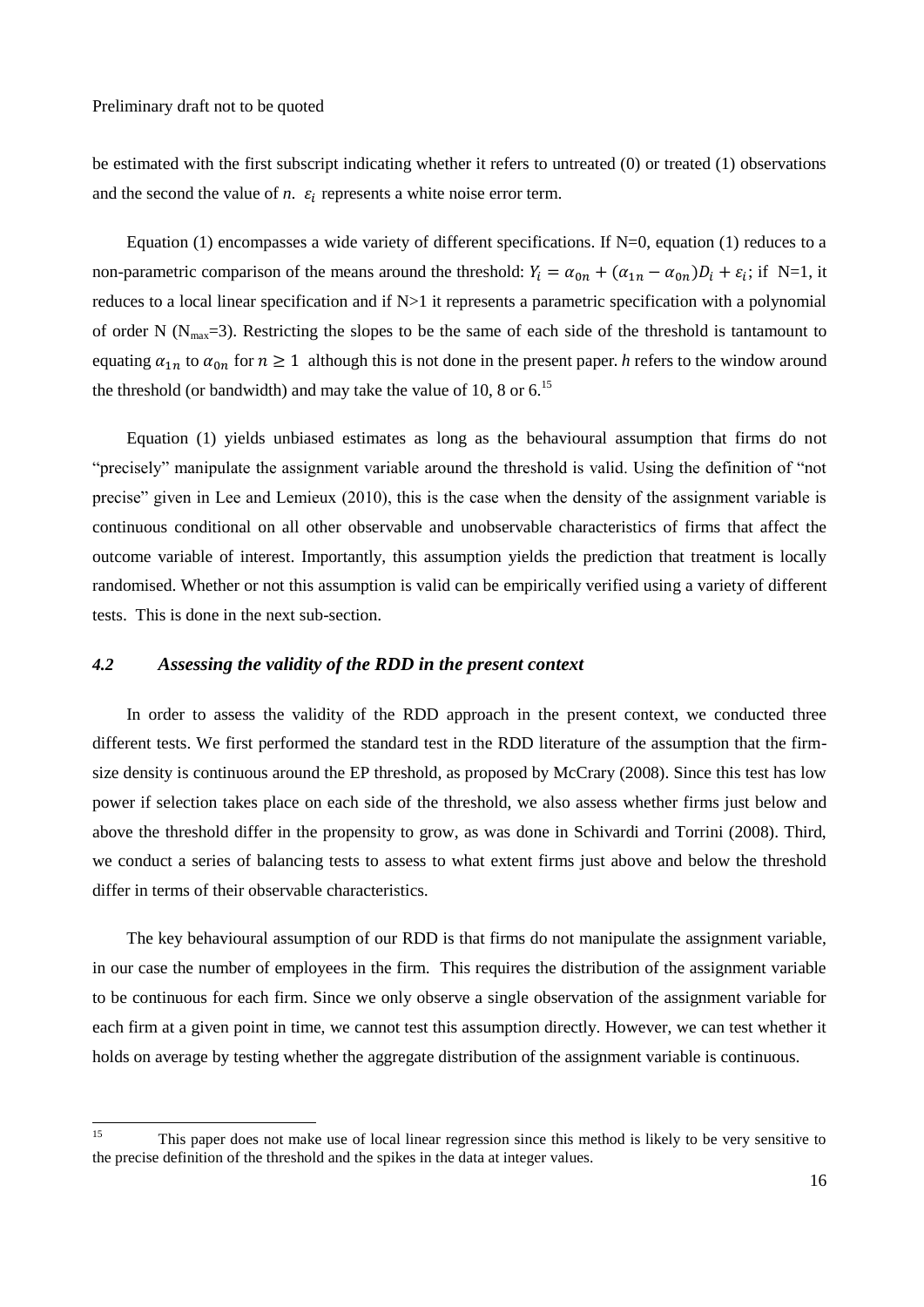McCrary (2008) proposes a two-step procedure to test whether the aggregate distribution of the assignment variable is continuous.The first step involves the discretization of the assignment variable in a certain number of bins of the same width and computing the corresponding frequencies. This allows constructing a histogram of the assignment variable which gives a useful first indication of importance of manipulation. The second step consists of running local linear regressions of the computed frequencies on each side of the threshold. The regressions are weighted, with most weight being given to bins nearer to the threshold. The discontinuity is evaluated on the basis of the implied log difference in frequencies at the threshold (T) from the two regressions. Given the bin size, the optimal bandwidth, which defines the observations included in the regressions, is determined in order to obtain the best possible approximation of the density function. We use a bin size of 0.1 as in the non-parametric analysis.<sup>16</sup> The results are reported in Figure 3. The dots indicate the computed frequencies at the midpoint of each bin, while the tick bold lines correspond to the predictions of the weighted local linear regressions at each side of the threshold. Neither visual inspection, nor the estimated coefficients suggest a significant discontinuity at the threshold of 15 employees. The log difference is 0.045 with a standard error  $0.047$ .<sup>17</sup>

**Figure 3.** Firm distribution and McCrary test of the continuity of the employment density around threshold



Binsize=0.1 and optimal bandwidth as in McCrary (2008)

 $16$ <sup>16</sup> McCrary recommends using a optimal bin size equal to  $\hat{b} = 2\hat{\sigma}n^{-1/2}$ , where  $\hat{\sigma}$  is the assignment variable standard deviation and  $n$  is the sample size.

In the context of the differences-in-differences framework discussed in Section 4.3, we repeat the MacCrary test industry-in-industry.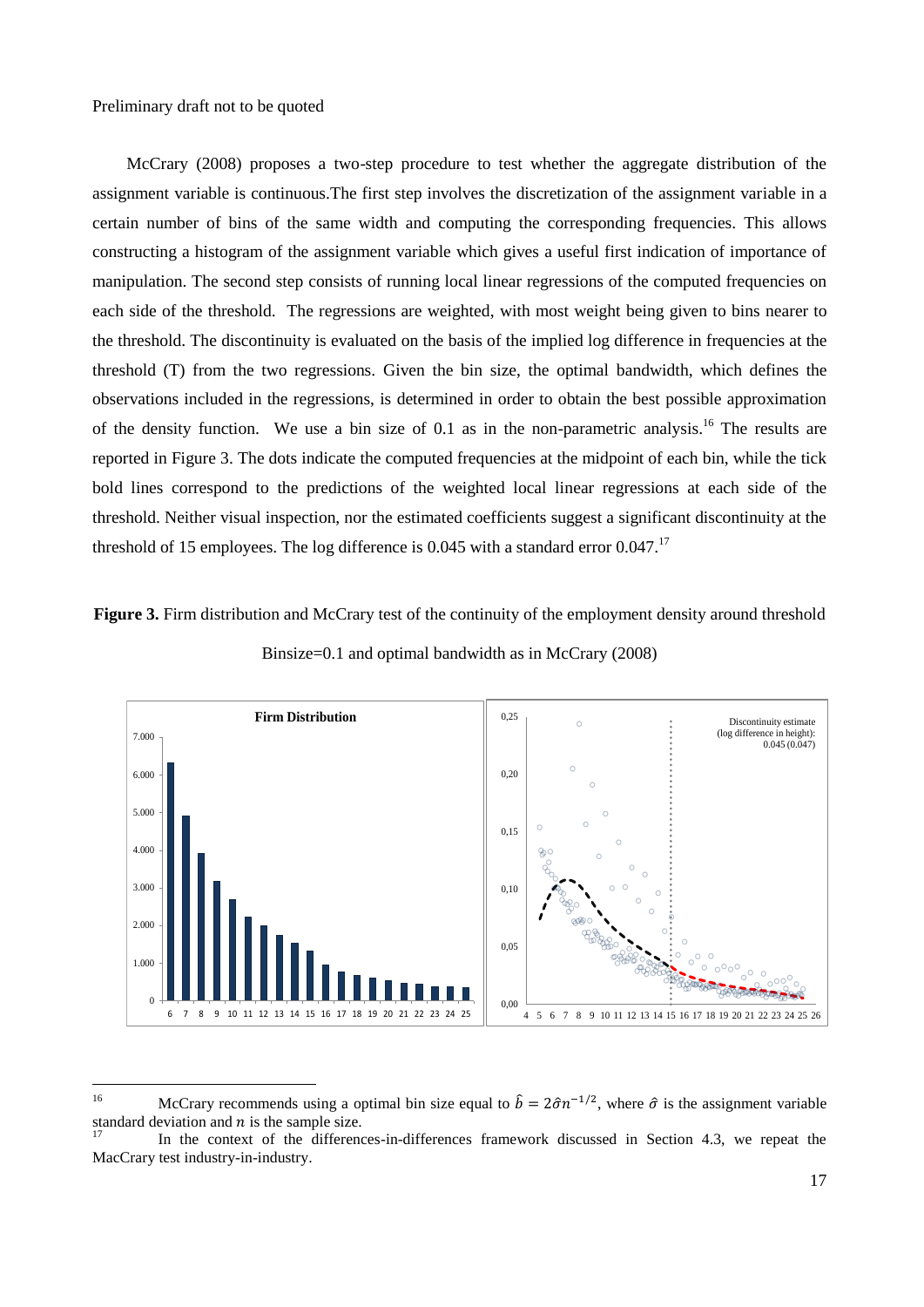Since the McCrary test is based on the aggregate and not on the individual distribution of the assignment variable, it has low power when selection is not monotonic but occurs in both directions. It is not straightforward why small firms would want to sort above the threshold in response to employment protection rules and, therefore, we do not expect this to be an important issue in the present context.<sup>18</sup> However, in order to show that this is indeed true we conduct two further tests.

Following Schivardi and Torrini (2008), we assess the impact of employment protection provisions on the propensity to grow. This is done by means of a probit model that specifies the probability of growing  $P(F_{it} > F_{it-1})$  as a function of a fourth-order polynomial of its initial employment level,  $F_{it-1}^j$ , and a set of bin dummies with binsize one for firms with employment levels below the threshold,  $D<sup>K</sup>$ , and a set of controls, *X*.

$$
P(F_{it} > F_{it-1}) = \alpha + \sum_{j=1}^{4} \beta_j F_{it-1}^j + \sum_{k=1}^{K} \gamma_k (1 - D_{it-1}) D_{it-1}^K + \beta_x X_{it} + \epsilon_{it} (2)
$$
  

$$
D_{it-1} = 1[F_{it-1} > T]
$$
  

$$
D_{it-1}^K = 1[K - 0.5 \le F_{it-1} < K + 0.5] \text{ for } K = 5,..,25
$$

The fourth-order polynomial in initial employment is assumed to capture the relationship between employment size and the probability to grow if employment protection provisions for large firms were to be extended to small firms. The coefficients on the bin dummies for firms with initial employment levels below the threshold,  $\gamma_k$ , may be interpreted as the threshold effect of employment protection on the probability to grow. The results are reported in Figure 4. Garibaldi and Pacelli (2004), Schivardi and Torrini (2008) and Leonardi and Pica (2013) find that the probability to grow is increasing with respect to the firmsize and slightly reduces the propensity to grow just below the threshold at firmsize 15 (by about 2 percentage points).We also find a lower probability of growth at 15 employees. However, in our case, the difference in the probability is not statistically different from zero.<sup>19</sup>

<sup>18</sup> <sup>18</sup> One possible hypothesis could be that firms self-select above the threshold because they want to signal to workers that open-ended contracts are well protected. This may induce workers to make more important investments in firm-specific human capital.

<sup>19</sup> However, this seems to be due to the different definition of firmsize. Once we define firms in terms of the headcount of dependent employees instead of the full-time equivalent number of dependent employees we find firms at 15 have a two percentage points lower propensity to grow, although the estimate is only weakly significant at 10%.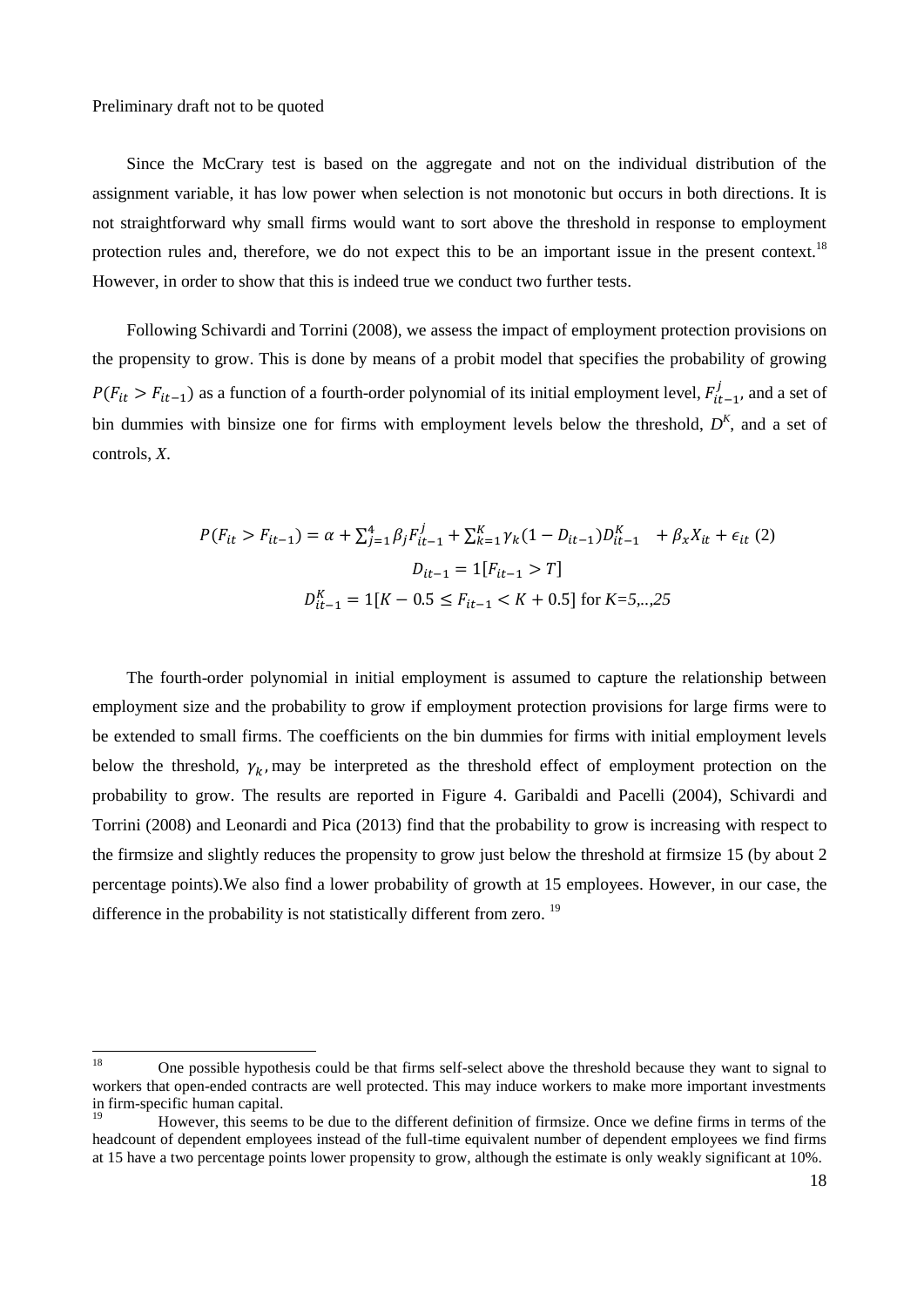

**Figure 4.** Probability of growth and predicted probabilities years 2008-2009

As a final test to assess the validity of the RDD in the present context, we assess whether the baseline covariates are locally balanced on either side of the threshold. This condition should be met if, as assumed in the RDD, the assignment variable can be considered as good as random around the threshold. Indeed, in the context of a valid RDD including any baseline covariates in the regressions should not affect the econometric estimates apart from the standard errors. We consider the following covariates: age of firms, region, industry and the intensity of STW beneficiaries, computed as a percentage of all employees in 2009. We check whether the two groups are balanced by replacing the dependent variable in equation (1) by each of the covariates, whilst using  $N = 2$  and  $h = 10$ . The results, reported in the Table 3 below, show that there are no significant discontinuities at the 15 employee threshold.<sup>20</sup>

 $20$ 

We use probit for industry and territorial area dummies.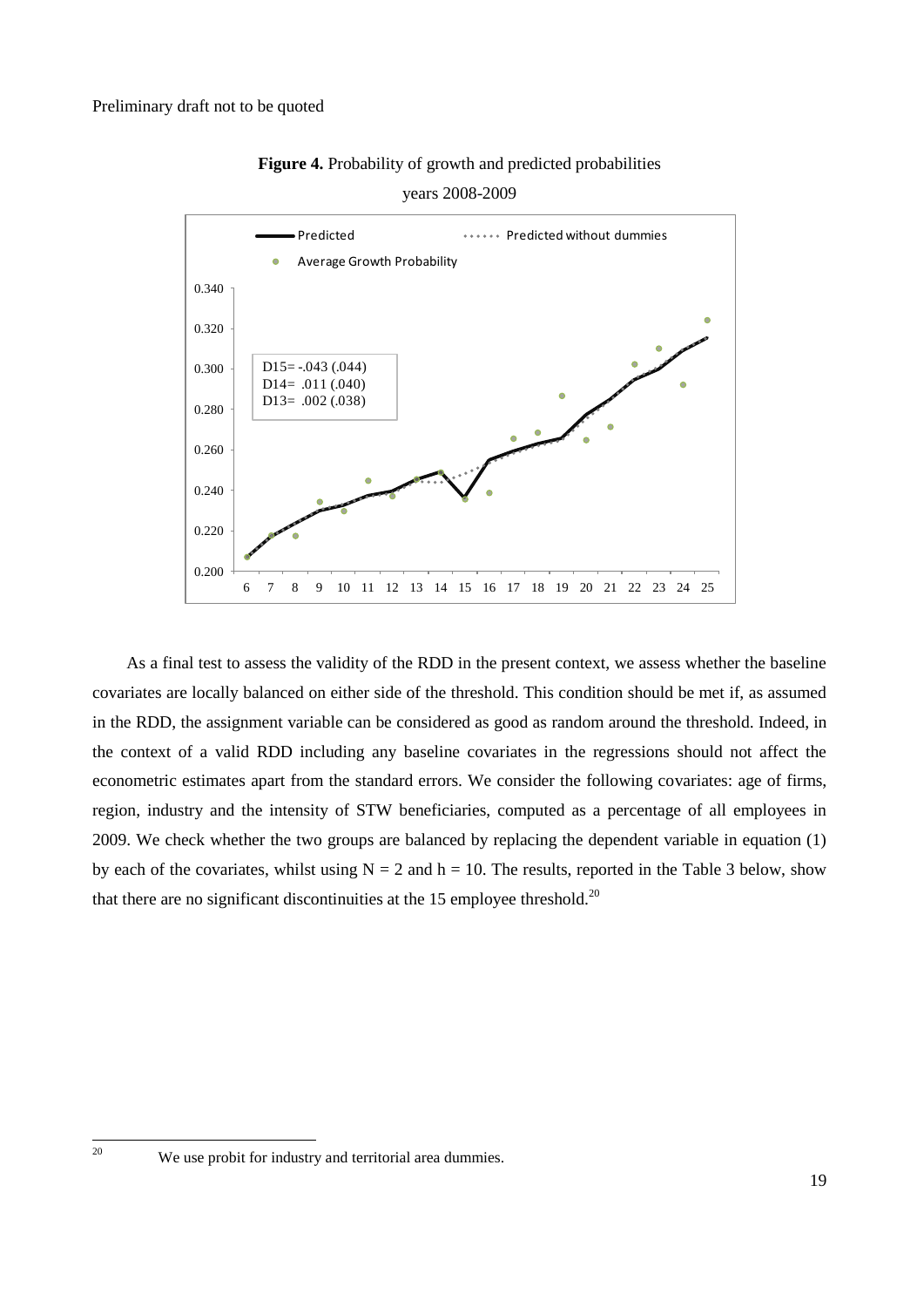| <b>VARIABLES</b>                             | 2 ord specification |
|----------------------------------------------|---------------------|
|                                              |                     |
| intensity of stw beneficiaries               | 0,00162             |
|                                              | (0.009)             |
| firm's age                                   | $-0,570$            |
|                                              | (0.515)             |
| Construction                                 | 0,0471              |
|                                              | (0.062)             |
| Manufacturing                                | $-0,042$            |
|                                              | (0.052)             |
| Real estate, renting and business activities | 0,026               |
|                                              | (0.073)             |
| Transport, storage and communication         | 0,021               |
|                                              | (0.085)             |
| Wholesale, retail trade, etc                 | $-0,006$            |
|                                              | (0.060)             |
| Hotels and restaurants                       | 0,101               |
|                                              | (0.101)             |
| Electricity, gas and water supply            | $-0,011$            |
|                                              | (0.286)             |
| Mining and quarrying                         | $-0,281$            |
|                                              | (0.212)             |
| Financial intermediation                     | $-0,162$            |
|                                              | (0.166)             |
| North-East                                   | 0,013               |
|                                              | (0,056)             |
| Nort-West                                    | $-0,3083$           |
|                                              | (0,053)             |
| Centre                                       | 0,029               |
|                                              | (0,059)             |
| South                                        | 0,066               |
|                                              | (0,058)             |

**Table 3.** Balancing test for covariates

# *4.3 A difference-in-difference regression discontinuity design*

An important feature of RDD is that, as long as the treatment can be considered randomized around the threshold, controlling for any observed or unobserved characteristics does not affect the estimated size of the discontinuity at the threshold. Controlling for any observed or unobserved characteristics in this context may nevertheless be helpful for two reasons. First, to the extent that there are other regulations that make use of a firmsize threshold around 15 could lead to bias in our results. While other existing regulations do not use the same threshold definition as that used in the law for employment protection, there are regulations that make use of similar firm-size thresholds. A difference-in-difference framework can remove the role of such confounding factors by exploiting differences in the *de jure* or *de facto* stringency of employment protection that are unrelated to these other regulations (Grembi *et al.,* 2012). Second, it may help to reduce remaining concerns about the role of manipulation of the assignment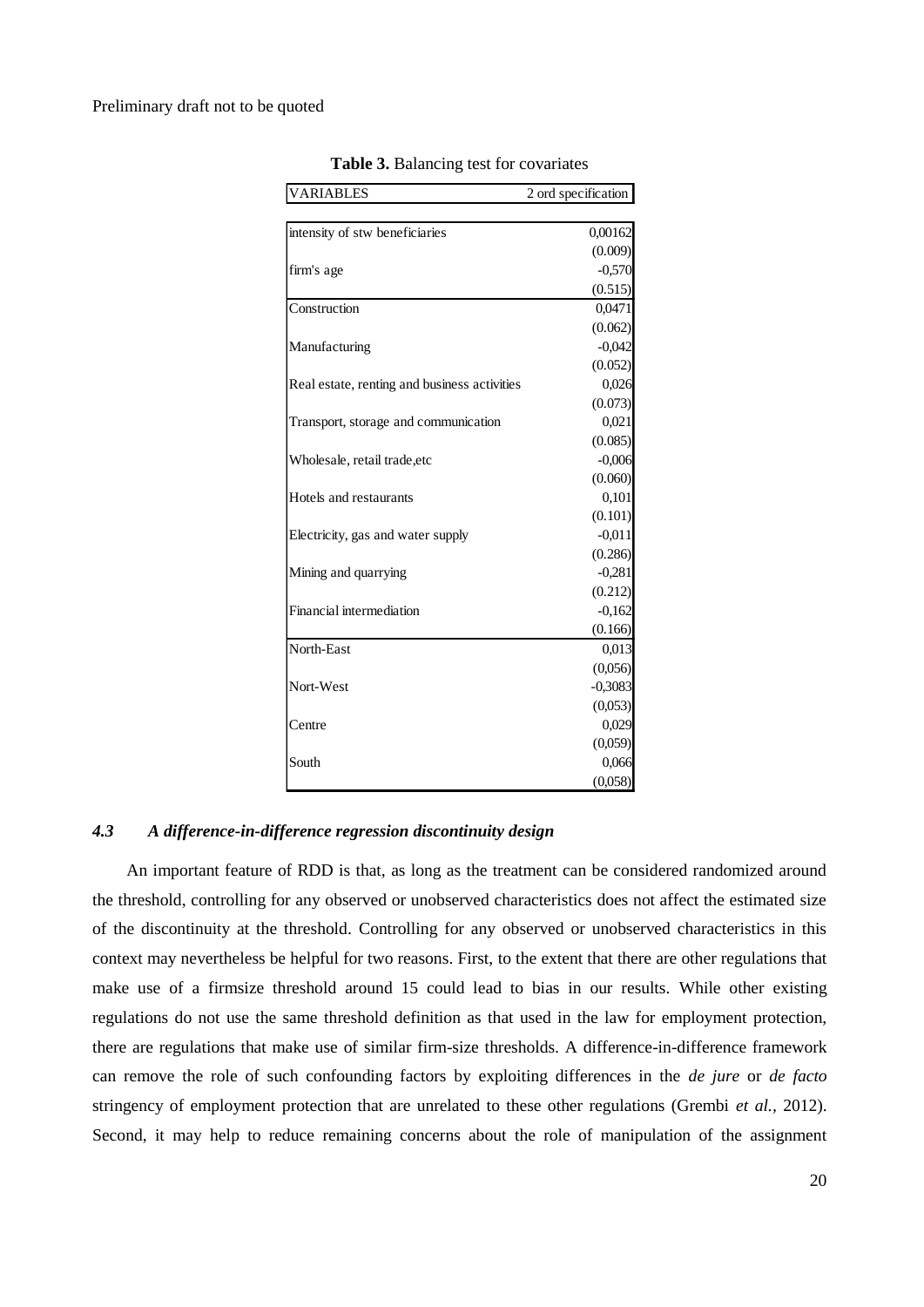variable for the estimation of treatment effects as long as manipulation depends on being in one employment protection regime or another and does not depend on the *de jure* or *de facto* difference in the stringency of employment protection. However, as was shown in the previous sub-section, manipulation does not appear to be a major concern in the present context. Third, using a DiD set-up can also help to increase the precision of our RDD estimates. This is most relevant when pre-treatment controls and posttreatment outcome variables are highly correlated, for example, due to the role of unobserved fixed effects.

The usual way to implement a difference-in-differences set-up is to focus on reforms that generate changes in the threshold effect before and after reforms. As our data do not allow focusing on reforms in EP, we propose to complement our RDD with a difference-in-differences estimator that exploits the differential role of employment protection provisions across industries characterized by different levels of employment volatility. More specifically, the difference-in-differences approach is motivated by previous work by Rajan and Zingales (1998) which uses the within-country variation to analyze the relationship between financial dependence and growth using a large cross-country dataset. Subsequent studies by Haltiwanger *et al.* (2006, 2010), Bassanini et al. (2009) and Cingano *et al.* (2010) have used similar approaches to analyze the role of employment protection on job and worker flows by exploiting the stylized fact that sectors differ in the needs for adjusting their workforces due to factors unrelated to employment protection such as underlying market and technological characteristics. The present analysis makes use of a similar idea by exploiting cross-sectoral differences in the volatility of employment to proxy for the market- and technologically-driven need to adjust the workforce.<sup>21</sup> Differences in market volatility across sectors may lead to important differences in the impact of employment protection since market volatility provides incentives for firms to adjust employment levels. Indeed, firms that operate in markets characterized by highly volatile output demand are likely to have a greater need to adjust employment levels and consequently are likely to be more strongly impacted by strict and costly EP provisions.

A major challenge is to come up with a measure of market volatility that differs across sectors but is not contaminated by the presence of employment protection. We proceed as follows. We start by measuring *employment* volatility for *each* firm as the standard deviation of log employment over the period 2001-2008. We then conducted a balancing test similar to the ones conducted above to assess whether firms just above and below the threshold differ in their levels of employment volatility using equation (1). The results indicate that employment volatility is slightly lower for firms just above the threshold. In principle, this could reflect the possibility that employment protection negatively influences the volatility

 $21$ <sup>21</sup> Using administrative data on workers in Italy for the period 1986-1995, Kugler and Pica (2008) use a similar approach to analyse whether the impact of employment protection is stronger in more volatile sectors.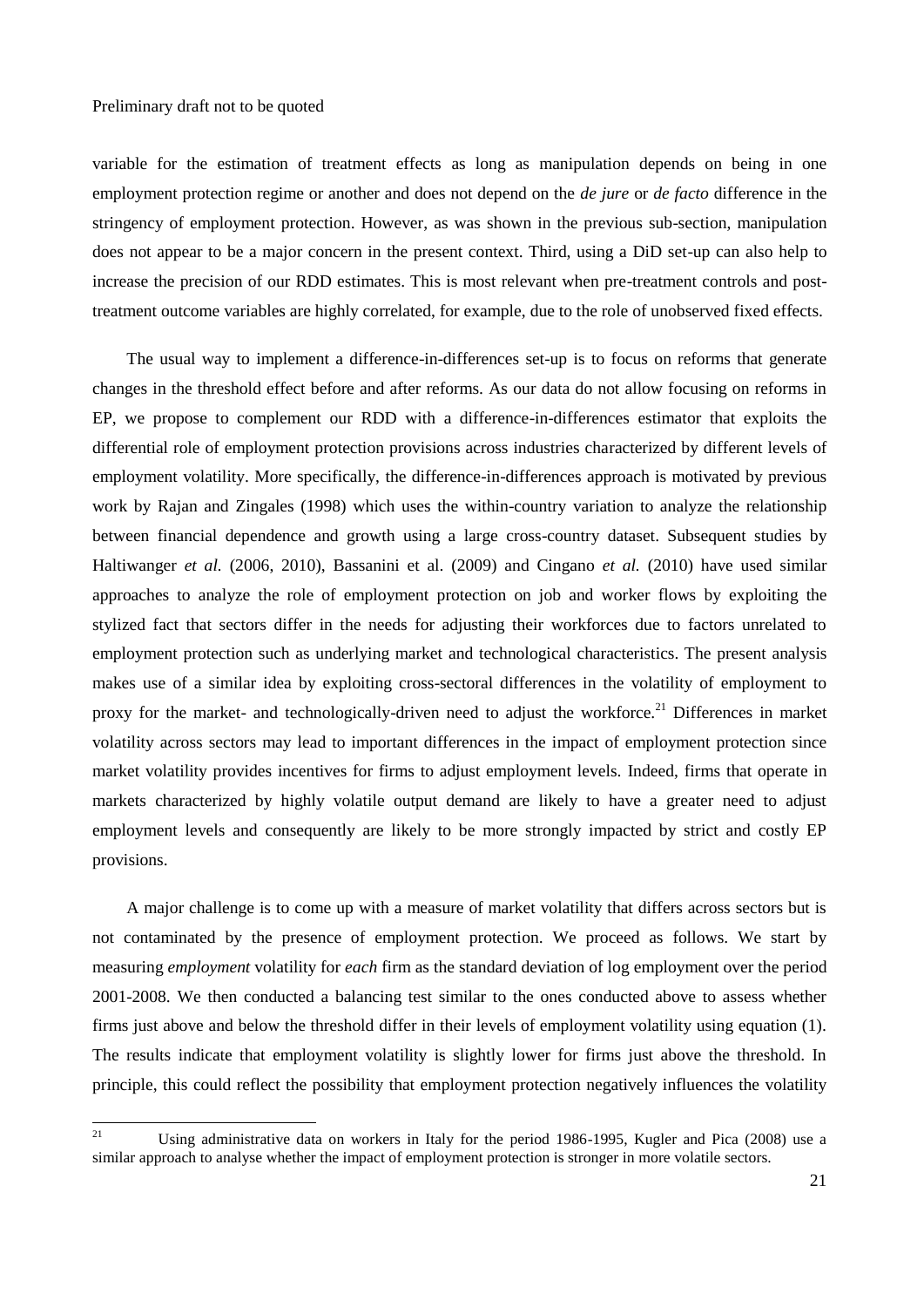of employment. However, the difference is not statistically significant. In order to make sure that our measure of employment volatility is not affected by the presence of employment-protection provisions, we focus on the *intrinsic* employment volatility by netting out the potential effect of employment protection on employment volatility for firms with employment levels above 15. Finally, we average our measure of intrinsic employment volatility across firms in each two-digit industry to obtain a measure of the intrinsic volatility of the sector in which firms operate.

In order to combine our RDD with a difference-in-differences approach, we extend equation (1) as follows:

$$
Y_i = \sum_{n=0}^{N} \alpha_{0n} (T - F_i)^n + \sum_{n=0}^{N} \beta_{0n} (F_i - T)^n V_j + D_i \sum_{n=0}^{N} (\alpha_{1n} - \alpha_{0n}) (T - F_i)^n + D_i \sum_{n=0}^{N} (\beta_{1n} - \beta_{0n}) (T - F_i)^n + D_i \sum_{n=0}^{N} (\beta_{1n} - \beta_{0n}) (T - F_i)^n
$$
\n(3)

$$
D_i = 1[F_i > T]
$$

$$
T - h \le F_i \le T + h
$$

where  $V_i$  refers to our measure of intrinsic sector volatility.<sup>22</sup> The coefficient  $\beta_{00}$  gives the average change in the outcome variable of interest of small firms that is associated with a 1 percent change in intrinsic sector volatility. The difference  $\beta_{10} - \beta_{00}$  gives the difference-in-differences effect of employment protection, that is, it gives the differential response to a one percentage point change in intrinsic market volatility across small and large firms.

A key assumption of our difference-in-differences strategy is that the variation in the impact of employment protection across sectors, and, hence, intrinsic sector volatility is independent of the variation due to self-selection into size groups across sectors. In order to examine the validity of this assumption, we implement the various tests discussed above by two-digit industry. The results are reported in Figure 6. While the results from the McCrary and Schivardi-Torrini tests are positively related across industries (Panel C) neither is significantly related to the degree of intrinsic market volatility (Panels A and B). The pairwise correlation is less than 0.1 in both cases and statistically insignificant. This suggests that complementing the RDD with the difference-in-differences approach described above may indeed be appropriate.

 $22$ The coefficient  $\alpha_{00}$ , represents the constant which either captures the average level of the outcome variable of interest for firms below the threshold when  $N=0$  or the level of the outcome variable evaluated at  $F=0$  when  $N>0$ . Similarly, coefficient  $\alpha_{10}$  gives the average level of the variable of interest for firms above the threshold for N=0 or its level evaluated at F= when N>0. The difference  $\alpha_{10} - \alpha_{00}$  gives the disconuity at the threshold.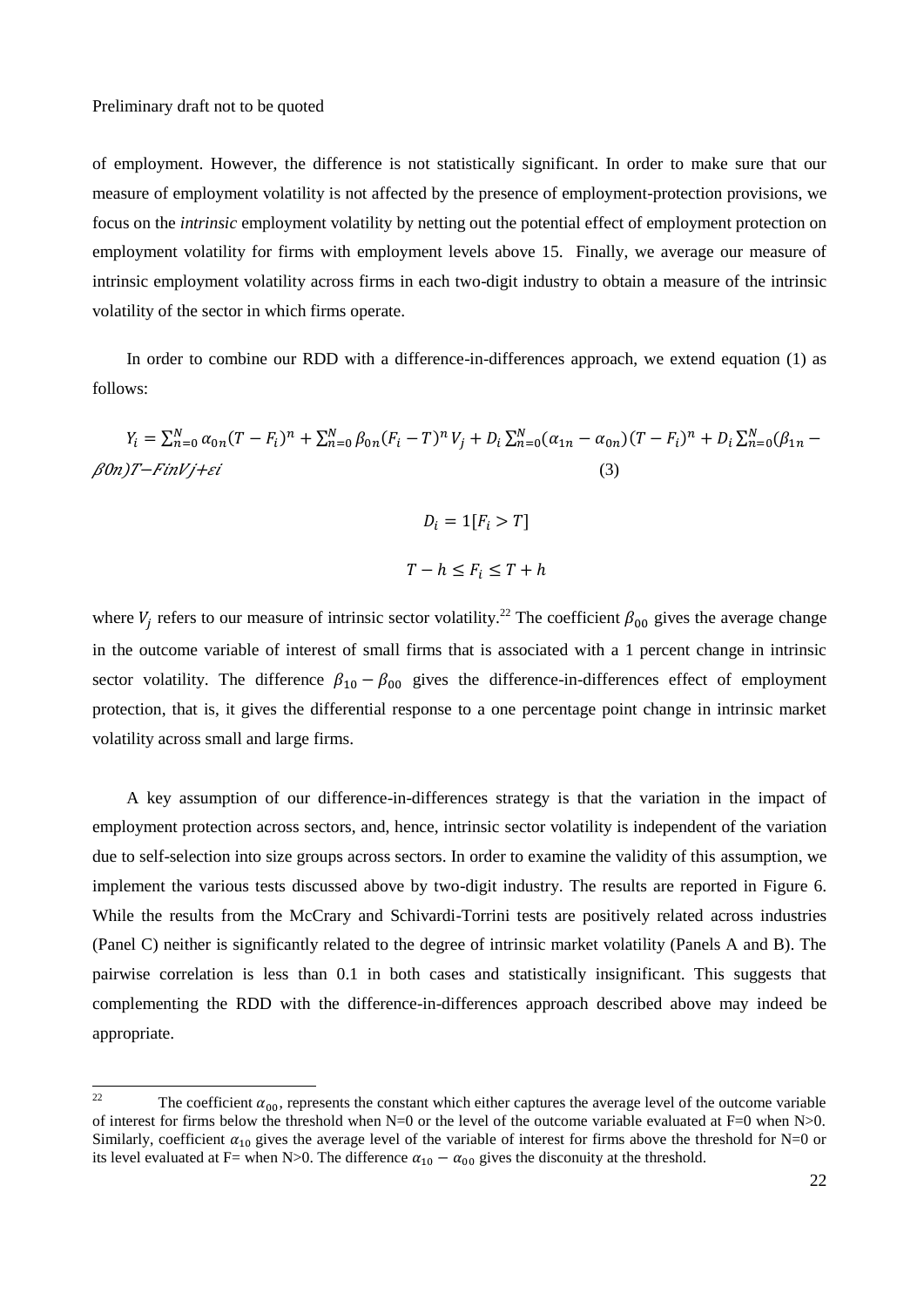

**Figure 5.** McCrary test and Schivardi-Torrini test by industry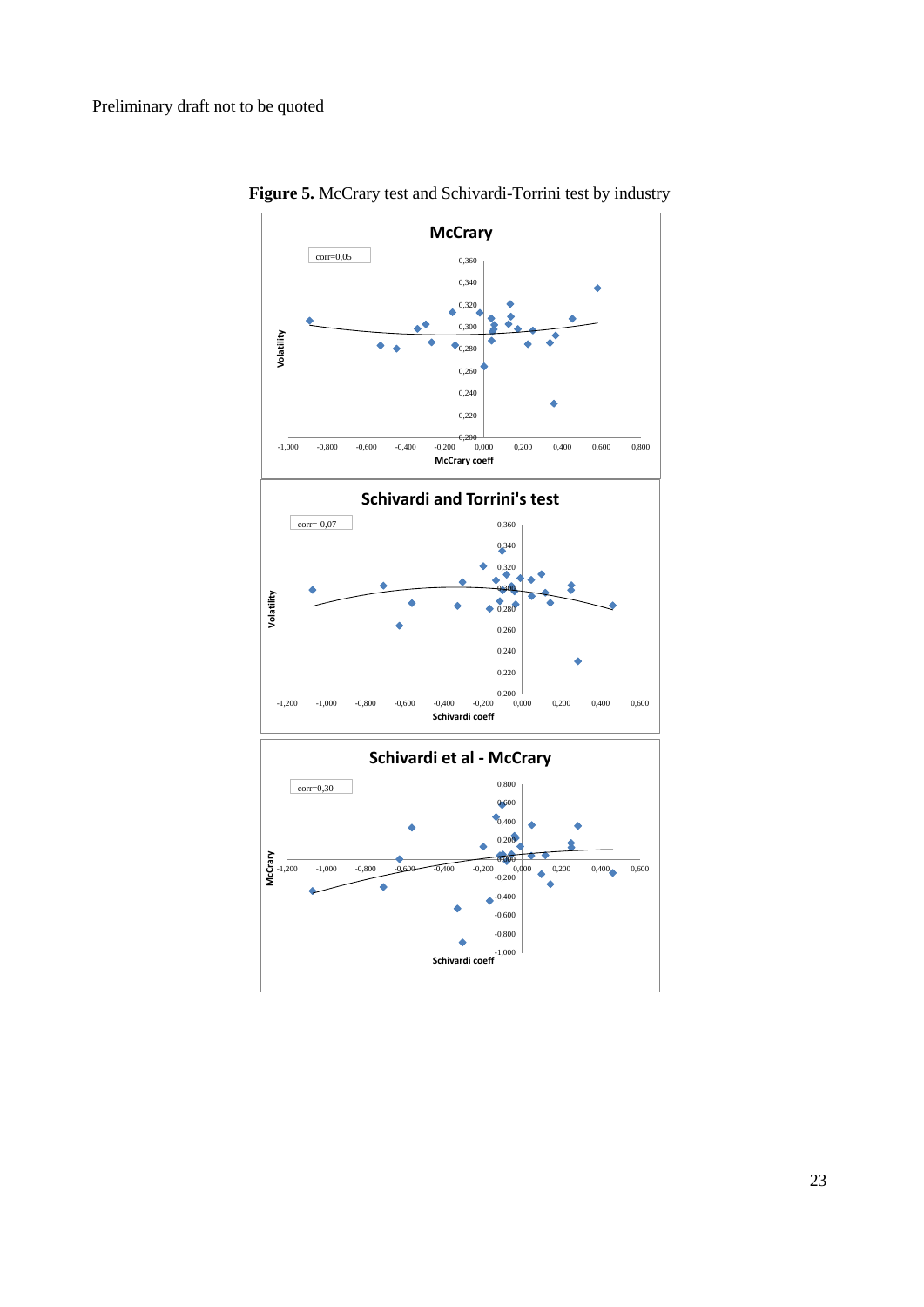# **5. Econometric results**

In the first part of this section, we report the RDD results, using a wide variety of different specifications with varying bandwidths and using alternatively linear, quadratic or third polynomials to control for the independent effects of firm size. In the second part, we conduct a series of robustness checks in order to test the sensitivity of our results.

# *5.1 Baseline results*

### *Employment protection and worker reallocation*

A number of previous studies have suggested that employment protection can have important adverse implications for worker reallocation. For example, Schivardi and Torrini (2008) find that employment protection does not reduce worker reallocation as it intends to do, but instead increases worker reallocation. Schivardi and Torrini (2008) argue that this perverse effect of employment protection (employment protection is supposed to increase job security) is likely to reflect the impact of employment protection on the incentives of firms to employ workers on temporary contracts. However, they or any other studies do not provide direct evidence that this is indeed the case.

In this sub-section, we provide a systematic evaluation of the impact of employment protection on excessive worker reallocation using the RDD approach set out in Section 4. Excessive worker reallocation is defined as twice the minimum of hires (*H*) and separations (*S*) over the average of firm employment:

$$
XR = \frac{2 \min(H, S)}{E}.
$$

The difference between total worker reallocation and excessive worker reallocation represents the net employment change. As it has been demonstrated in the previous section that employment protection does not affect employment growth, we focus directly on excessive worker turnover here. Figure 6 summarizes our RDD results of the impact of employment protection on excessive worker turnover. Consistent with Schivardi and Torrini (2008) the figure shows that excessive worker turnover is substantially higher just above the threshold than in small firms just below the threshold, despite the presence of more stringent employment protection provisions in large firms. The parametric results, reported in Table 4, further show that these results are robust to using a wide variety of different specifications with varying bandwidths and using alternatively linear, quadratic or third polynomials to control for the independent effect of firm size.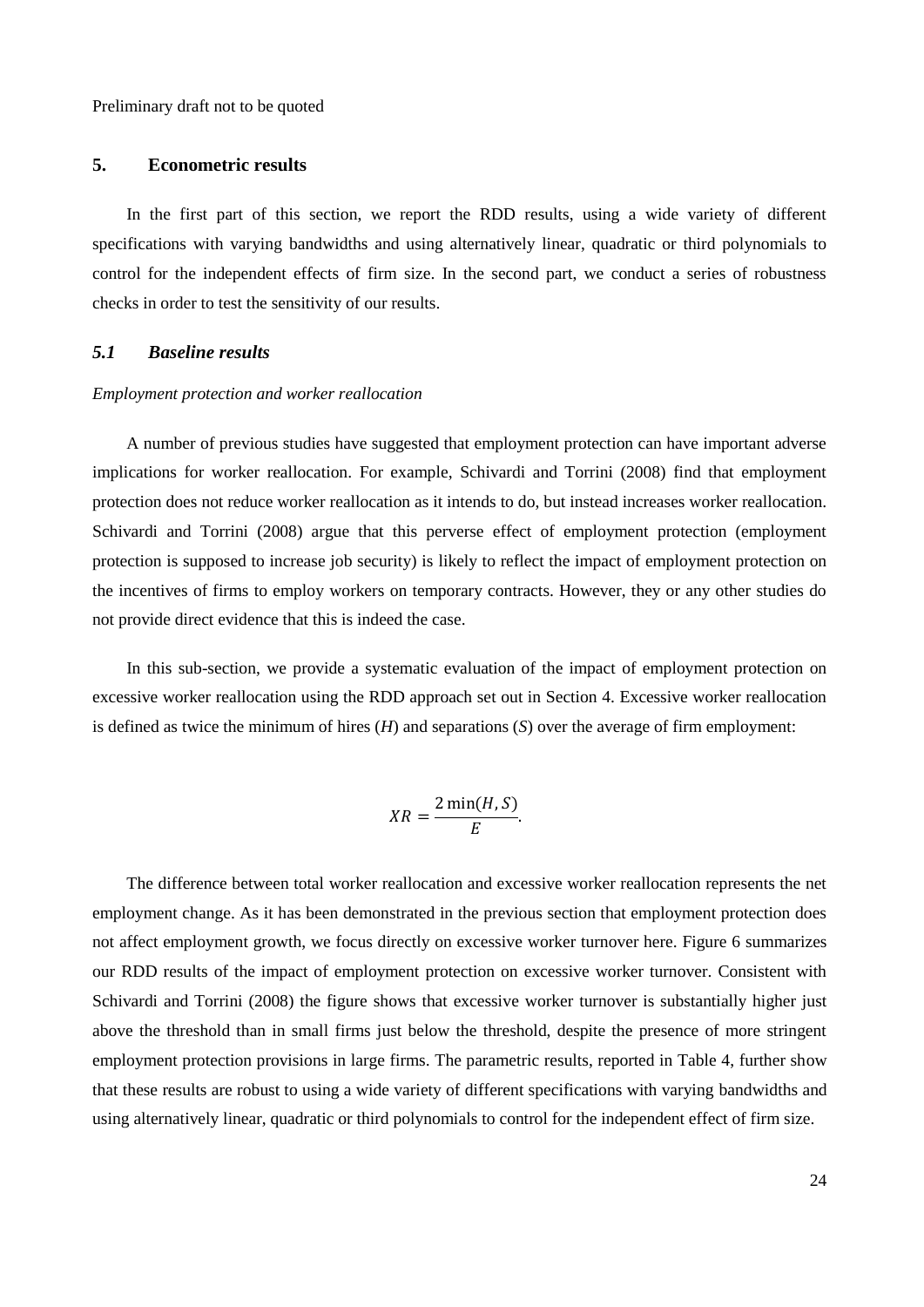

**Figure 6.** The impact of employment protection on excessive worker reallocation

In addition to analyzing the impact of employment protection on worker turnover, we also provide direct evidence on each of its constituents using a shift-share decomposition of the difference in excessive worker turnover between small and large firms. This allows writing the differences in excessive worker turnover in terms of a between effect and a within effect as follows:

$$
\Delta \widehat{XR} = \sum_{i=1}^N \sum_{c=1}^C \Delta \hat{s}_{ic} \, \overline{XR}_{ic} + \sum_{i=1}^N \sum_{c=1}^C \bar{s}_{ic} \, \Delta \widehat{XR}_{ic}
$$

where *XR* represents worker reallocation, *s* the share in dependent employment of workers with contract type *c*, Δ hat to the estimated difference between large and small firms in the variable of interest that can be attributed to employment protection and bars the average values of large and small firms. The first term on the right-hand side gives the between component of excessive worker reallocation or the composition effect of employment protection. This term captures differences in excessive worker reallocation that can be attributed to differences in the composition of contracts between small and large firms. The second term captures the within component of excessive worker reallocation or the technology effect of employment protection. This represents the differential impact of employment protection on excessive worker turnover by type of contract weighted by the average employment shares of each contract type.

The RDD results for the impact of employment protection on each component of excessive worker turnover are reported in the first panel of Table 4. The RDD results indicate that the impact of employment protection on excessive worker reallocation largely reflects the impact of employment protection on the use of workers on temporary contracts (see also Figure 7, left Panel). This confirms the conjecture put forward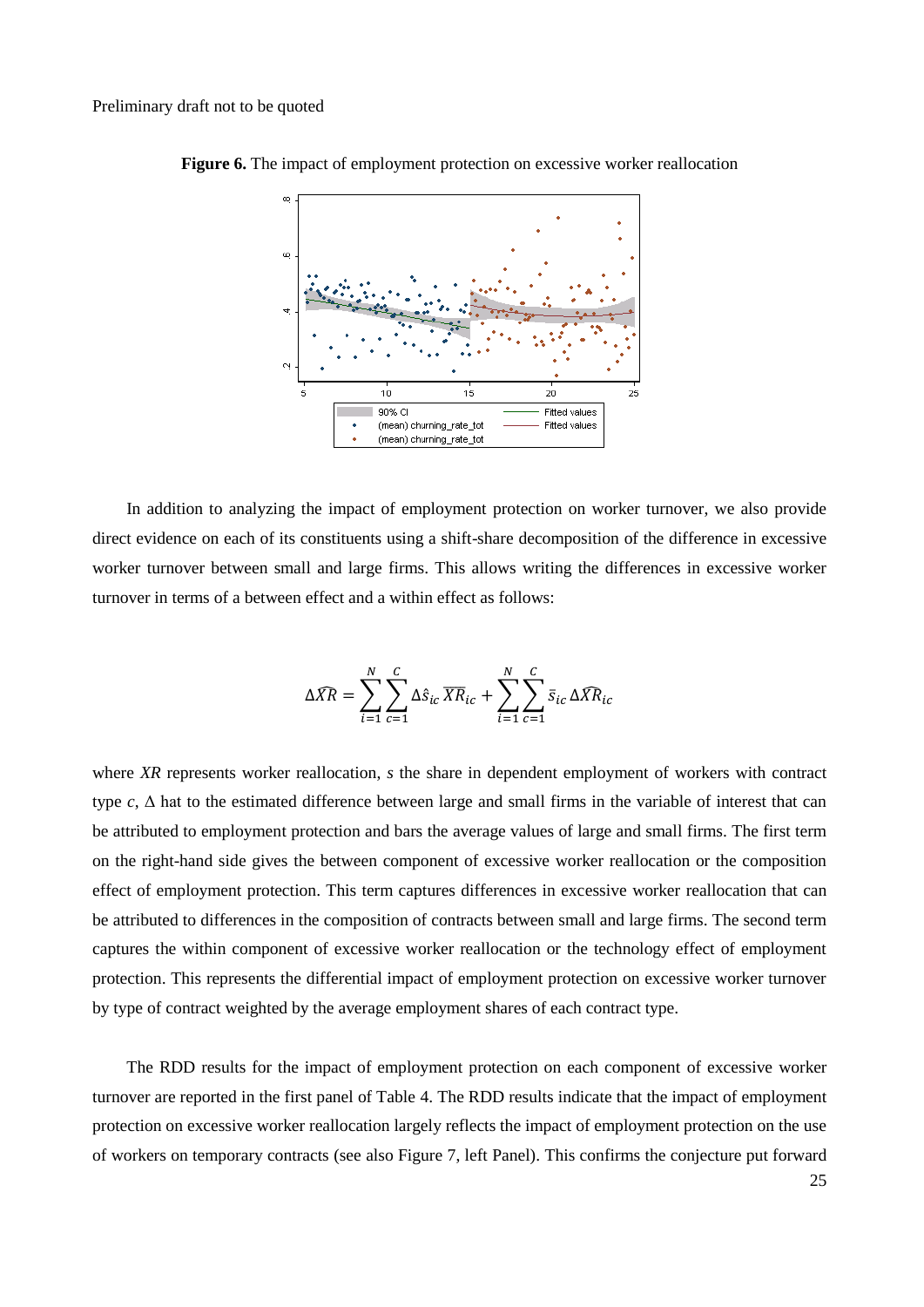by Schivardi and Torrini (2008) that firms seek to circumvent the impact of employment protection by substituting workers on permanent contracts for workers on temporary contacts. This result is robust to a number of different specifications: i) whether or not the incidence of temporary workers is measured in terms of dependent employment or permanent employment; ii) whether a linear, quadratic or third-order specification is used to control for firmsize; iii) for varying definitions of bandwidth. Our preferred estimates, based on bandwidth 6-25 and the use of a second -order polynomial in firm size, suggest that the discontinuity in employment protection increases the incidence of temporary work by 2 percentage points. There is no evidence that employment protection also increases the use of independent contractors (either as a share of the total workforce or relative to the number of workers on permanent contracts) (Figure 7, right panel).





Employment protection does not appear to have any robust effects on excessive worker turnover by type of contract. The results are either statistically insignificant or inconsistent across specifications. While this may not be surprising in the case of temporary and independent contractors, one could advance several arguments of why employment protection might affect the churning rate among permanent workers. Firms may be less inclined to layoff underperforming workers, while workers eligible to severance pay may be less likely to quit. The reason this is not observed in practice in the case of firms may be that unfair dismissals are relatively rare even in small firms. EP may not affect the quit rate of permanent workers since severance pay in Italy is not formally dependent on tenure (although judges tend to take this into account when establishing severance pay levels in their ruling).

### *Employment protection and labour productivity*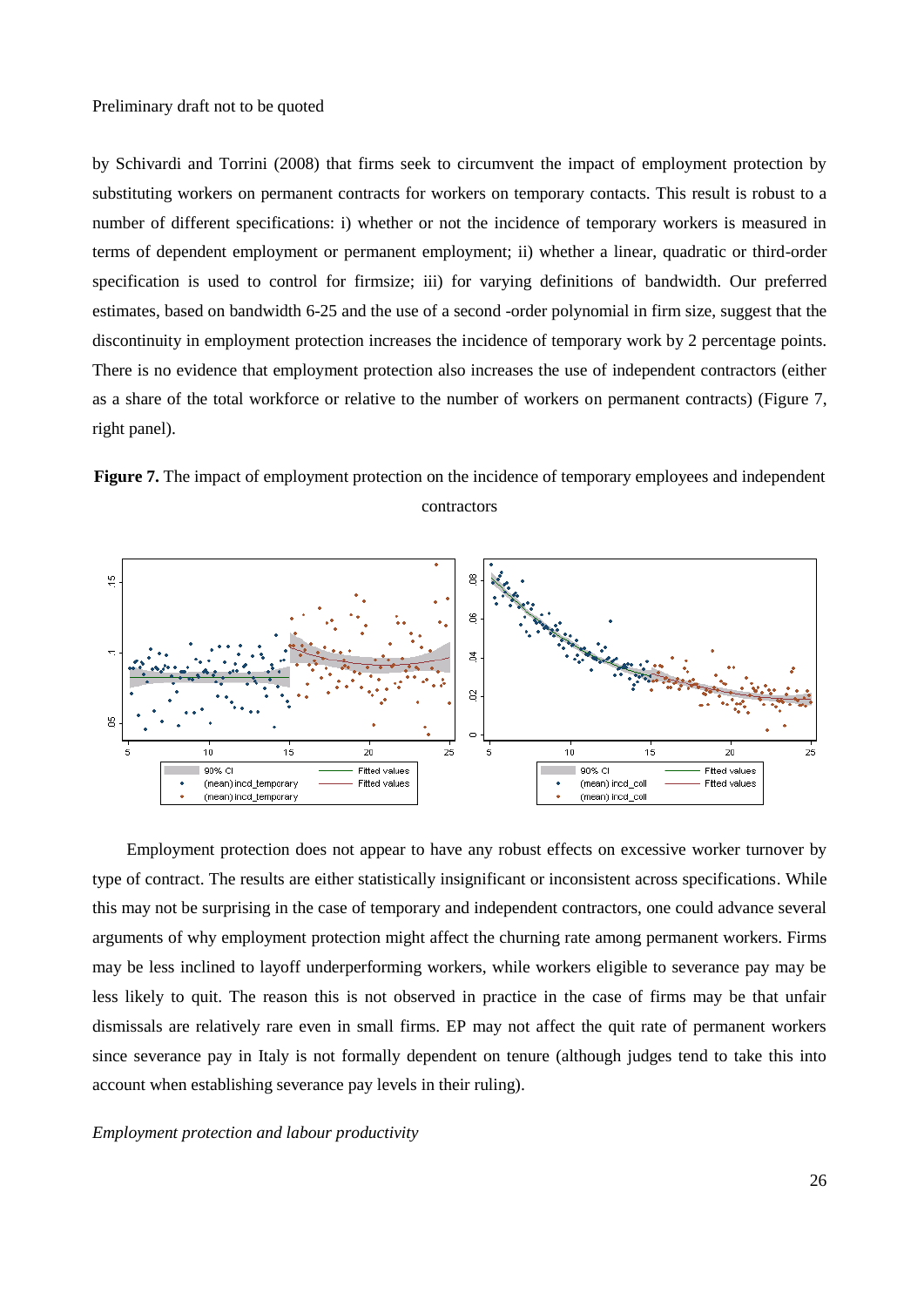In Section 4 it was already shown that employment protection does not affect employment growth. In the previous section, we have provided evidence that firms tend to circumvent employment protection by substituting permanent for temporary workers.<sup>23</sup> However, this does not necessarily mean that employment protection is costless to firms. While the use of temporary workers may allow firms to effectively circumvent the role of EP, temporary workers may not be as productive as permanent workers, even after controlling for differences in labour costs, because it may reduce incentives to invest in the human capital. Moreover, the greater use of temporary workers may help to circumvent the adverse impact of employment protection on external flexibility, it may not entirely remove it. As a result, employment protection may still hinder the flexibility of firms to respond to shocks and by raising the costs of restructuring or experimenting with new technologies and processes (within firm effect).<sup>24</sup>

We now use our RDD framework to analyse the impact of EP on labour productivity. Moreover, we report both unconditional results and results that condition out the effect of EP on labour productivity through its impact on the incidence of temporary work. The latter is done by including the incidence of temporary employment as an additional covariate. The results, reported in Panel C of Table 4 and Figure 8, show that employment protection has a significantly negative effect on labour productivity and that only a minor part of this can be attributed to its impact on temporary workers. Our estimates indicate that employment protection reduces labour productivity by 5 to 10%. Controlling for the incidence of temporary work tends to reduce the estimated impact of EP on labour productivity. However, comparing the estimated coefficients in the unconditional and conditional regressions suggests that the impact of EP on labour productivity that comes about through its impact on the incidence of temporary work is relatively modest.

 $2<sub>3</sub>$ <sup>23</sup> The finding not reported that EPL does not affect the volatility of labour productivity (*i.e.* labour hoarding) is also consistent with this  $\frac{1}{24}$ 

In addition to these partial equilibrium effects, employment protection may also have implications for aggregate productivity by slowing the reallocation of resources from less to more productive firms. However, this latter channel is not captured by the RDD approach used in this paper.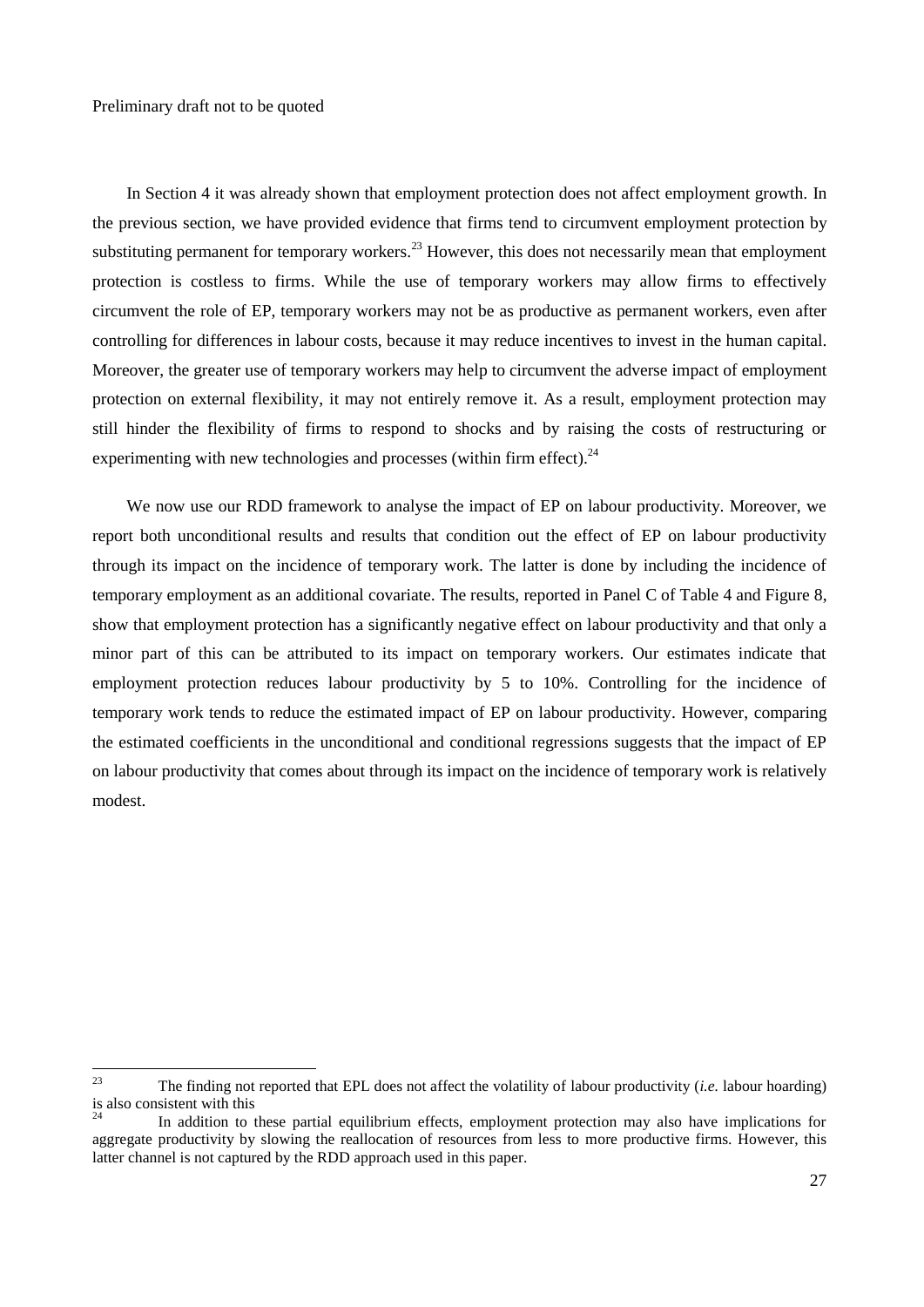

**Figure 8.** The impact of employment protection on labour productivity

In addition to the various test conducted in Section 4 to assess the appropriateness of RDD in the present context and the numerous alternative specifications of our baseline estimates in Section 5.1, we will now present a number of additional robustness tests.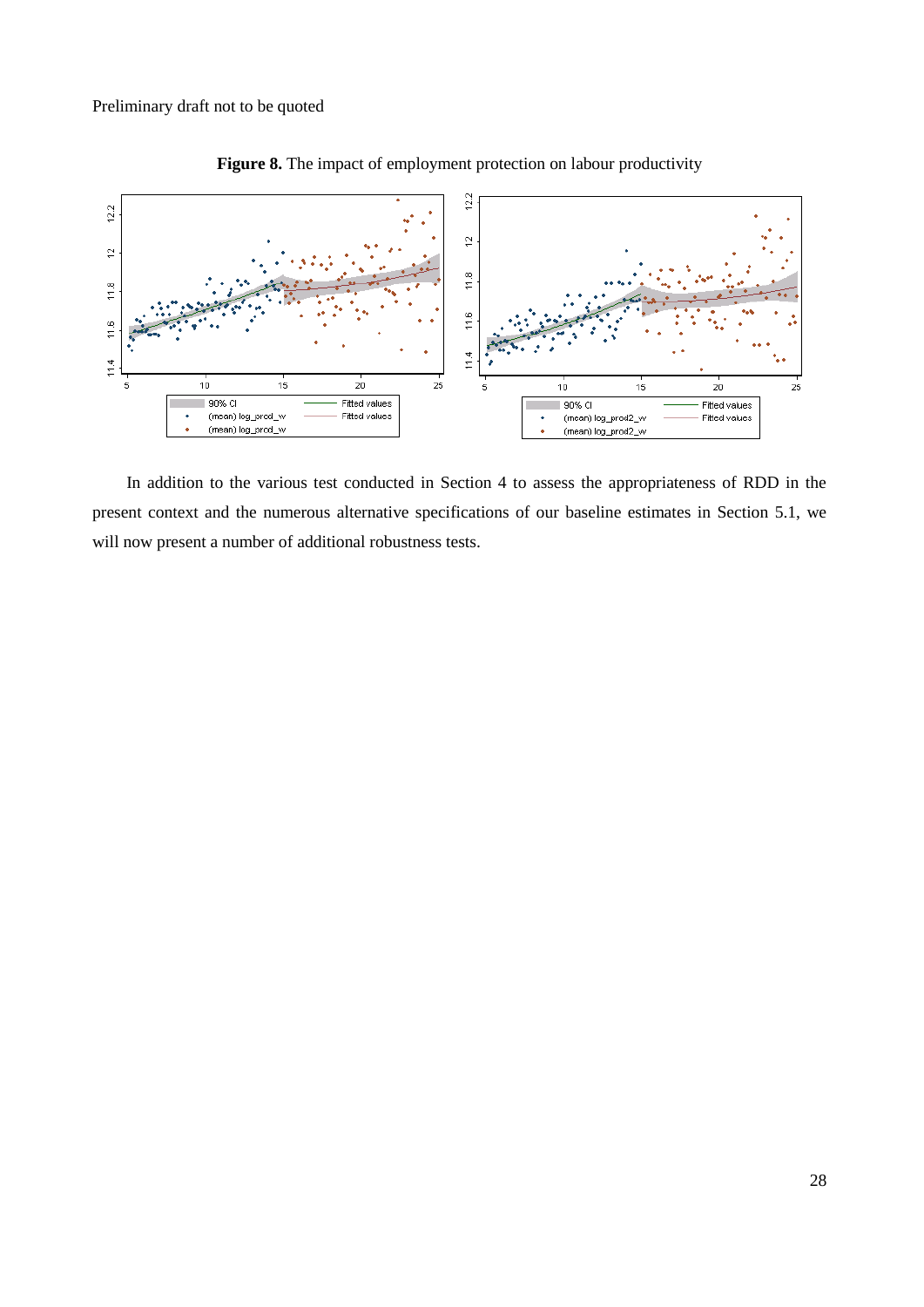| Variables                          |              | $6 - 25$    |             |              | $8 - 23$    |             |             | $12-19$                             |            |
|------------------------------------|--------------|-------------|-------------|--------------|-------------|-------------|-------------|-------------------------------------|------------|
|                                    | 1 order      | 2 order     | 3 order     | 1 order      | 2 order     | 3 order     | 1 order     | 2 order                             | 3 order    |
| Panel A                            |              |             |             |              |             |             |             |                                     |            |
| workers' churning rate             | $0.0734***$  | $0.0763***$ | $0.108***$  | $0.0879***$  | $0.0733***$ | $0.107***$  | $0.101***$  | $0.0764**$                          | $0.162***$ |
|                                    | (0.0153)     | (0.0218)    | (0.0283)    | (0.0167)     | (0.0239)    | (0.0310)    | (0.0225)    | (0.0329)                            | (0.0431)   |
|                                    |              |             |             |              |             |             |             |                                     |            |
| incidence of temporary employees   | $0.0179***$  | $0.0204***$ | $0.0268***$ | $0.0196***$  | $0.0211***$ | $0.0297***$ |             | $0.0245***$ $0.0238***$ $0.0400***$ |            |
|                                    | (0.00325)    | (0.00477)   | (0.00640)   | (0.00357)    | (0.00532)   | (0.00712)   | (0.00498)   | (0.00758)                           | (0.0102)   |
|                                    |              |             |             |              |             |             |             |                                     |            |
| incidence of consultants           | $0.00726***$ | 0.000238    | $-0.000225$ | $0.00361**$  | 0.000785    | $-0.000255$ | 0.00178     | 0.000860                            | $-0.00390$ |
|                                    | (0.00145)    | (0.00211)   | (0.00276)   | (0.00158)    | (0.00232)   | (0.00305)   | (0.00215)   | (0.00322)                           | (0.00419)  |
|                                    |              |             |             |              |             |             |             |                                     |            |
| temporary employees' churning rate | $0.343***$   | $0.284*$    | 0.193       | $0.401***$   | 0.222       | $-0.0325$   | $0.280*$    | $-0.0732$                           | 0.244      |
|                                    | (0.112)      | (0.157)     | (0.205)     | (0.122)      | (0.174)     | (0.226)     | (0.162)     | (0.238)                             | (0.311)    |
|                                    |              |             |             |              |             |             |             |                                     |            |
| permanent employees' churning rate | 0.00779      | 0.00217     | 0.0104      | $0.0112**$   | $-0.00239$  | 0.0151      | 0.00762     | 0.00273                             | 0.0224     |
|                                    | (0.00489)    | (0.00702)   | (0.00917)   | (0.00529)    | (0.00775)   | (0.0101)    | (0.00722)   | (0.0105)                            | (0.0138)   |
|                                    |              |             |             |              |             |             |             |                                     |            |
| consultants' churning rate         | 0.0768       | 0.0256      | 0.0307      | 0.0513       | 0.0381      | 0.0199      | 0.0568      | $-0.0214$                           | 0.00473    |
|                                    | (0.0611)     | (0.0803)    | (0.100)     | (0.0686)     | (0.0867)    | (0.113)     | (0.0811)    | (0.122)                             | (0.132)    |
|                                    |              |             |             |              |             |             |             |                                     |            |
| Panel B                            |              |             |             |              |             |             |             |                                     |            |
| permanent hiring rate              | $0.00835**$  | $-0.000890$ | 0.00571     | $0.00876**$  | $-0.00325$  | 0.00734     | 0.00155     | 0.00347                             | $0.0186*$  |
|                                    | (0.00372)    | (0.00525)   | (0.00694)   | (0.00401)    | (0.00583)   | (0.00767)   | (0.00548)   | (0.00796)                           | (0.0104)   |
|                                    |              |             |             |              |             |             |             |                                     |            |
| temporary hiring rate              | $0.156**$    | 0.0436      | $-0.0818$   | $0.158*$     | $-0.00991$  | $-0.243*$   | 0.00542     | $-0.258*$                           | $-0.140$   |
|                                    | (0.0747)     | (0.103)     | (0.129)     | (0.0817)     | (0.112)     | (0.142)     | (0.107)     | (0.149)                             | (0.193)    |
|                                    |              |             |             |              |             |             |             |                                     |            |
| permanent separation rate          | $0.0169***$  | 0.00697     | $0.0239**$  | $0.0173***$  | 0.00870     | $0.0208*$   | $0.0192**$  | 0.00728                             | 0.0205     |
|                                    | (0.00584)    | (0.00828)   | (0.0107)    | (0.00645)    | (0.00911)   | (0.0119)    | (0.00854)   | (0.0123)                            | (0.0159)   |
|                                    |              |             |             |              |             |             |             |                                     |            |
| temporary separation rate          | $0.122*$     | 0.0148      | 0.0741      | 0.123        | 0.0232      | $-0.0486$   | 0.0641      | $-0.116$                            | 0.131      |
|                                    | (0.0735)     | (0.102)     | (0.135)     | (0.0790)     | (0.114)     | (0.149)     | (0.108)     | (0.156)                             | (0.208)    |
|                                    |              |             |             |              |             |             |             |                                     |            |
| temp-perm conversion rate (a)      | $-0.0112$    | $-0.0180$   | $-0.0410$   | $-0.0114$    | $-0.0270$   | $-0.0520$   | $-0.0490$   | $-0.0384$                           | $-0.0310$  |
|                                    | (0.0216)     | (0.0303)    | (0.0380)    | (0.0238)     | (0.0329)    | (0.0413)    | (0.0313)    | (0.0437)                            | (0.0612)   |
|                                    |              |             |             |              |             |             |             |                                     |            |
| incidence of temporary contracts   |              |             |             |              |             |             |             |                                     |            |
| converted in permanent ones        | $-0.0245**$  | $-0.0151$   | $-0.0227$   | $-0.0216*$   | $-0.0193$   | $-0.0147$   | $-0.0258$   | $-0.00402$                          | 0.0129     |
|                                    | (0.0115)     | (0.0168)    | (0.0231)    | (0.0127)     | (0.0191)    | (0.0243)    | (0.0174)    | (0.0248)                            | (0.0287)   |
|                                    |              |             |             |              |             |             |             |                                     |            |
| Panel C                            |              |             |             |              |             |             |             |                                     |            |
| log of labor productivity (1)      | $-0.0655***$ | $-0.0611*$  | $-0.0829*$  | $-0.0753***$ | $-0.0551$   | $-0.104**$  | $-0.0724**$ | $-0.101*$                           | $-0.141**$ |
|                                    | (0.0239)     | (0.0353)    | (0.0462)    | (0.0265)     | (0.0389)    | (0.0512)    | (0.0366)    | (0.0539)                            | (0.0709)   |
|                                    |              |             |             |              |             |             |             |                                     |            |
| log of labor productivity (2)      | $-0.0434*$   | $-0.0524$   | $-0.104**$  | $-0.0545*$   | $-0.0619$   | $-0.122**$  | $-0.0800**$ | $-0.109*$                           | $-0.142*$  |
|                                    | (0.0256)     | (0.0380)    | (0.0500)    | (0.0284)     | (0.0421)    | (0.0553)    | (0.0392)    | (0.0584)                            | (0.0772)   |
|                                    |              |             |             |              |             |             |             |                                     |            |
| log of labor productivity (3)      | $-0.0561**$  | $-0.0505$   | $-0.0690$   | $-0.0642**$  | $-0.0433$   | $-0.0877*$  | $-0.0576$   | $-0.0862$                           | $-0.116$   |
|                                    | (0.0239)     | (0.0352)    | (0.0460)    | (0.0264)     | (0.0388)    | (0.0509)    | (0.0365)    | (0.0535)                            | (0.0704)   |
|                                    |              |             |             |              |             |             |             |                                     |            |
| log of labor productivity (4)      | $-0.0379$    | $-0.0461$   | $-0.0956*$  | $-0.0481*$   | $-0.0549$   | $-0.113**$  | $-0.0701*$  | $-0.0997*$                          | $-0.126$   |
|                                    | (0.0255)     | (0.0380)    | (0.0499)    | (0.0283)     | (0.0420)    | (0.0552)    | (0.0392)    | (0.0581)                            | (0.0769)   |

# **Table 4.** Parametric estimates for different bandwidth choices

level of significance: \*\*\* 0.01; \*\* 0.05; \* 0.1

(a) computed dividing the number of temporary contracts converted in permanent ones over the number of temporary employees

(1) and (3) computed on the average of sales and workers in the period [t-3;t]; (3) controlling for the incidence of temporary employees (2) and (4) computed on the average of sales and workers in the period [t-1;t]; (4) controlling for the incidence of temporary employees

# *5.2. Further robustness analysis*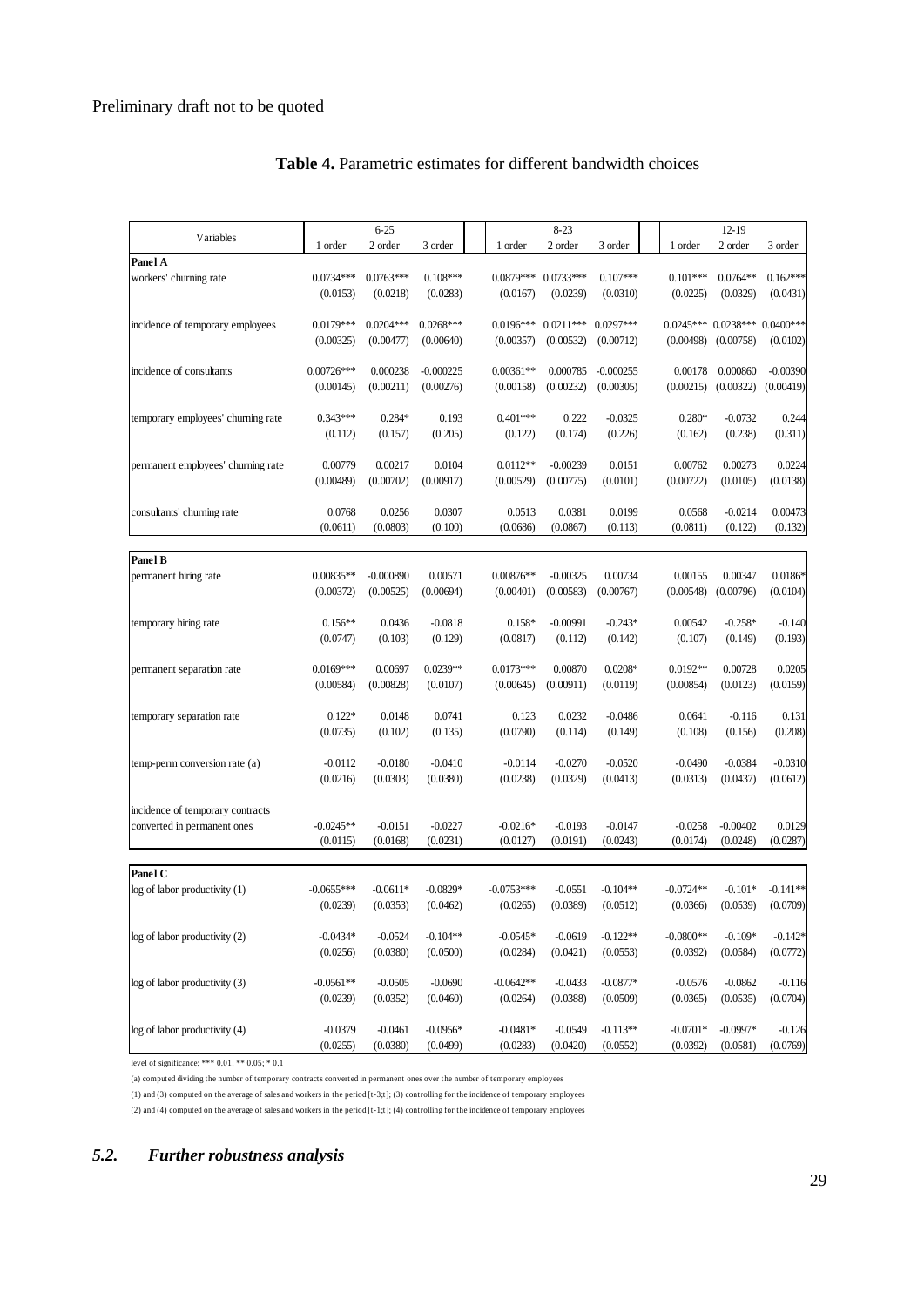In order to check the sensitivity of our results, we conduct a number of further robustness tests. The results are reported in Table 5. In the first column our baseline estimates using a second-order polynomial in firmsize are reported as a benchmark. The results from the robustness checks confirm our baseline estimates and are generally very close quantitatively.

- In the second column of Table 5, we check whether our results hold once we control for firm age, region, industry and the use of short-term working time scheme (Cassa Integrazione Guadagni). The results are quantitatively very similar to those without controls. This is not surprising as it was already shown in Table 3 that there are no significant differences between firms around the threshold along these specific dimensions. In Section 6, we analyse whether the average treatment effect on the treated differs along those dimensions.
- In the third column, we verify whether the results depend on the definition of treatment/assignment variable as a discrete variable instead of as a continuous variable. This is done by assigning each firm for which the yearly average number of employees is  $t + \delta$ with  $0 < \delta \le 1$  to the  $(t+1)$  firm size class. We use in this case clustered standard errors on the distinct values of the firm size as suggested by Lee and Lemieux (2008). As evident, the treatment effect is confirmed for all variables in sign and magnitude, except for the logarithm of productivity and the churning rate of temporary employees. However, the baseline results in these cases are weak (statistically significant only at 10%).
- The final column of the table presents the results that are obtained when the RDD approach is complemented with a difference-in-difference estimator. Also in this case, the threshold effects on worker reallocation and the incidence of temporary employees are confirmed. However, the results with respect to labour productivity discussed in the previous sub-section do not appear to be robust to the use of difference-in-differences in combination with RDD. This implies that the impact of EP on labour productivity does not depend on the intrinsic volatility of the industry.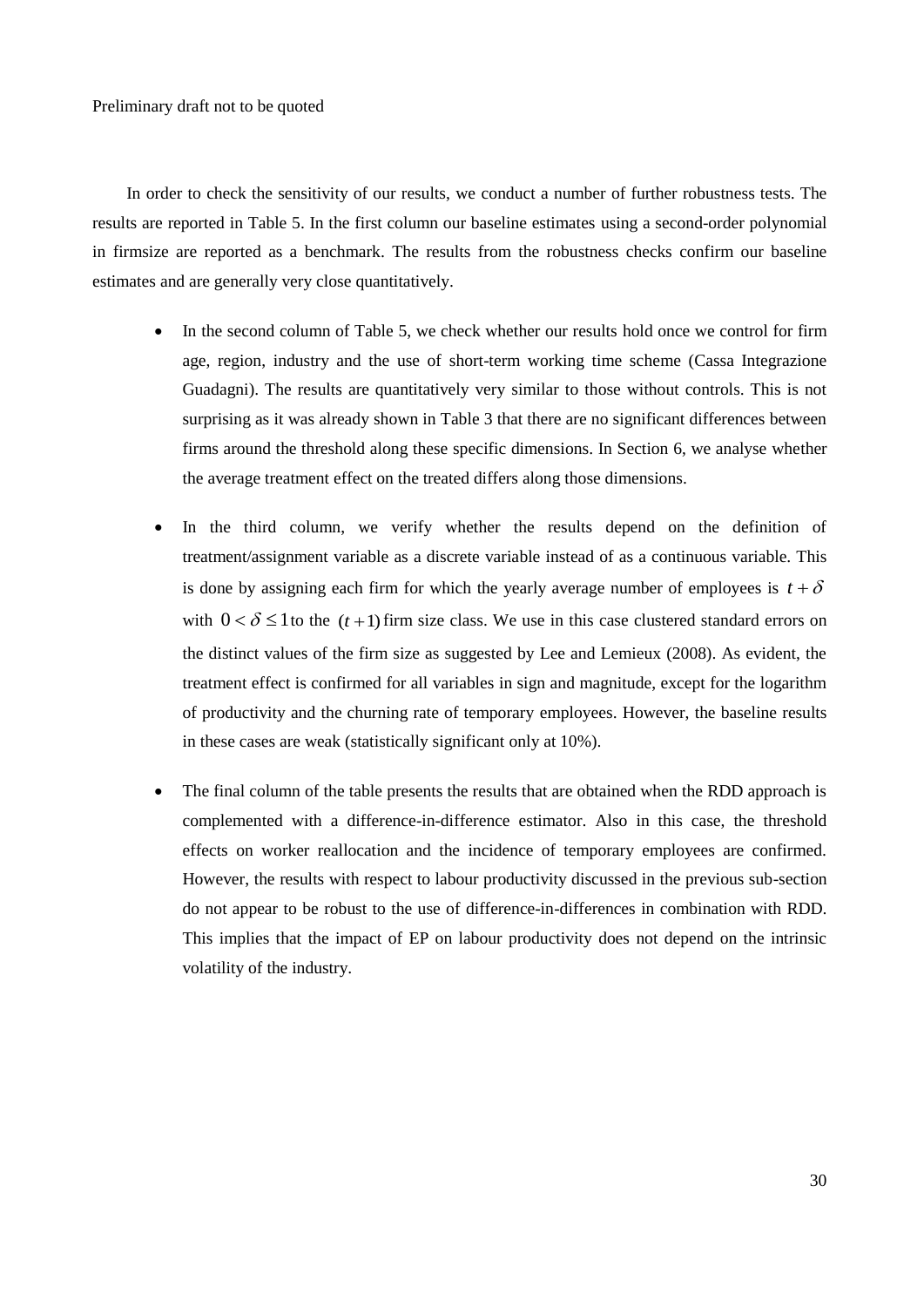|                                    |             | RDD with    | RDD discrete | Diff in Diff |
|------------------------------------|-------------|-------------|--------------|--------------|
|                                    | <b>RDD</b>  | covariates  | case         | approach     |
| Panel A                            |             |             |              |              |
| workers' churning rate             | $0.0763***$ | $0.0586***$ | $0.0720***$  | 15.59**      |
|                                    | (0.0218)    | (0.0201)    | (0.0254)     | (6.733)      |
| incidence of temporary employees   | $0.0204***$ | $0.0179***$ | $0.0215***$  | 3.418**      |
|                                    | (0.00477)   | (0.00452)   | (0.00549)    | (1.482)      |
| incidence of consultants           | 0.000238    | 0.00145     | 0.000166     | $-0.301$     |
|                                    | (0.00211)   | (0.00207)   | (0.00227)    | (0.641)      |
| temporary employees' churning rate | $0.284*$    | $0.253*$    | 0.189        | $-113.4**$   |
|                                    | (0.157)     | (0.153)     | (0.174)      | (49.55)      |
| permanent employees' churning rate | 0.00217     | $-0.00242$  | $-0.00286$   | 3.822*       |
|                                    | (0.00702)   | (0.00675)   | (0.00783)    | (1.982)      |
| consultants' churning rate         | 0.0256      | 0.0236      | 0.0458       | 0.868        |
|                                    | (0.0803)    | (0.0780)    | (0.102)      | (90.73)      |
| Panel B                            |             |             |              |              |
| permanent hiring rate              | $-0.000890$ | $-0.00436$  | $-0.00330$   | $2.541*$     |
|                                    | (0.00525)   | (0.00506)   | (0.00591)    | (1.474)      |
| temporary hiring rate              | 0.0436      | 0.0256      | $-0.0274$    | $-76.08**$   |
|                                    | (0.103)     | (0.0102)    | (0.112)      | (33.16)      |
| permanent separation rate          | 0.00697     | 0.00234     | 0.00634      | 1.934        |
|                                    | (0.00828)   | (0.00804)   | (0.00918)    | (2.468)      |
| temporary separation rate          | 0.0148      | 0.00558     | $-0.0740$    | $-42.76$     |
|                                    | (0.102)     | (0.101)     | (0.113)      | (31.50)      |
| Panel C                            |             |             |              |              |
| log of labor productivity (1)      | $-0.0611*$  | $-0.0454$   | $-0.0279$    | 12.27        |
|                                    | (0.0353)    | (0.0312)    | (0.0406)     | (13.29)      |
| log of labor productivity (2)      | $-0.0524$   | $-0.0417$   | $-0.0178$    | 9.768        |
|                                    | (0.0380)    | (0.0339)    | (0.0433)     | (13.53)      |

**Table 5.** Robustness checks Second-order specification

In addition, we implement placebo tests, by estimating average treatment effects on the treated using fake values of the threshold (where there should not be any effect). In particular, regarding the incidence of temporary employees, we look at all t-thresholds, for  $9 \le t \le 14$ . In other words, we focus on firms not affected by the employment quota (Lalive *et al.,* 2009). By using the baseline model, we consider the 95% confidence interval and we do not find a significant discontinuity in any of these points (Figure 9).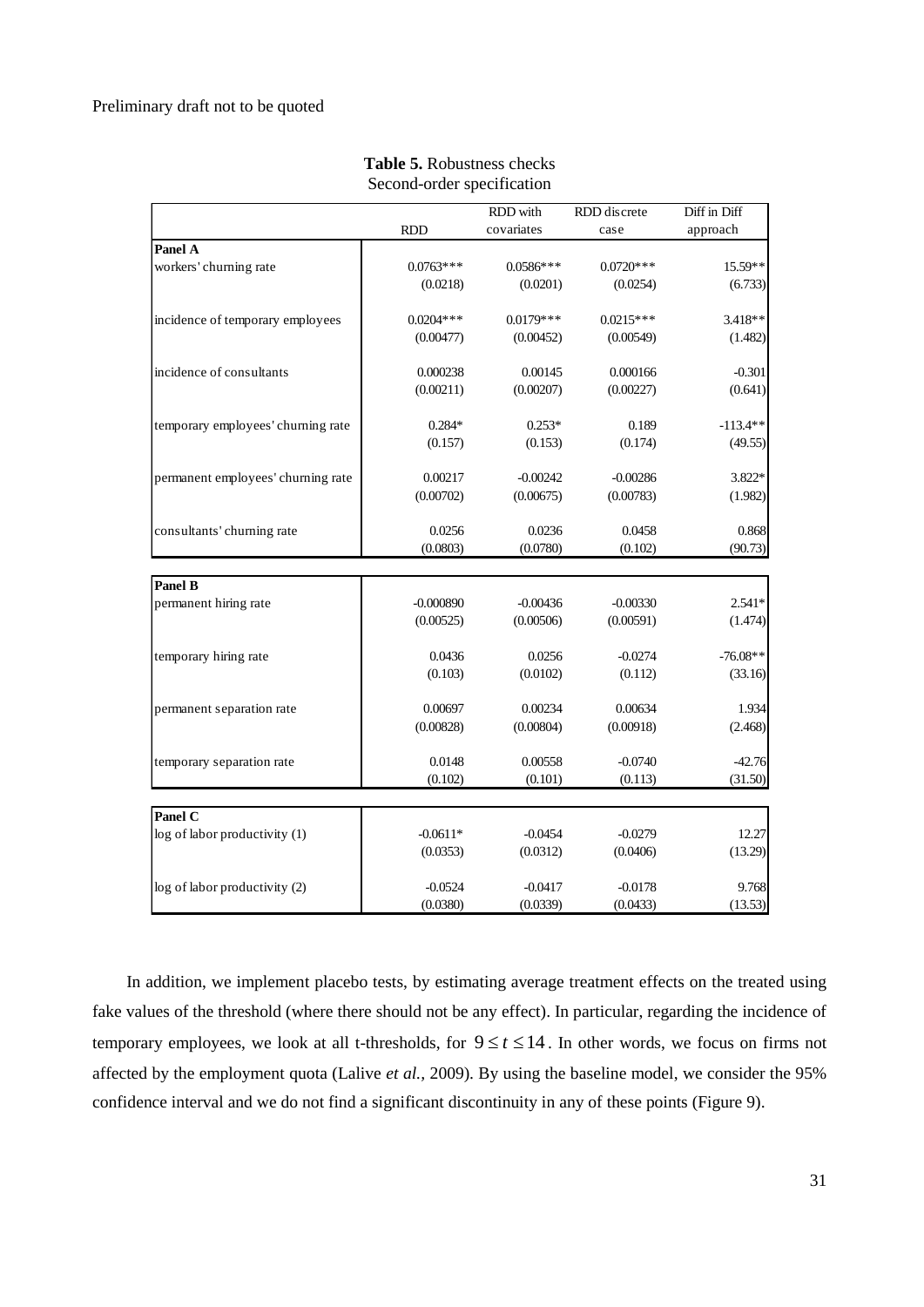

Estimating the treatment effect on the incidence temporary work at fake thresholds



#### **6. The aggregate implications of employment protection**

The estimates that have been discussed so far relate to the average effect of the discontinuity in employment-protection provisions on firms above the threshold but with less than 25 employees. The estimates do not necessarily say anything about the impact of employment protection on the incidence of temporary work in firms with more than 25 employees. The main reason for this is that the sample of firms used in the analysis differs importantly in its characteristics from the population as a whole (see Table 1). This is an important limitation of the analysis so far since understanding the aggregate effects of employment protection on the economy-wide incidence of temporary work is key from a policy perspective.

In this section, we address this point by departing from the assumption that treatment effects are homogenous, through the adoption of a more flexible specification that allows treatment effects to vary by firm age, region and industry. Using these heterogeneous treatment effects in combination with the characteristics of the population of firms allows us to construct a re-weighted average treatment effect on the treated (ATT) in a way that is more representative for the economy as a whole. In practice, this is done by expressing the vector of X variables in terms of the deviation of the population mean (or more precisely,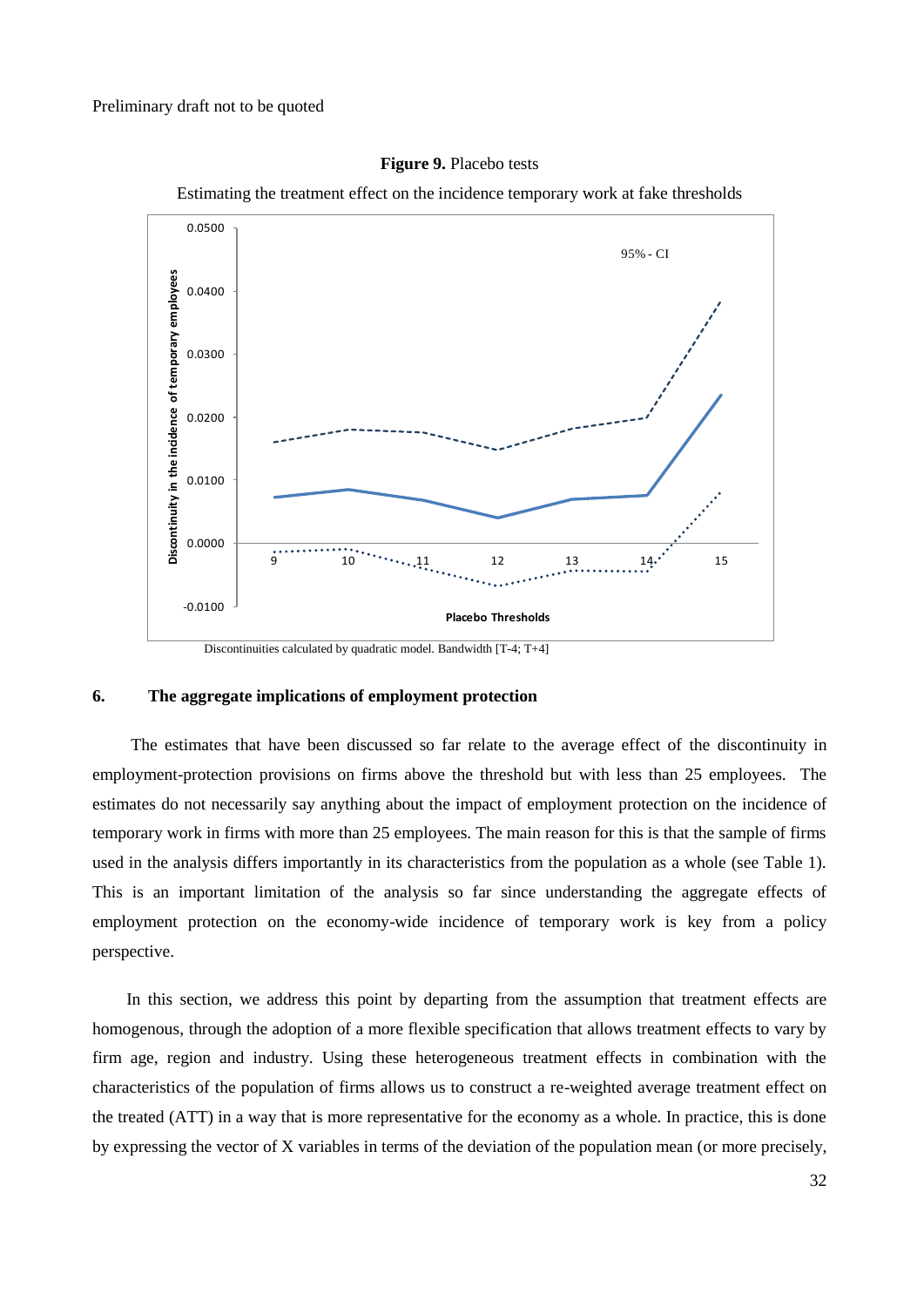the sample mean across firms with at least one employee) instead of the sample mean based on firms with 6-25 employees.

The results are reported in Table  $6<sup>25</sup>$  It shows that demeaning controls by the population does not affect our results and also that our estimates of the ATT remain unchanged when allowing for interactions between the control variables and the treatment effect (as long as the controls are demeaned using the means of the sample of firms with 6 to 25 employees). However, the ATT slightly increases, from 0.018 to 0.020, when demeaning the vector of controls using population means. The effect of EP increases in this case, as the effect of EP on the incidence of temporary work is stronger in the south of Italy and the south has a greater weight in the overall population of firms than the sample of 6-25 firms due to the large incidence of micro firms. Allowing for the ATT to vary according to age or industry does not appear to be important.

We conclude that our RDD estimates do not just relate to the selective sample of firms with 6 to 25 employees but are also informative for the economy as whole. If anything, the global effects of employment protection on the incidence of temporary work appear to be larger than the local effects although the difference in the estimated effects is small. Taking our heterogeneous ATT at face value, this implies that the incidence of temporary work in firms with 15 or more employees would be 7% instead of the actual value of 9%. 26

**Table 6.** Assessing the aggregate effects of employment protection on the incidence of temporary work

| based on second-order polynomial of firm size              |            |                                   |  |  |  |  |
|------------------------------------------------------------|------------|-----------------------------------|--|--|--|--|
|                                                            |            | Homogeneous ATT Heterogeneous ATT |  |  |  |  |
| without control varibales                                  | $0.020***$ |                                   |  |  |  |  |
|                                                            | 0.005      |                                   |  |  |  |  |
| with control variables in deviation from 6-25 sample means | $0.018***$ | $0.018***$                        |  |  |  |  |
|                                                            | 0.005      | 0.005                             |  |  |  |  |
| with control variables in deviation from 1+ sample means   | $0.018***$ | $0.021***$                        |  |  |  |  |
|                                                            | 0.005      | 0.006                             |  |  |  |  |

Control variables include age, age squared, the intensity of STW beneficiaries, four region dummies and nine industry dummies.

Source: Author's calculations

 $\overline{a}$ 

 $25$  As was already shown in Table 5, including covariates slightly reduces our estimate of the impact of employment protection on the incidence of temporary work.

 $26$  Note that these percentages refer to the firms with at least one permanent employee - the estimation sample.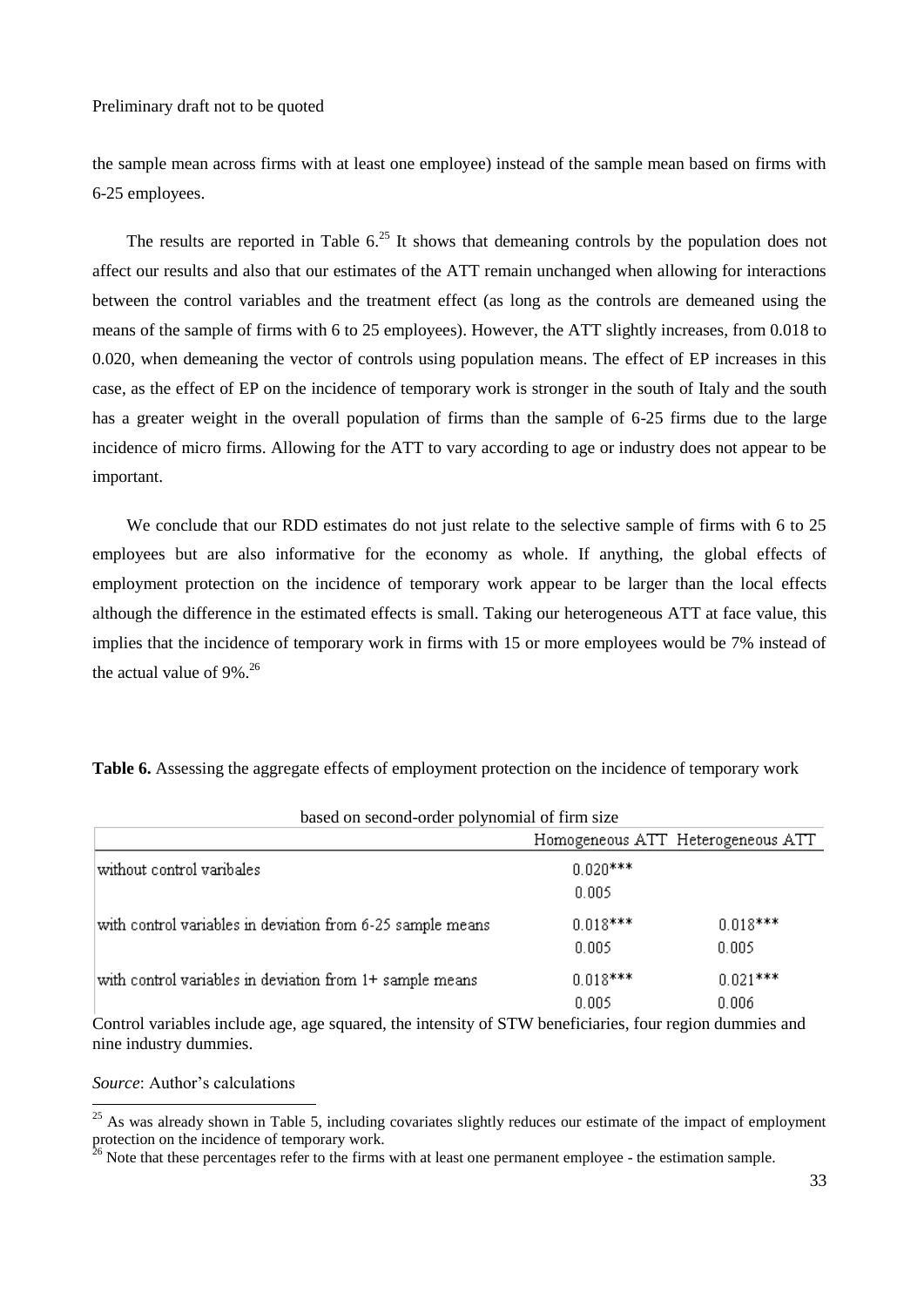### **7. Conclusions**

In this paper, we exploit a novel matched employer-employee dataset to investigate the impact of employment protection on firms" workforce behaviour in Italy. We adopt a regression discontinuity design that exploits the variation in employment protection provisions in Italy between firms below 15 employees and those above 15 employees. Before a recent reform (June, 2012) the Italian legislation imposed significantly higher dismissal costs, and greater uncertainly, in case of unfair individual dismissal for firms above the threshold compared with those below. The previous literature on the effect of the discontinuous change in legislation In Italy focused on the *propensity to grow* below and above the threshold and on the *asymmetric expansion and contraction in workforce* just below the threshold. In other words, the focus was on the potentially negative impact on employment growth in firms around the threshold. This literature generally found only a very modest, albeit statistically significant, lower propensity to grow for firms below the threshold.

Our newly established employer-employee dataset allows better identifying the size of firms by considering the different typologies of labour contracts and thus assessing the potential effect of the EP threshold. Using these data, we show the firm-size density is actually continuous around the threshold; that is to say, firms just below the threshold do not display an unusually low propensity to grow, and the available control variables are balanced around the threshold, which in turns justify the use of regression discontinuity design in the empirical analysis.

While not affecting the propensity to grow, employment protection significantly affects the composition of employment and, as a result, tends to dampen worker security in firms above the threshold. Indeed the empirical evidence clearly suggests that firms that decide to go beyond the threshold tend to resort more to temporary employment contracts to circumvent the stricter regulations on permanent contracts. In this way, they exploit the market opportunities and economies of scale offered by the larger size without incurring in extra adjustment costs in case of downsizing. Our preferred estimates suggest that the discontinuity of EP increases the incidence of temporary work by 2 percentage points (more than 22%) in firms above the threshold. We also find that our RDD estimates do not just relate to the selective sample of firms around the threshold (6 to 25 employees) but are also informative for the economy as whole. Our estimates suggest that if anything the overall effects of employment protection on the incidence of temporary work appear is even larger than the local effects.

In the paper we also assess whether the discontinuity of employment composition around the threshold results in a discontinuity in the productivity performance of firms. The evidence clearly indicates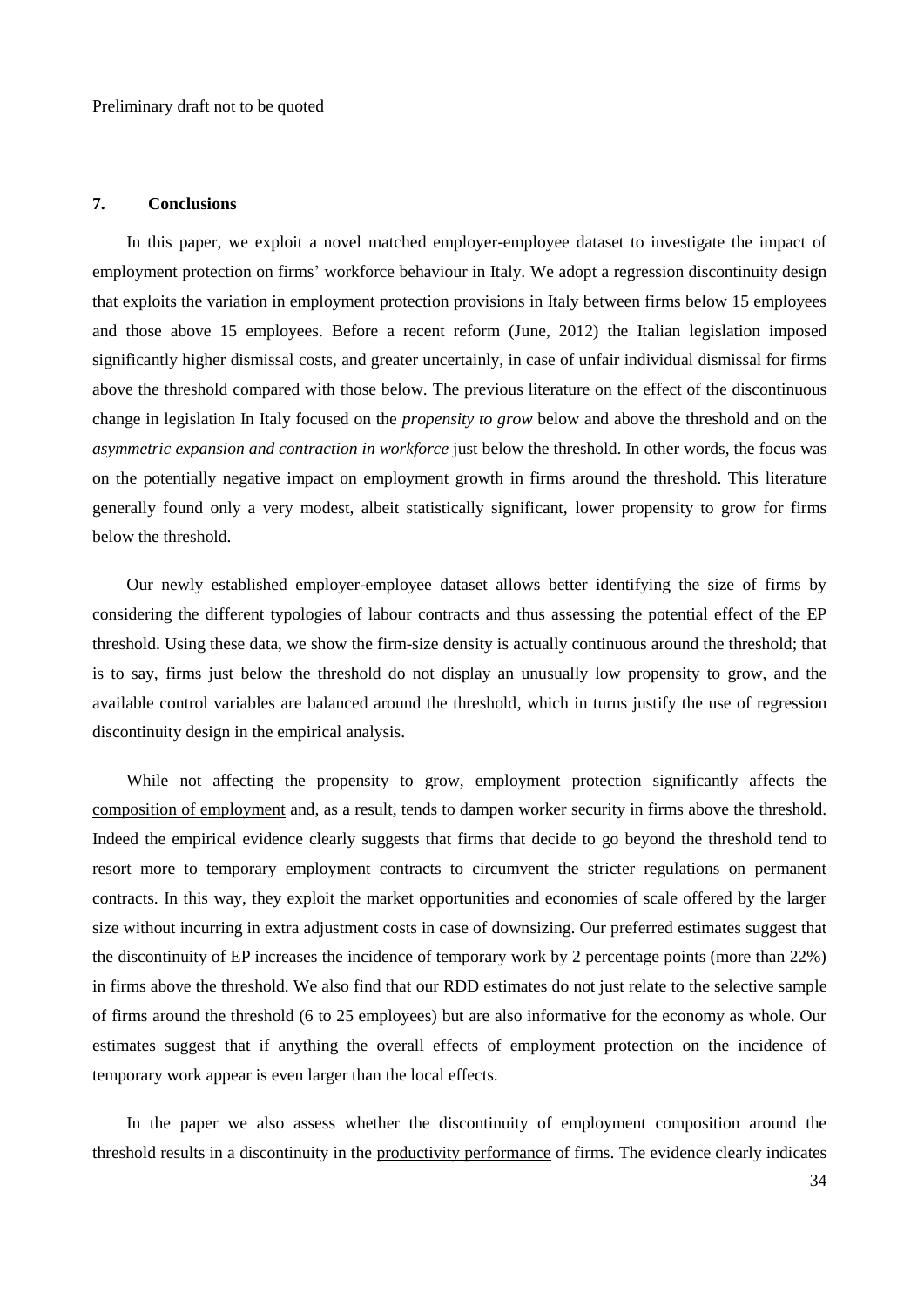that the greater use of temporary employment in firms above the threshold, to overcome the otherwise much higher workforce adjustments costs, has a negative impact of firm productivity; the effect is again sizeable, employment protection lowers labour productivity by 5-10%.

All in all, our results suggest that employment protection has a quantitatively sizeable impact on the incidence of temporary work and in turns, this tends to reduce rather than to increase job security and hinder labour productivity. While these results deserve further scrutiny, they clearly point to the potential costs of EP not just for the firms concerned but also the workers in these firms and for the overall labour market segmentation in Italy. In this context, the recent labour reforms, if fully implemented, by reducing the stringency and uncertainty of employment protection provisions for firms above the threshold, could contribute to better economic performance and tackle at least in part the large dualism in the Italian labour market.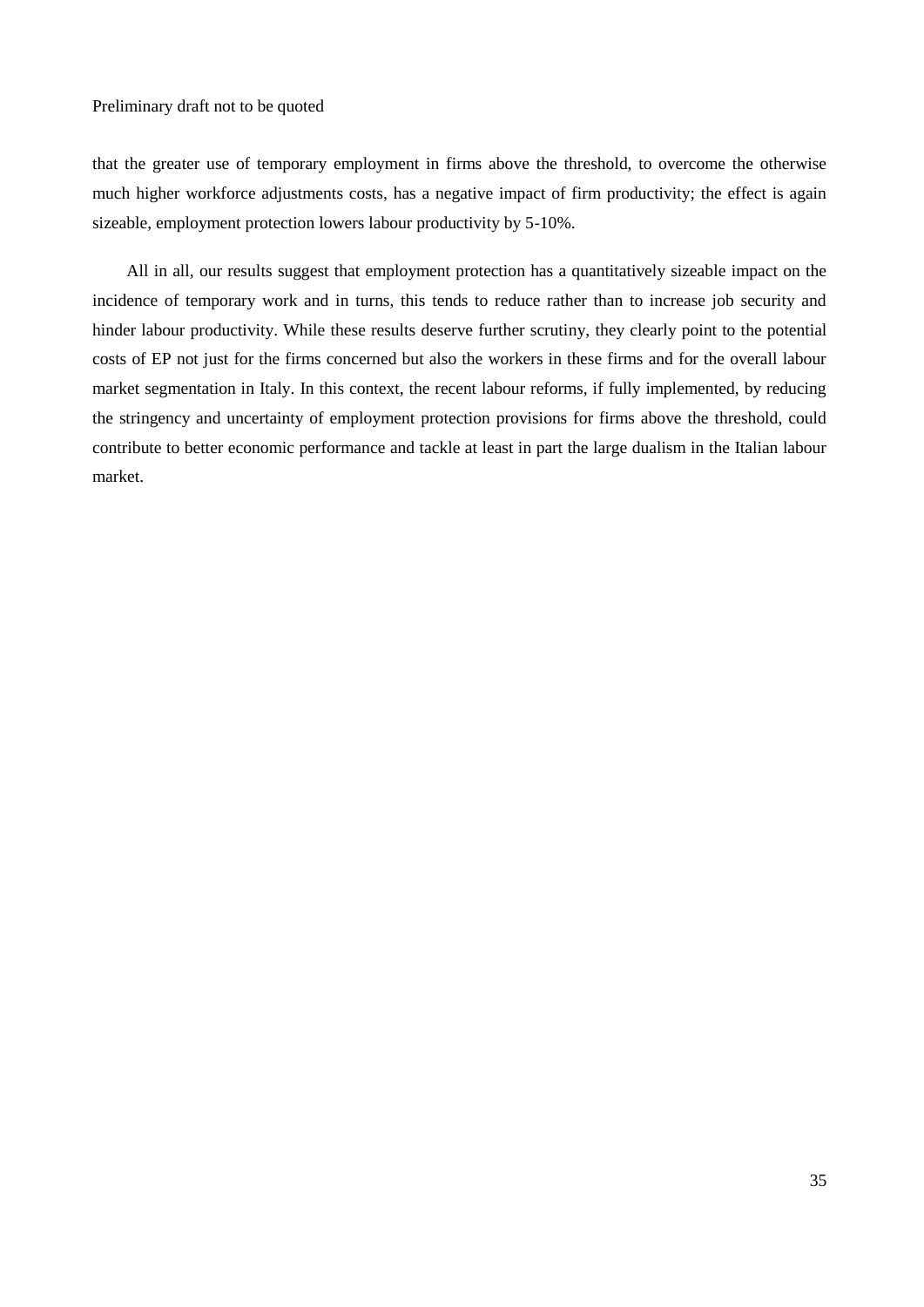## **References**

- Autor, D., W.R. Kerr and A.D. Kugler (2007), "Do Employment Protections Reduce Productivity? Evidence from US States", *Economic Journal*, Vol. 117, pp. F189-F217.
- Baker, D. A. Glyn, D. Howell and J. Schmitt (2005), "Labour market institutions and unemployment: a critical assessment of the cross-country evidence", in D. Howell (ed.), *Fighting Unemployment: the limits of free market orthodoxy,* Oxford University Press, Oxford.
- Bassanini, A. and R. Duval (2009), "Unemployment, Institutions, and Reform Complementarities: Re-assessing the Aggregate Evidence for OECD Countries", *Oxford Review of Economic Policy*, Vol. 25, pp. 40-59.
- Bassanini, A., L. Nunziata and D. Venn (2009), "Job Protection Legislation and Productivity Growth in OECD Countries", *Economic Policy*, Vol. 58, pp. 349-402.
- Bentolila S., J. Dolado and J. Jimeno (2008), "Two-Tier Employment Protection Reforms: The Spanish Experience", *CESifo DICE Report*, Vol. 6, No. 4, pp. 49-56.
- Blanchard, O. and J. Wolfers (2000), "The Role of Shocks and Institutions in the Rise of European Unemployment: The Aggregate Evidence", *Economic Journal*, Vol. 110, No. 462.
- Boeri, T. and Garibaldi, P. (2007), "Two-Tier Reforms of Employment Protection: A Honeymoon Effect?", *Economic Journal*, Vol. 117, No. 521, pp. 357-385.
- Boeri, T. and J. Jimeno (2005), "The Effects of Employment Protection: Learning from Variable Enforcement", *European Economic Review*, Vol. 49, pp. 2057-2077.
- Borgarello, A., P. Garibaldi and L. Pacelli (2004), "Employment Protection Legislation and the Size of Firms", *Il Giornale degli Economisti*, 63(1), 33-66.
- Bronzini, R., Iachini, E. (2011), "Are incentives for R&D effective? Evidence from a regression discontinuity approach", Working papers Banca d"Italia, No.791.
- Cingano, F., M. Leonardi, J. Messina and G. Pica (2010), "The effects of employment protection legislation and financial market imperfections on investment: evidence from a firm-level panel of EU countries", *Economic Policy*, Vol. 25, pp. 117-163.
- Consalvi, M., Costanzo, L., Filipponi, F. (2008):"Evolution of Census Statistics on Enterprises in Italy 1996-2006: from the Traditional Census to a Register of Local Units" Istat.
- Fiori, G., G. Nicoletti, s. S. Scarpetta and F. Schiantarelli (2012), "Employment Outcomes and the Interaction Between Product and Labor Market Deregulation: Are They Substitutes or Complements?," *Economic Journal*, forthcoming.
- Gal, P.N., A. Hijzen and Z. Wolf (2012), "The Role of Institutions and Firm Heterogeneity for Labour Market Adjustment: Cross-country Firm-level Evidence", *OECD Social, Employment and Migration Working Papers*, 2012/134.
- Grembi, V., T. Nannicini and U. Troaino (2012), "Policy Responses to Fiscal Restriants : A Difference-in-Discontinuities Design", *IZA Discussion Paper*, No. 6952.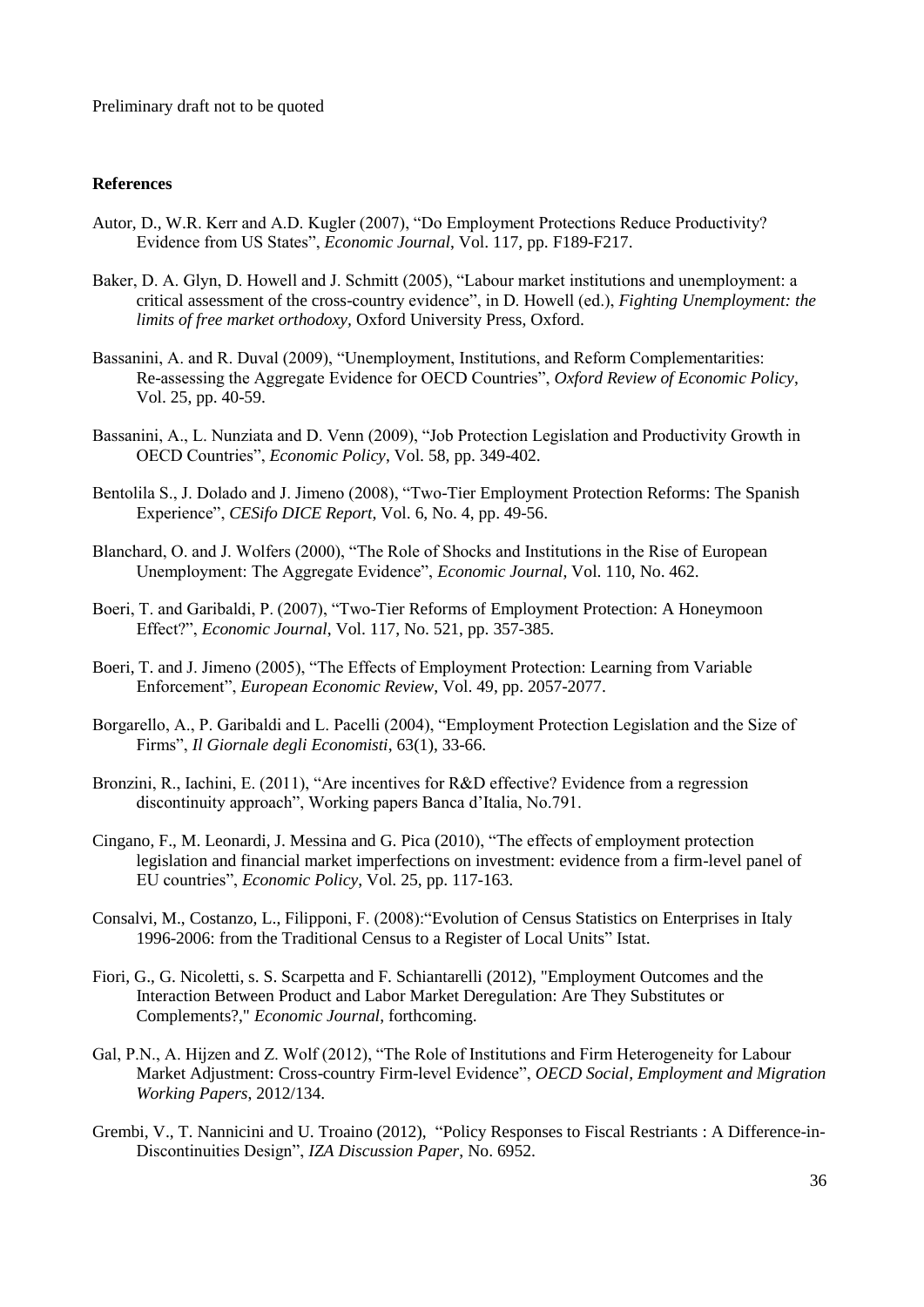- Hahn, J., Todd, P., Van der Klaauw, W. (1999), "Evaluating the effect of an antidiscrimination law using a regression-discontinuity design", NBER Working Paper No. 7131.
- Hahn, J., Todd, P., Van der Klaauw, W. (2001), "Identification and estimation of treatment effects with a regression-discontinuity design", *Econometrica,* Vol 69(1), pp. *201-209.*
- Haltiwanger, J., S. Scarpetta and H. Schweiger (2006) "Assessing Job Flows across Countries: The Role of Industry, Firm Size and Regulations", *IZA Discussion Paper* No. 2450, Bonn.
- Haltiwanger, J., S. Scarpetta and H. Schweiger (2010) ""Cross country differences in job reallocation: the role of industry, firm size and regulations," *Working Papers 116, European Bank for Reconstruction and Development*, Office of the Chief Economist.
- Kugler, A. D. (2004), "The Effect of Job Security Regulations on Labor Market Flexibility: Evidence from the Columbian Labor Market Reform," in *Law and Employment: Lessons from Latin America and the Caribbean*, ed. by J. J. Heckman, and C. Pages-Serra, Chicago University Press, Chicago.

Kugler, A.D. and G. Pica (2008), "Effects of Employment Protection on Worker and Job Flows: Evidence from the 1990 Italian Reform", *Labour Economics*, Vol. 15, No. 1, pp. 78-95.

- Kugler, A., J.F. Jimeno and V. Hernanz (2010), "Employment Consequences of Restrictive Permanent Contracts: Evidence from Spanish Labor Market Reforms", *Journal of the European Economic Association*, forthcoming.
- Ichino, P. (1996), Il lavoro e il mercato, Mondadori.
- Ichino, A., M. Polo and E. Rettore (2003), "Are Judges Biased by Labour Market Conditions", *European Economic Review*, vol. 47, no. 5, pp. 913-944. Imbens, G.W., Lemieux, T. (2007): "Regression discontinuity designs: a guide to practice", Journal of econometrics.
- Lalive, R., J.P. Wuellrich, J. Zweimuller (2009), "Do financial incentives for firms promote employment of disabled workers? A regression discontinuity approach", The Austrian Center for Labor Economics and the Analysis of the Welfare State, Working Paper No. 0911.
- Lee, D.S. and Lemieux, T. (2010), "Regression Discontinuity Design in Economics", *Journal of Economic Literature*.
- Leonardi, M. and G. Pica (2007), "Employment protection legislation and wages", IZA Discussion Paper Series, No.2680.
- Ludwig, J. and Miller, D.L. (2007), "Does head start improve children"s life chances? Evidence from a regression discontinuity design", *Quarterly Journal of Economics*.
- McCrary, J. (2007), "Manipulation of the running variable in the regression discontinuity design: a density test", *Journal of econometrics.*
- Micco, A. and C. Pages (2006), "The Economic Effects of Employment Protection: Evidence from International Industry-Level Data", *IZA Discussion Paper*, No. 2433, Bonn. Mortensen, D.T. and C.A. Pissarides (1994), "Job Creation and Job Destruction in the Theory of Unemployment", *Review of Economic Studies*, Vol. 61, No. 3, pp. 397-415.

Italian Ministry of Labour (2012): "Rapporto annuale sulle Comunicazioni Obbligatorie".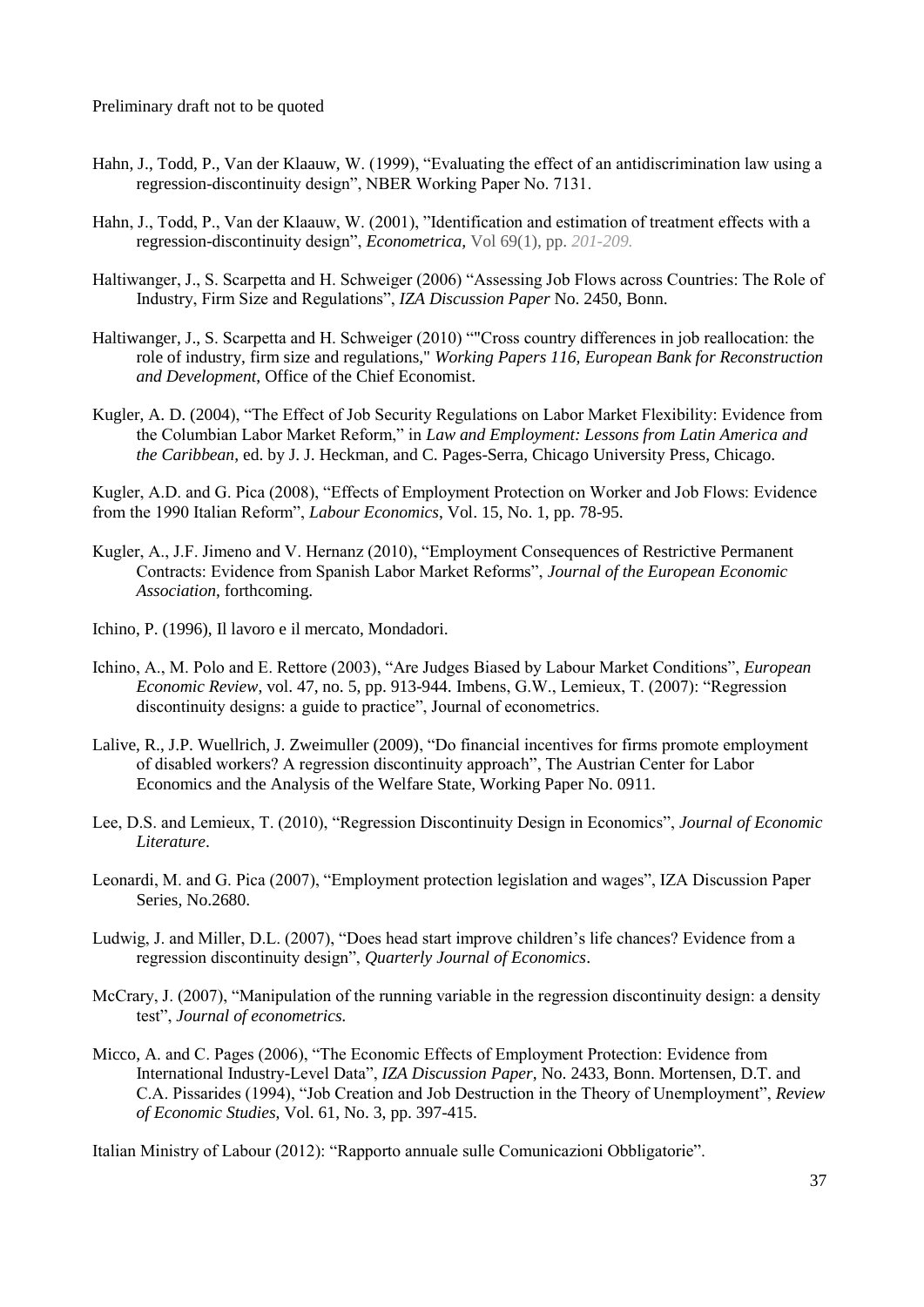- Martin, J.P. and S. Scarpetta (2012), "Setting It Right: Employment Protection, Labour Reallocation and Productivity", *De Economist*, Vol.16, Iss.2, pp. 89-116.
- OECD (2010), *Employment Outlook*, OECD Publishing, Paris.

Pissarides, C. (2010), "Why Do Firms Offer Employment Protection?", *Economica,* Vol. 77, pp. 613–636.

Rajan, R. G and L. Zingales (1998), "Financial Dependence and Growth", *American Economic Review*, Vol. 88, Iss. 3, pp. 559-586.

Saint Paul, G. (1996), *Dual Labour Markets*, The MIT Press, Cambridge Massachusetts.

- Schivardi, F. and R. Torrini (2008), "Identifying the effects of firing restrictions through size-contingent differences in regulation", *Labour Economics*, 15(3), pp. 482–511.
- Venn, D. (2009), "Legislation, Collective Bargaining and Enforcement: Updating the OECD Employment Protection Indicators", OECD Social, Employment and Migration Working Papers, No. 89.
- Venn, D. (2010), "The impact of small-firm exemptions from employment protection", mimeo OECD.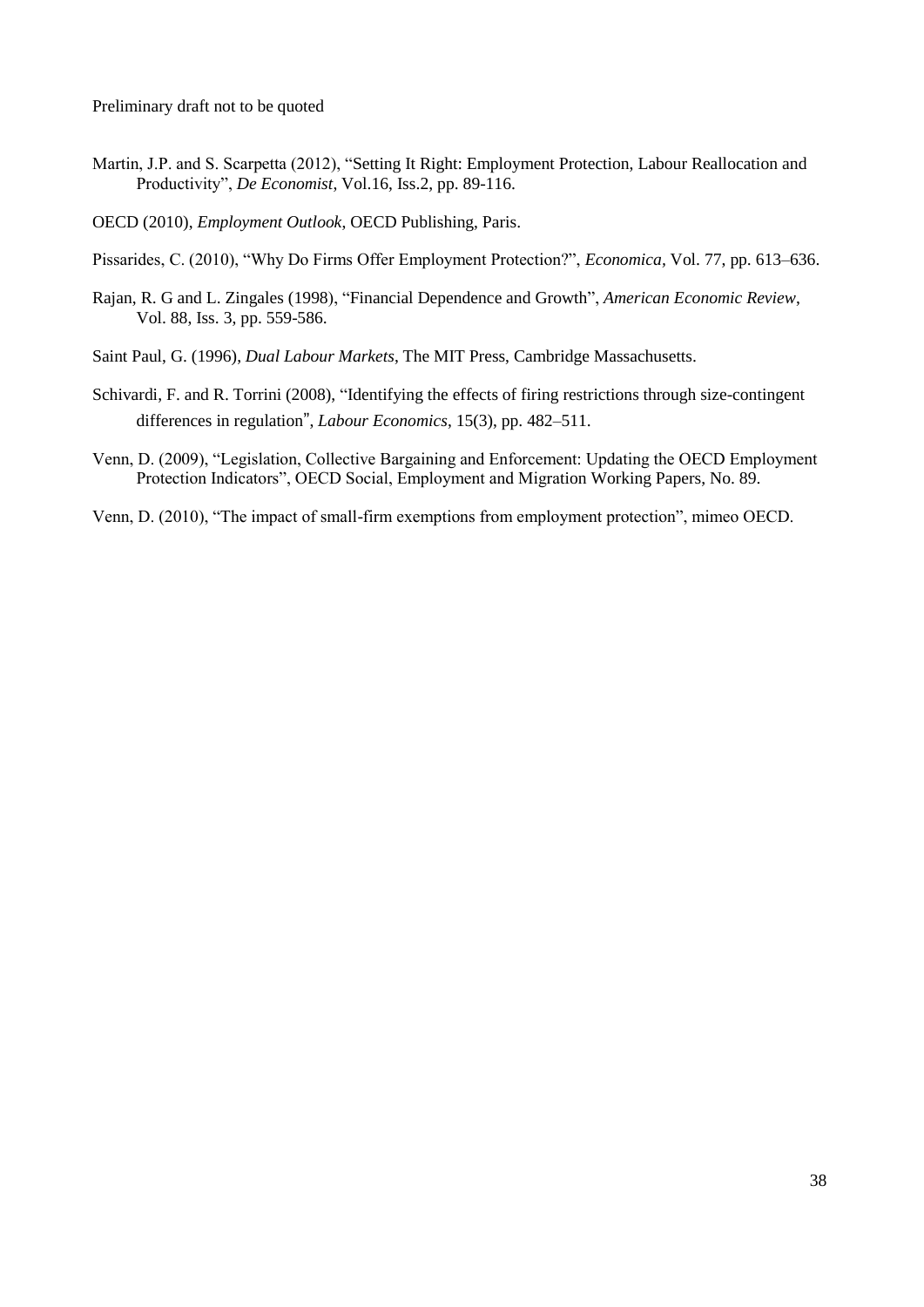### **Annex**

Data on changes in the firm"s workforce are collected from the New Informative System of *Compulsory Communications* (CC), managed by the Italian Ministry of Labour. The Ministerial Decree of October 30, 2007 obliges Italian firms to electronically notify all hires and separations, extensions or conversions of job contracts to the Ministry of Labour. Until then the notifications were transmitted on a paper basis. After a transitory phase during which firms could send notifications by paper mail, electronic notification became compulsory from March 2008. From this date, the Informative System records each workforce movement in private and public Italian firms. Moreover, for each worker movement, it provides information on the precise date of the event, the identity of the worker, the identity of the firm and a rich set of worker characteristics: *i.e.* age, gender, nationality, educational level, domicile and for foreigners the reason and the term of residence permission, as well as job characteristics (the type of contract, parttime/full-time, standard weekly hours).

Note that from March 2008 employers are obliged to notify all separations of *permanent* employees, but only those of *temporary* employees that are terminated before the expected expiration date. This implies that the present dataset does not capture separations of temporary employees that were hired before March 2008 and ended at their expected expiration date. Separations of temporary employees who were hired after March 2008 and whose contract ended at the expected expiration date are recorded properly (see Figure 2). Hence, the CC have a tendency to underestimate the overall number of separations of workers on temporary contracts. Since the bias is related to temporary contracts that entered into force before March 2008, it should become gradually less important over time and have completely disappeared by March 2011, since the maximum duration of temporary contracts is three years.